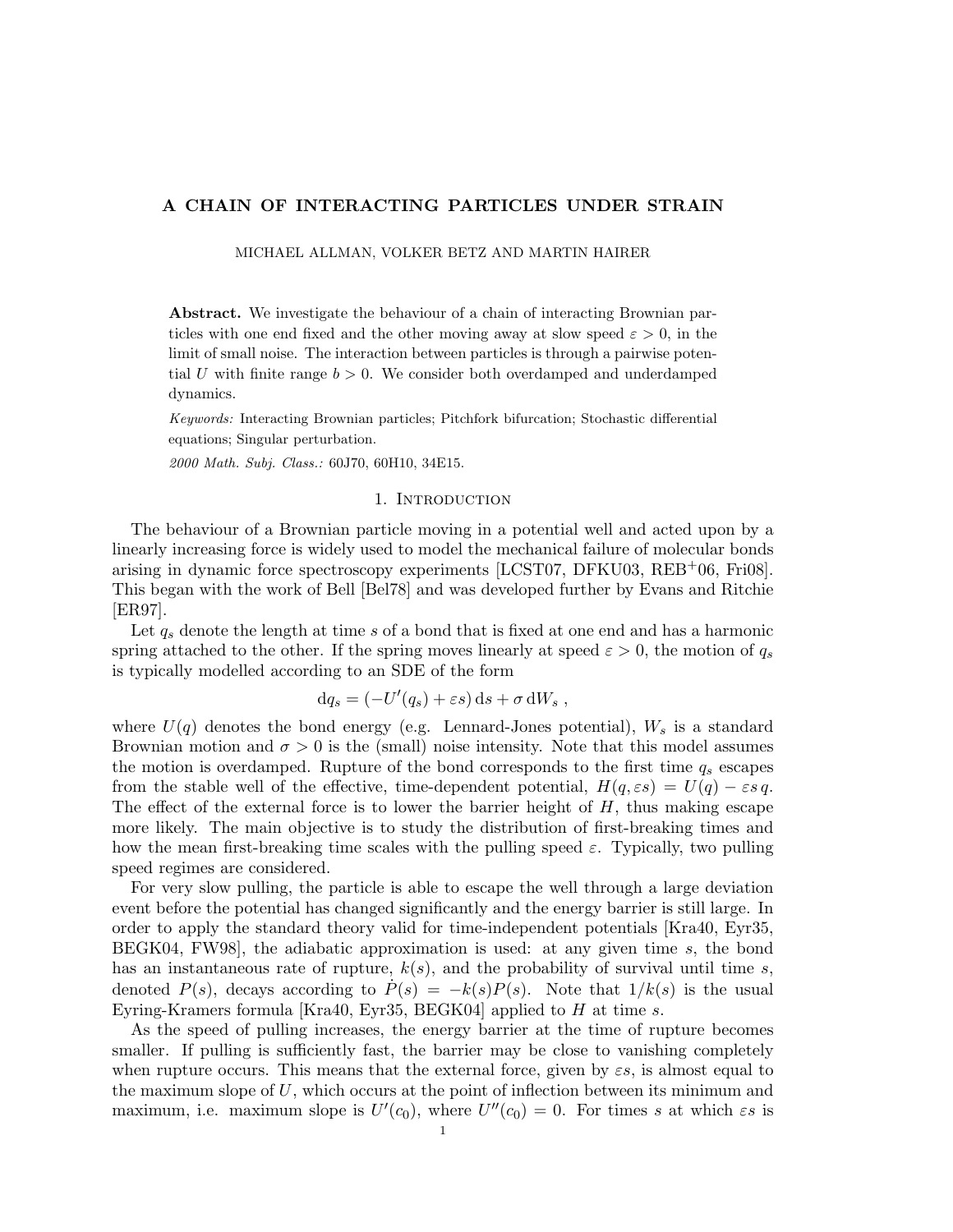close to this critical force, the effective potential  $H$  is almost cubic near its minimum. This leads to a different rupture rate than that given above, although still calculated within the Kramers framework.

It is interesting to consider what happens as the pulling speed increases yet further and the Eyring-Kramers formula is no longer applicable, nor the adiabatic approximation underpinning the above approach. In this paper, we consider this situation in a model related to that above. More precisely, we consider a chain of two identical bonds in series with one end fixed and the other being pulled at a constant rate  $\varepsilon$ . Both overdamped and underdamped dynamics are treated. We are interested in which of the two bonds breaks first and how this depends on  $\varepsilon$  and the noise intensity  $\sigma$ . As above, the dynamics near the inflection point of the bond energy  $U$  play an important role and will be the focus of our analysis. Roughly, we find that for  $\varepsilon > \sigma^{4/3}$ , the right-hand bond breaks first, while for  $\varepsilon < \sigma^{4/3}$ , both have an equal probability of breaking in the limit of small noise. Thus  $\varepsilon = \sigma^{4/3}$  represents the threshold at which the adiabatic approximation becomes valid.

To our best knowledge, the first work to tackle rigorously such models of bonds under an external, time-dependent force was [AB09]. There the authors consider a similar model of two bonds in series as above, but with an additional assumption that  $U$  is cut-off strictly convex. The breaking event corresponds to the first time one of the two bonds exceeds the range of U. Roughly speaking, it is shown that for  $\varepsilon > \sigma$ , the chain always breaks on the right-hand side, whereas for  $\varepsilon < \sigma$ , each bond has an equal chance to break in the small noise limit. Thus the threshold between the different types of behaviour is different from that found in the present work, where the bond energy  $U$  is taken to be smooth (but also with finite range). In principle, the results of [AB09] can be extended to arbitrarily many bonds in series [All10].

The behaviour of several bonds in series has also been considered by many authors, for both time-dependent and -independent external forces. The situation when the external force is constant, i.e. one initially stretches the chain by some amount and then fixes both endpoints, has been considered for harmonic potentials [Lee09] and Lennard-Jones potentials [SDG06]. In the harmonic case, it is shown analytically and numerically that the probability to break at either endpoint is half that of breaking at any non-extremal point, which all have the same probability. In the Lennard-Jones case, the motion is not assumed to be overdamped, i.e. the authors consider the equation

$$
m\ddot{q}_i(s) = -m\gamma \dot{q}_i(s) - \frac{\partial H}{\partial q_i}(q(s)) + \sqrt{2\gamma} \dot{W}_i(s) , \quad 2 \leqslant i \leqslant N-1 ,
$$

where the  $W_i$  are independent Brownian motions,  $q(s) = (q_i(s))_{i=1}^N \in \mathbb{R}^N$  is the chain configuration, with  $q_1$  and  $q_N$  constant, and H is the total potential energy of the chain. It is assumed beforehand that one bond is close to breaking and all others are close to minimal energy so that a quadratic approximation can be used for  $H$ . Then the breakage rate is calculated, alongside simulations, using a multi-dimensional version of Kramers' theory developed by Langer [Lan69]. These show that the breakage rate is lower the closer the chosen weak bond is to the chain endpoints. However, the simulations also show that the harmonic approximation for  $H$  may fail for bonds near the breaking bond, which the authors there suggest may explain some discrepancies between the theory and simulations. As they point out, Langer's theory, as well as the classical Kramers theory for a single particle, requires a harmonic approximation for H.

The case of a chain with one end fixed and a linearly increasing force applied at the other end has been considered by Fugmann and Sokolov in [FS09b, FS09a] to model the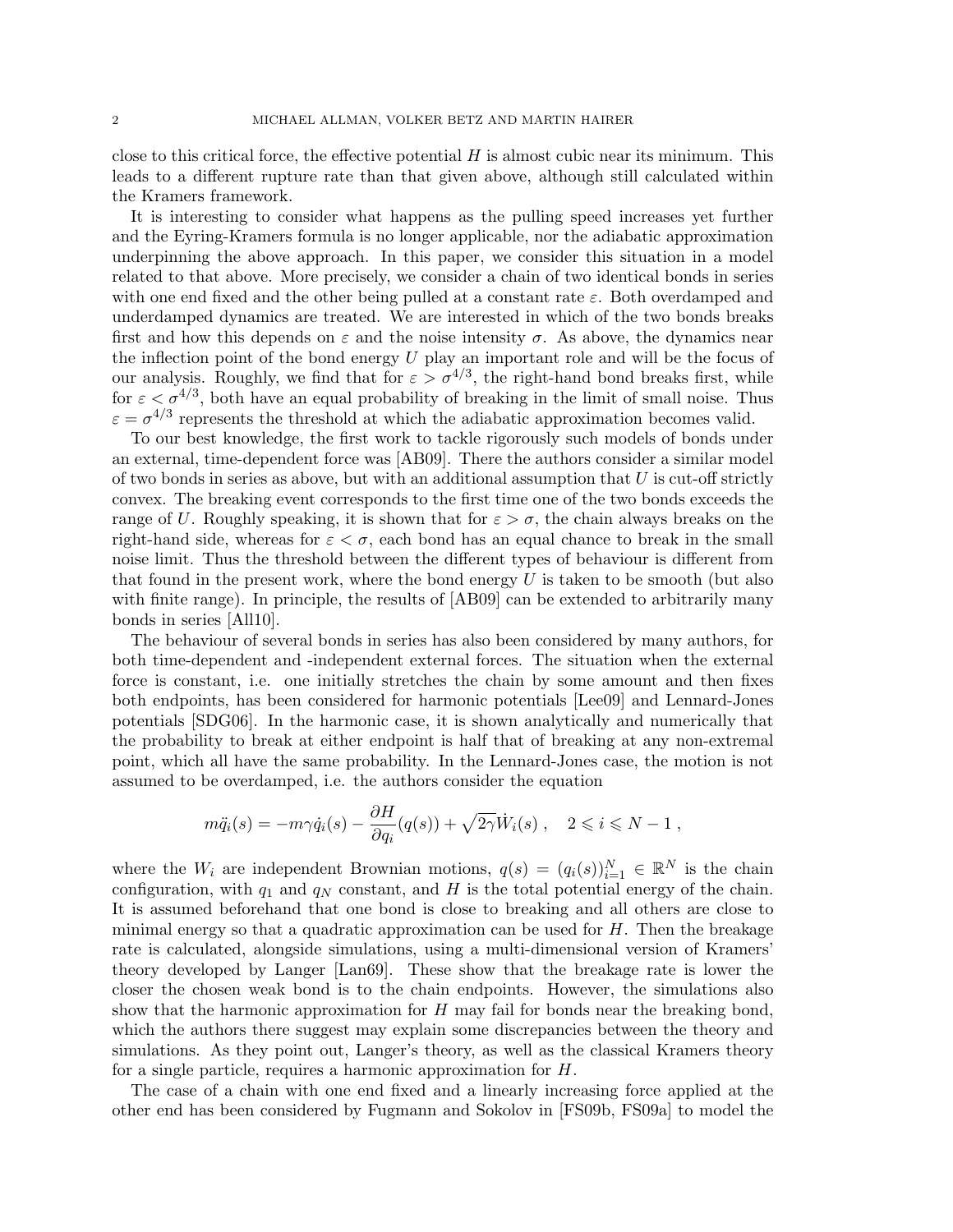mechanical failure of a polymer chain. More precisely, they consider the vector  $q(s)$  =  $(q_i(s))_{i=0}^N \in \mathbb{R}^{N+1}$ , with  $q_0 \equiv 0$ , which evolves according to the SDE

$$
dq_i(s) = -\frac{\partial H}{\partial q_i}(q(s),\varepsilon s) ds + \sigma dW_i(s) , \quad 1 \leqslant i \leqslant N ,
$$

where  $H(q, \varepsilon s)$  is the time-dependent potential energy of the chain, given by

$$
H(q,\varepsilon s) = \sum_{0 \leqslant i < j \leqslant N} U(q_i - q_j) - \varepsilon s \, q_N \;,
$$

and U is the Morse potential. A break is said to occur when  $q(s)$  overcomes an energy barrier of the effective potential,  $H$ . Numerically, they show that for a high pulling speed,  $\varepsilon$ , only the right half of the chain contributes to the breaking event and the probability increases as you move towards the right. For smaller  $\varepsilon$ , they show that the breakpoint is more uniformly distributed along the whole chain. In their analysis, they assume that the rupture dynamics of different bonds are independent and then apply the one-dimensional theory. The only thing left to do then is to analyse how much force each bond feels, which depends on the pulling speed. For lower pulling speeds, it is assumed that each bond feels the same force, whereas for higher pulling speeds the chain is approximated by a harmonic chain.

This paper is organised as follows. In Section 2, we introduce our model and deduce equation (2.2), which is our main object of study. Our results are then stated in Theorems 2.1, 2.2 and 2.3. In Sections 3, 4 and 5 we give the proofs.

The following notation is used in this paper:

• By  $x_1(t,\varepsilon) \approx x_2(t,\varepsilon)$  we mean that for two functions  $x_1(t,\varepsilon)$ ,  $x_2(t,\varepsilon)$ , defined for t in an interval I and  $0 < \varepsilon \leq \varepsilon_0$ , there exist constants  $c_{\pm} > 0$  such that

$$
c_{-}x_{2}(t,\varepsilon)\leqslant x_{1}(t,\varepsilon)\leqslant c_{+}x_{2}(t,\varepsilon)
$$

for all  $t \in I$  and  $0 < \varepsilon \leqslant \varepsilon_0$ .

- By  $o_x(1)$  we mean that  $\lim_{x\to 0} o_x(1) = 0$ .
- $x_1 \lesssim x_2$  means that there exists a constant  $c > 0$  such that  $c x_1 \leq x_2$  for  $x_1, x_2 > 0$ sufficiently small.
- $x_1 \ll x_2$  means that  $x_1 = o(x_2)$ .
- We shall write  $\mathbb{P}^{t_0,q_0}$  to denote probability conditioned on the relevant process starting at time  $t_0$  in position  $q_0$ .

Acknowledgements: M.A. would like to thank Barbara Gentz for many helpful discussions during a visit to Bielefeld University, supported by SFB 701, and the Courant Institute for its hospitality. M.A. is supported by EPSRC Award EP/P502810/1 and a Warwick University ASSEC grant. V.B. is supported by EPSRC Fellowship EP/D07181X/1. M.H. gratefully acknowledges support by the EPSRC through an Advanced Research Fellowship EP/D071593/1.

# 2. The model and main results

Three particles,  $q_L$ , q and  $q_R$  in R, interact with each other via a pairwise potential U. We assume that U is smooth with finite range  $b > 0$  and a unique minimum at  $0 < a < b$ , with  $U''(a) > 0$ . We also assume that there is a unique  $c_0 \in (a, b)$  such that  $U''(c_0) = 0$ . The particle  $q_L$  is fixed at the origin and the position of  $q_R$  at time  $s \geq 0$  is given by  $q_R(s) = 2a(1 + \varepsilon s)$ , where  $\varepsilon > 0$  is a small parameter. We study the behaviour of the middle particle, with position at time s given by  $q_s$ . Initially, it has position  $q_0 = a$  so that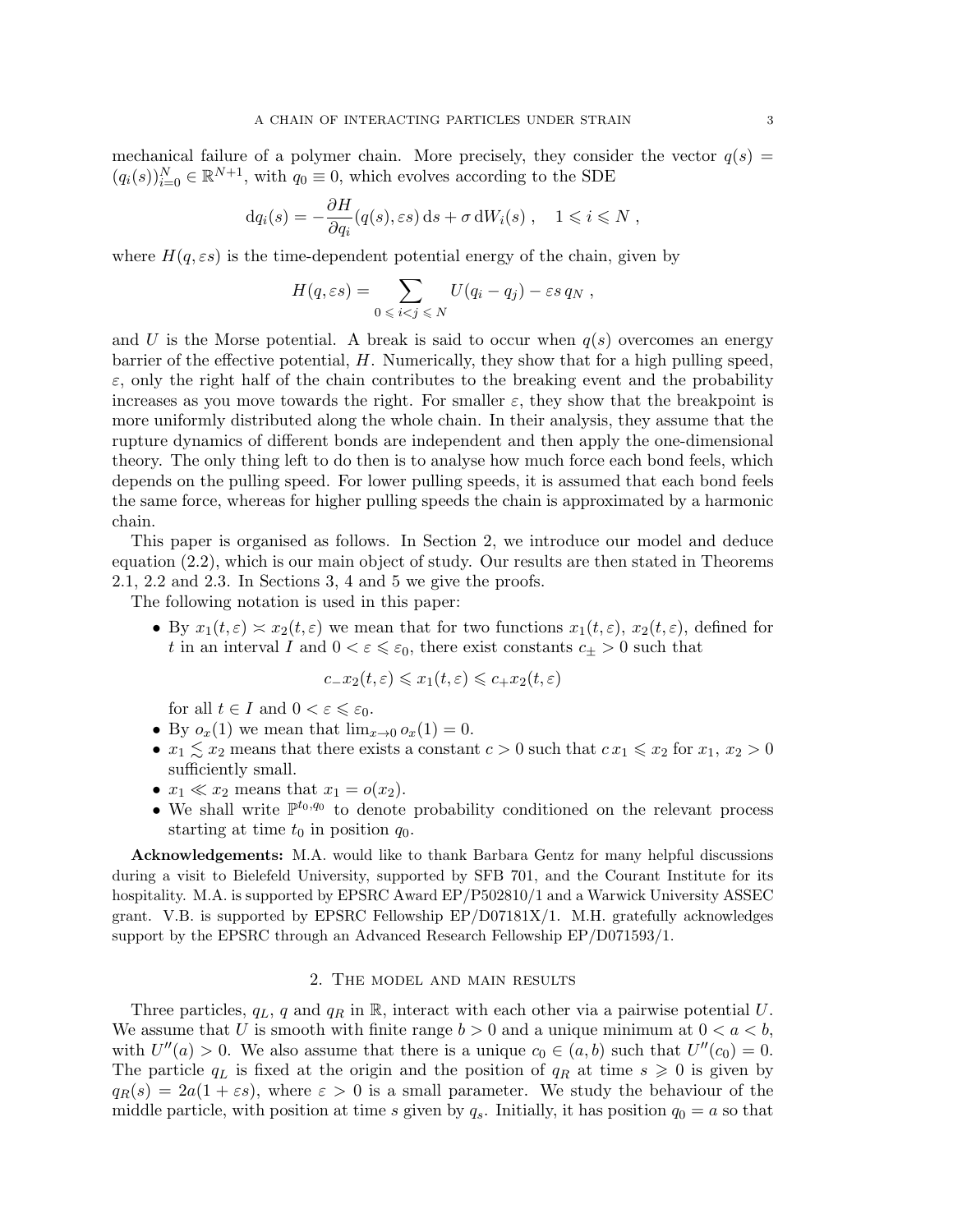the distance between neighbouring particles is a. The middle particle evolves according to an SDE of the form

$$
dq_s = p_s ds ,
$$
  

$$
\varepsilon^{\beta - 1} dp_s = -p_s ds - \frac{\partial H}{\partial q}(p_s, q_s, \varepsilon s) ds + \sigma dW_s ,
$$

where  $W_s$  is a standard one-dimensional Brownian motion with  $W_0 = 0, \sigma > 0$  is the noise intensity,  $\beta \in \mathbb{R}$  and  $H(p,q,\varepsilon s)$  is given by

$$
H(p,q,\varepsilon s) = \frac{p^2}{2} + U(q) + U(2a(1+\varepsilon s) - q) .
$$

Rescaling time as  $t = \varepsilon s$ , this is the same in law as solving

$$
dq_t = \frac{1}{\varepsilon} p_t dt ,
$$
  

$$
\varepsilon^{\beta - 1} dp_t = -\frac{1}{\varepsilon} p_t dt - \frac{1}{\varepsilon} \frac{\partial H}{\partial q} (p_t, q_t, t) dt + \frac{\sigma}{\sqrt{\varepsilon}} dW_t .
$$
 (2.1)

The length of the chain  $(q_L, q, q_R)$  increases linearly with t. Clearly, if we wait a long enough time, the distance between  $q$  and at least one of its neighbours must become greater than the range of  $U$ . In this case, these particles no longer interact and the chain can be considered broken. Since U has a minimum at  $a$ , it is energetically preferable for q to move towards either  $q_L$  or  $q_R$ . Letting  $\varepsilon = \varepsilon(\sigma)$ , our aim is to determine how the speed of pulling affects which of these two possibilities occurs in the limit as  $\sigma \downarrow 0$ .

We easily check that the configuration of equally spaced particles satisfies  $\partial_q H$  = 0,  $\partial_q^2 H > 0$  until time  $t_0$ , where  $a(1 + t_0) = c_0$ . Thus until this time it is a stable configuration and so we expect  $q_{t_0} \approx a(1 + t_0)$ . For  $t > t_0$ , this configuration becomes unstable and new minima emerge. So we expect  $q_t$  to quickly move away from the chain midpoint and towards one of these newly formed minima. Note that as a function of  $q$ , H is symmetric about  $q = a(1 + t)$ , but its time-dependence introduces asymmetry as we shall see. Once  $q_t$  has approached one of these new minima, we expect it to stay there as the energy barrier to escape becomes higher. The evolution of the chain, therefore, is determined by its behaviour around the bifurcation of H at  $t = t_0$ , which we shall now consider.

Letting  $z_t = a(1 + t) - q_t$ , we express the term  $\partial H/\partial q$  appearing in (2.1) in terms of z. By a Taylor expansion in space, we find

$$
\frac{\partial H}{\partial q}(p_t, q_t, t) = U'(q_t) - U'(2a(1+t) - q_t)
$$
  
=  $U'(a(1+t) - z_t) - U'(a(1+t) + z_t)$   
 $\approx -2U''(a(1+t))z_t - \frac{1}{3}U^{(4)}(a(1+t))z_t^3$ .

Assuming that there is  $0 < T < t_0$  such that for  $t \in [t_0-T, t_0+T]$ ,  $U^{(4)}(a(1+t))$  is negative and bounded away from zero (see comment below), we have by a Taylor expansion in time,

$$
-2U''(a(1+t))z_t - \frac{1}{3}U^{(4)}(a(1+t))z_t^3 \approx 2a(t-t_0)z_t - Cz_t^3.
$$

We remark that this assumption about  $U^{(4)}(a(1 + t))$  should not have much effect. At most, the right-hand side above would have a  $+Cz_t^3$  term appearing, but in either case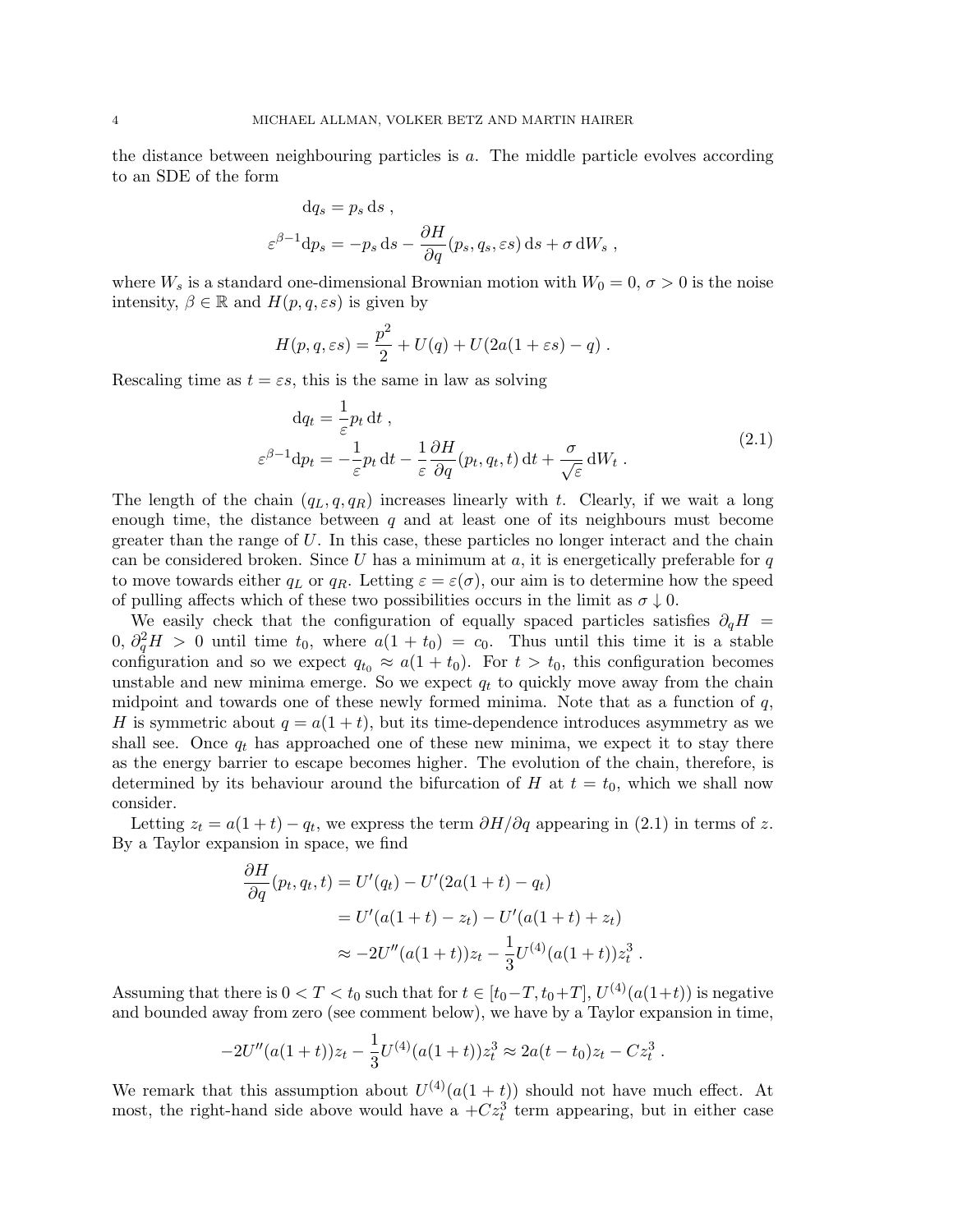this term is very small for z and  $t - t_0$  close to zero, which is where most of our analysis will take place.

Making the space and time transformations  $q = a(1 + t) - q$ ,  $p = a - p/\varepsilon$  and  $t = t - t_0$ , as well as normalising constants to one, we arrive at the SDE

$$
dq_t = p_t dt ,
$$
  
\n
$$
\varepsilon^{\beta} dp_t = -p_t dt + \frac{1}{\varepsilon} (t q_t - q_t^3 + \varepsilon) dt + \frac{\sigma}{\sqrt{\varepsilon}} dW_t .
$$
\n(2.2)

This will be our main equation for the rest of this paper. By the above discussion, understanding how its solution behaves will be a good indication of the behaviour of the original chain. Equation (2.2) represents the motion of the particle  $q$  in the potential  $(1/\varepsilon)V(q,t) := (1/\varepsilon)(-\frac{1}{2})$  $rac{1}{2}tq^2 + \frac{1}{4}$  $\frac{1}{4}q^4$ ) with an additional +1 force giving the particle a small bias towards the right. This force comes from pulling the chain  $(q_L, q, q_R)$  and corresponds to the fact that in the absence of noise, q does not just stay at the chain midpoint  $a(1+t)$ , but lags behind by a small amount.

Rephrasing the discussion after  $(2.1)$ , the function V represents the energy of a given chain configuration. For negative times, the origin, corresponding to equally spaced particles, minimises V. When  $t = 0, V$  undergoes a symmetric pitchfork bifurcation at the origin. For positive times, V has two minima located at  $\pm \sqrt{t}$ . For  $t > 0$  large enough these minima at  $\pm\sqrt{t}$  correspond to the configurations where q is a distance a from  $q_L$  or  $q_R$ , respectively, and more than b from the other. In terms of (2.2), the aim of this paper  $q_R$ , respectively, and more than *o* from the other. In terms of (2.2), the aim of this paper<br>can be roughly stated as to determine whether q moves towards  $+\sqrt{t}$  or  $-\sqrt{t}$  as t becomes positive, which corresponds to the chain 'breaking', and how it is affected by the speed of pulling.

There are several ways in which one may rigorously define the chain to break. One possible definition is that the chain breaks as soon as the distance between  $q$  and one of its neighbours exceeds the range of the pairwise potential  $U$ . Then the chain either breaks on the right- or left-hand side, depending on whether  $q_R - q > b$  or  $q - q_L > b$ , respectively. This was used in [AB09]. Alternatively, one may consider the chain to break as soon as the chain configuration reaches a neighbourhood of one of the energy minima that emerges after the bifurcation. In the above formalism, this means the process  $q_t$ reaching a neighbourhood of  $\pm\sqrt{t}$ . We shall avoid making this choice by instead giving a precise description of the behaviour of  $q_t$  that contains more information than any of these possible definitions.

Equation (2.2) in full is not something we can treat. But there are two obvious simplifications: the first is to omit the  $q_t^3$  term in the equation for p, leading to a linear equation that can be solved explicitly; the second is to neglect mass, taking  $\varepsilon^{\beta}dp = 0$ , and consider the overdamped equation. We treat both of these and obtain satisfactory results.

Taking  $\sigma = \varepsilon^{\alpha+1/2}$  for  $\alpha > -1/2$ , we firstly consider the linear SDE

$$
dq_t^0 = p_t^0 dt ,
$$
  
\n
$$
\varepsilon^{\beta} dp_t^0 = -p_t^0 dt + \frac{1}{\varepsilon} (t q_t^0 + \varepsilon) dt + \varepsilon^{\alpha} dW_t .
$$
\n(2.3)

Denoting by  $\mathbb{P}^s$  the law of the solution with vanishing initial condition at time  $s < 0$ , we have the following result:

**Theorem 2.1.** Let  $q_t^0$  be the solution of (2.3). If  $\alpha > 1/4$  then

$$
\lim_{\varepsilon \downarrow 0} \liminf_{s \to -\infty} \mathbb{P}^s \left\{ \lim_{t \to \infty} q_t^0 = +\infty \right\} = 1 ,
$$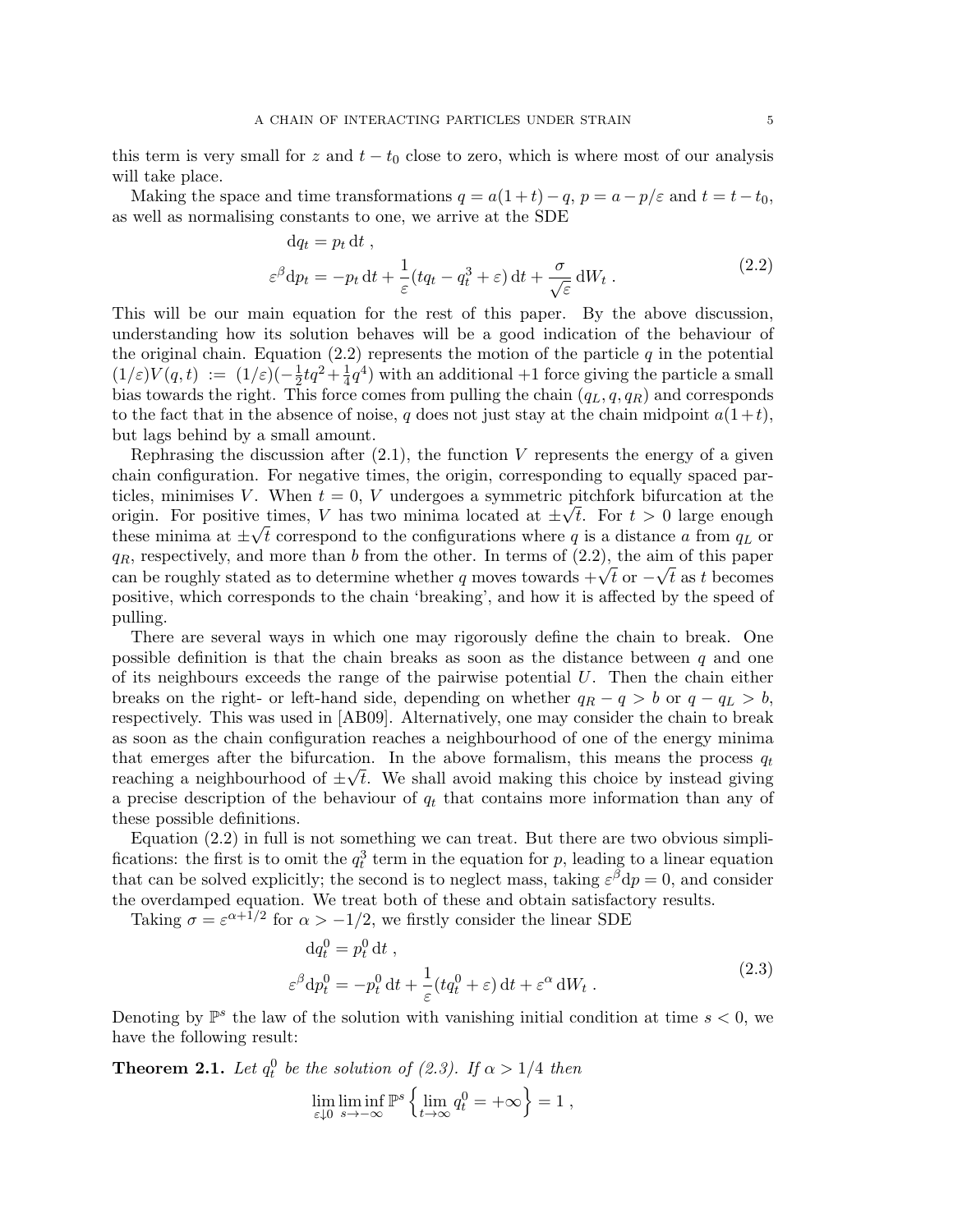while if  $\alpha < 1/4$  then

$$
\lim_{\varepsilon \downarrow 0} \liminf_{s \to -\infty} \mathbb{P}^s \left\{ \lim_{t \to \infty} q_t^0 = +\infty \right\} = \lim_{\varepsilon \downarrow 0} \liminf_{s \to -\infty} \mathbb{P}^s \left\{ \lim_{t \to \infty} q_t^0 = -\infty \right\} = 1/2.
$$

This theorem shows that the threshold between fast and slow pulling regimes is given by  $\alpha = 1/4$  and is independent of  $\beta$ . However, we also note that if we start the processes at a finite negative time  $-T$ , then neglecting mass does have an effect, but only for  $\beta < 0$ . Indeed, for  $-1 < \beta < 0$  and zero initial conditions, the threshold becomes  $\alpha = (1 + \beta)/4$ (see [All10]). This result has some clear limitations: for  $t > 0$ ,  $q_t^0$  shoots off quickly to  $\pm\infty$  as the drift becomes ever more repelling, while the solution of (2.2) is prevented from doing this by the nonlinear term and so is more likely to return to the origin.

Secondly, we neglect the mass term  $\varepsilon^{\beta}dp$  in (2.2) and consider the one-dimensional overdamped equation

$$
\mathrm{d}q_t = \frac{1}{\varepsilon}(tq_t - q_t^3 + \varepsilon) \,\mathrm{d}t + \frac{\sigma}{\sqrt{\varepsilon}} \,\mathrm{d}W_t \,. \tag{2.4}
$$

Again letting  $\mathbb{P}^s$  denotes the law of the solution with vanishing initial condition at time  $s < 0$ , we have

**Theorem 2.2.** Let  $q_t$  solve (2.4). There exist constants  $c_1, \gamma > 0$  such that if  $t_1 =$  $c_1\sqrt{\varepsilon|\ln \sigma|}$  then

(1) (Fast Pulling) for any  $\sigma^{4/3}|\ln \sigma|^{2/3} \ll \varepsilon(\sigma) \ll 1$ ,

$$
\lim_{\sigma \downarrow 0} \liminf_{s \to -\infty} \mathbb{P}^s \left\{ \inf_{t_1 \leq t} \frac{q_t}{\sqrt{t}} > \gamma \right\} = 1.
$$

(2) (Slow Pulling) for any  $\sigma^2 |\ln \sigma|^3 \lesssim \varepsilon(\sigma) \ll \sigma^{4/3} |\ln \sigma|^{-13/6}$ ,

$$
\lim_{\sigma \downarrow 0} \lim_{s \to -\infty} \left| \mathbb{P}^s \left\{ \inf_{t_1 \leq t} \frac{q_t}{\sqrt{t}} > \gamma \right\} - \frac{1}{2} \right| = 0
$$

and

$$
\lim_{\sigma \downarrow 0} \lim_{s \to -\infty} \left| \mathbb{P}^s \left\{ \sup_{t_1 \leq t} \frac{q_t}{\sqrt{t}} < -\gamma \right\} - \frac{1}{2} \right| = 0.
$$

Letting  $\sigma = \varepsilon^{\alpha+1/2}$  above gives  $\alpha = 1/4$  as the threshold between the different regimes, as found in Theorem 2.1. We also remark that the threshold between fast and slow pulling regimes here differs from that in [AB09], where it is roughly  $\varepsilon = \sigma$ . This difference can be attributed to the bifurcation of  $V$ : for t near zero,  $V$  is almost flat and so the additional +1 force requires slower pulling, or stronger noise, to be counteracted than it does in [AB09], where the potential has positive curvature bounded away from zero.

Having considered two simplifications of (2.2), we finally return to the full solution itself. Intuitively, by taking  $\beta$  large, the effect of the mass term  $\varepsilon^{\beta}$  should become small and the solution should behave like that of the overdamped equation (2.4). So if we show that for suitably large  $\beta$ , the difference between the two solution stays small, we can use Theorem 2.2 to tell us about (2.2). This leads us to the following result:

**Theorem 2.3.** Let  $q_t$  solve (2.2) with  $\beta > 2$ . There exist constants  $c_1, \gamma > 0$ , independent of  $\beta$  and  $\sigma$ , such that for  $t_1 = c_1 \sqrt{\varepsilon |\ln \sigma|}$  and any  $t_2 > t_1$ ,

(1) (Fast Pulling) if  $\sigma^{4/3}|\ln \sigma|^{2/3} \ll \varepsilon(\sigma) \ll 1$  then

$$
\lim_{\sigma \downarrow 0} \liminf_{s \to -\infty} \mathbb{P}^s \left\{ \inf_{t_1 \leq t \leq t_2} \frac{q_t}{\sqrt{t}} > \gamma \right\} = 1 ,
$$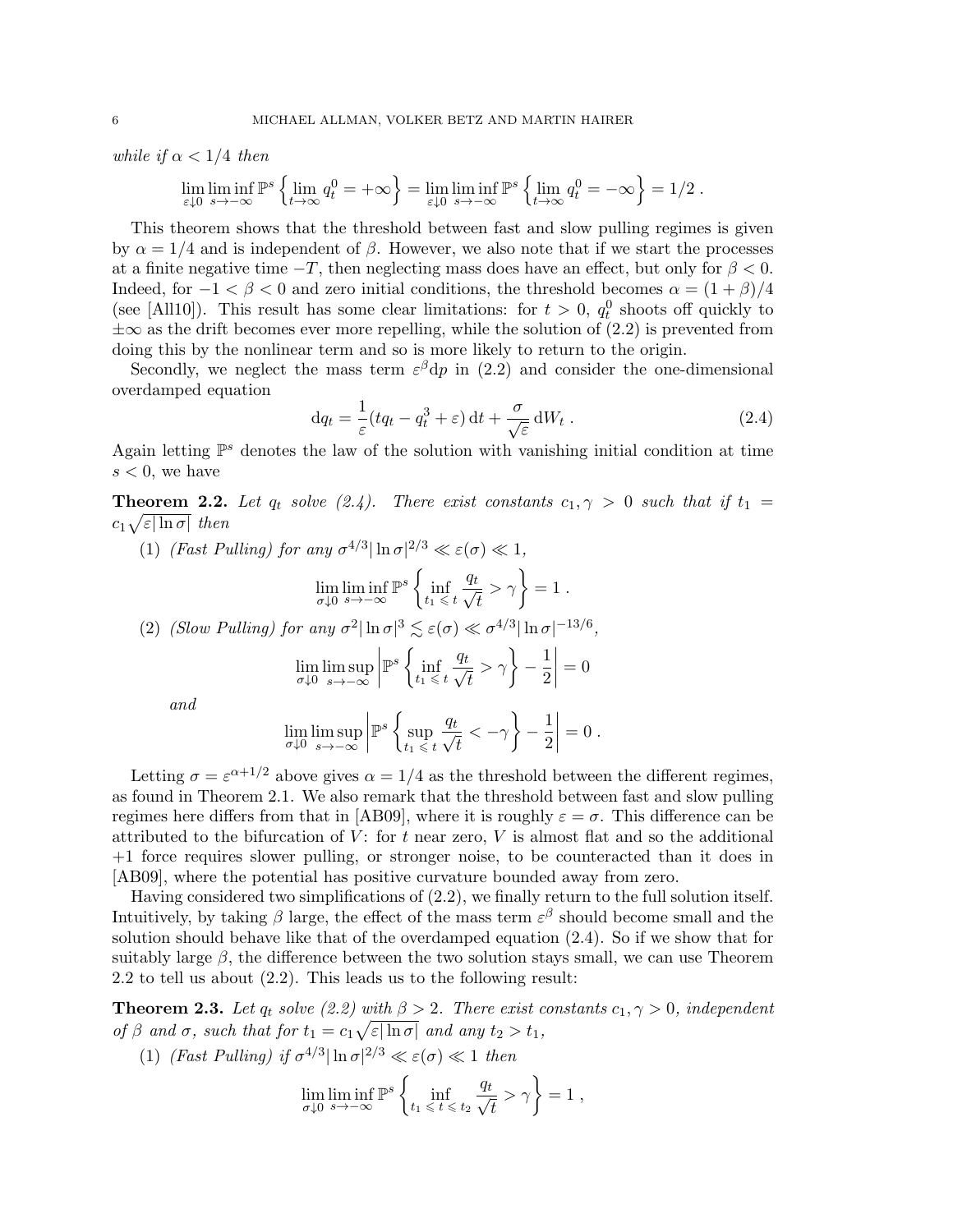(2) (Slow Pulling) while if  $0 < \delta < \beta/2 - 1$  and  $\sigma^{2/(1+2\delta)} \ll \varepsilon(\sigma) \ll \sigma^{4/3} |\ln \sigma|^{-13/6}$ then

$$
\lim_{\sigma \downarrow 0} \lim_{s \to -\infty} \left| \mathbb{P}^s \left\{ \inf_{t_1 \leq t \leq t_2} \frac{q_t}{\sqrt{t}} > \gamma \right\} - 1/2 \right| = 0
$$

and

$$
\lim_{\sigma \downarrow 0} \lim_{s \to -\infty} \left| \mathbb{P}^s \left\{ \sup_{t_1 \leq t \leq t_2} \frac{q_t}{\sqrt{t}} < -\gamma \right\} - 1/2 \right| = 0.
$$

Note that we only consider finite time intervals here and that there is a slight difference between the lower bound on  $\varepsilon$  in (2) above and in Theorem 2.2(2). This second point is related to the fact that the mass is of the form  $\varepsilon^{\beta}$ . However, it does not affect the threshold between the two regimes.

We finally note that (2.2) is not suitable for considering the chain 'breaking' due to a large deviation event. In that case, our expansion of the potential is not valid.

#### 3. The linear model

In this section, we give the proof of Theorem 2.1 and are therefore dealing with equation (2.3). This equation is simple enough to have an explicit solution in terms of Airy functions  $Ai(t)$ ,  $Bi(t)$  (see [dlm07]): using the fact that both  $Ai(z)$  and  $Bi(z)$  solve the equation  $w''(z) = zw(z)$ , and that the Wronskian  $Ai'(t)Bi(t) - Bi'(t)Ai(t) = 1/\pi$ , it can be checked that the process

$$
q^{0}(t) = \pi \varepsilon^{(1-2\beta)/3} \left( -\text{Ai}(t(\varepsilon,\beta)) \int_{-\infty}^{t} e^{-\frac{1}{2}(t-s)\varepsilon^{-\beta}} \text{Bi}(s(\varepsilon,\beta))(\text{d}s + \varepsilon^{\alpha}\text{d}W_{s}) + \text{Bi}(t(\varepsilon,\beta)) \int_{-\infty}^{t} e^{-\frac{1}{2}(t-s)\varepsilon^{-\beta}} \text{Ai}(s(\varepsilon,\beta))(\text{d}s + \varepsilon^{\alpha}\text{d}W_{s}) \right)
$$
(3.1)

is the (almost surely unique) solution of (2.3) with zero initial conditions and starting time sent to  $-\infty$ . Above, we have set  $s(\varepsilon,\beta) = \varepsilon^{-(1+\beta)/3}(s+\varepsilon^{1-\beta}/4)$ . The semi-infinite stochastic integrals are to be understood as limits of finite stochastic integrals from  $-T$  to t as  $T \to \infty$ . The existence of a limit process  $q^0(t)$  of this procedure, for all t in intervals  $[-S,\infty), S > 0$ , is easy to see in the present case: Clearly, when  $-\infty$  is replaced by  $-T$ , (3.1) defines a Gaussian Markov process on  $[-T, \infty)$ , with mean and variance readily calculated (albeit with long formulas, which is why we do not display them here). By using the asymptotic expansions

$$
\text{Ai}(s) = \frac{1}{2\sqrt{\pi}} s^{-1/4} e^{-2s^{3/2}/3} \left(1 + \mathcal{O}(s^{-2/3})\right), \qquad s > 1 \tag{3.2}
$$

$$
Bi(s) = \frac{1}{\sqrt{\pi}} s^{-1/4} e^{2s^{3/2}/3} \left(1 + \mathcal{O}(s^{-2/3})\right), \qquad s > 1
$$
\n(3.3)

$$
\text{Ai}(s) = \frac{1}{\sqrt{\pi}} |s|^{-1/4} \cos(2|s|^{3/2}/3 - \pi/4)(1 + \mathcal{O}(|s|^{-2/3})) \,, \qquad s < -1 \tag{3.4}
$$

$$
\text{Bi}(s) = \frac{-1}{\sqrt{\pi}} |s|^{-1/4} \sin(2|s|^{3/2}/3 - \pi/4)(1 + \mathcal{O}(|s|^{-2/3})) \,, \qquad s < -1 \tag{3.5}
$$

it is clear that the distribution of  $q_t$  at any time  $-S$  converges to a non-degenerate Gaussian as  $T \to \infty$ , and thus (3.1) is well-defined.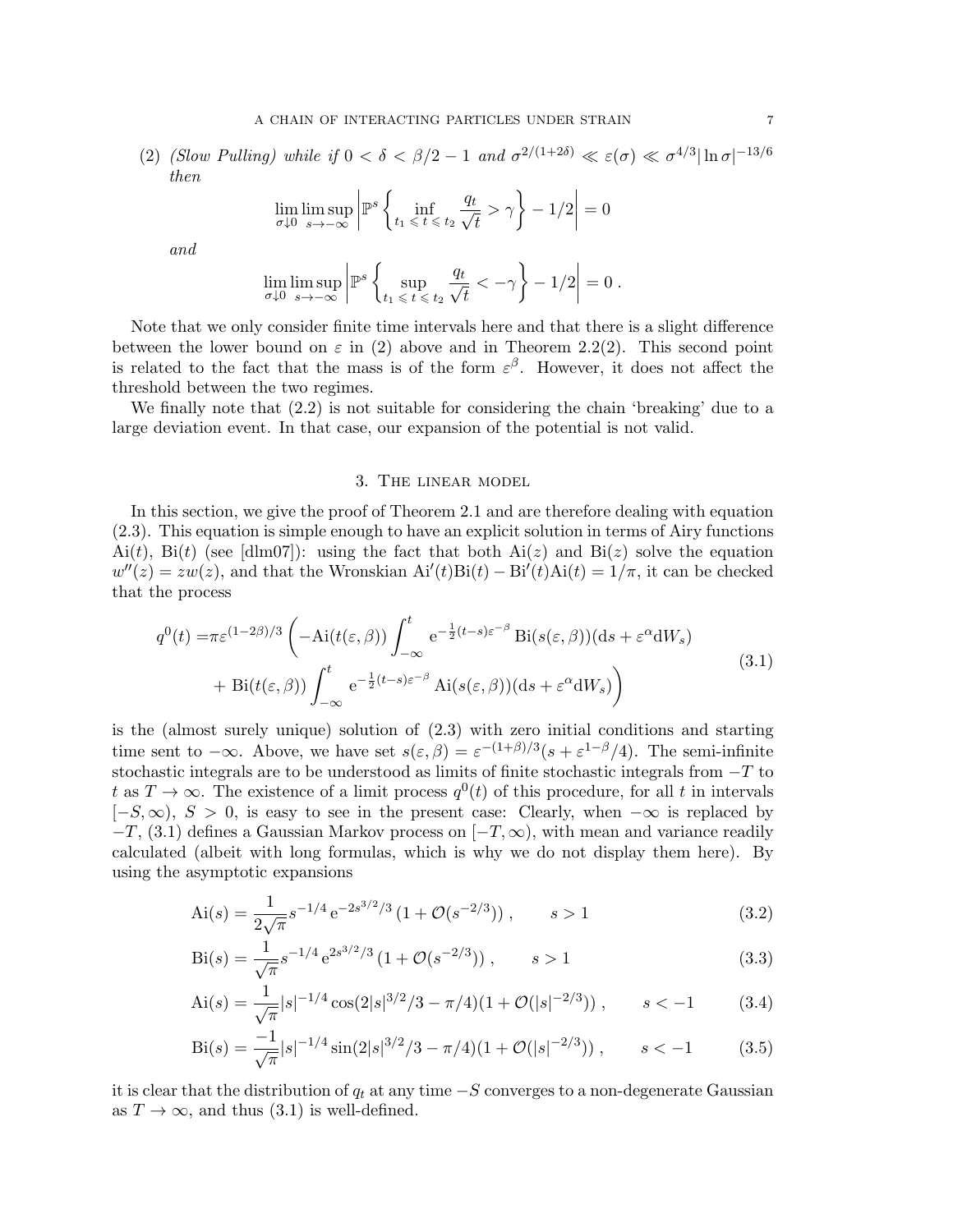The behaviour of  $q^0$  as  $t \to \infty$  can be described in a straightforward way by considering the 'renormalized process'

$$
\tilde{q}(t) = \frac{1}{\pi \varepsilon^{(1-2\beta)/3}} \frac{e^{\frac{1}{2}t\varepsilon^{-\beta}}}{\text{Bi}(t(\varepsilon,\beta))} q^0(t) .
$$

Indeed, we then have

**Proposition 3.1.**  $\lim_{t\to\infty} \tilde{q}_t$  exists almost surely, and is a Gaussian random variable with mean

$$
m = \varepsilon^{(1+\beta)/3} e^{-\frac{1}{12}\varepsilon^{1-2\beta}} \tag{3.6}
$$

and variance

$$
v = \varepsilon^{2\alpha + (1+\beta)/3} e^{-\frac{1}{4}\varepsilon^{1-2\beta}} \int_{-\infty}^{\infty} e^{s \varepsilon^{(1-2\beta)/3}} \text{Ai}(s)^2 \, \text{d}s \,. \tag{3.7}
$$

*Proof.* Let us first investigate the deterministic integrals in (3.1). Since  $\text{Bi}(s) < \text{Bi}(t)$  for  $s < t$  and  $t \geq 0$ , we have that the deterministic integral in the first line of (3.1), after renormalisation, is bounded by  $\text{Ai}(t(\varepsilon, \beta)) \int_{-\infty}^{t} e^{s \varepsilon^{-\beta}/2} ds$  for large enough t, and thus converges to zero as  $t \to \infty$  due to (3.2). It is known [dlm07] that  $\int_{-\infty}^{\infty} e^{ps} Ai(s) ds = e^{p^3/3}$ for all  $p > 0$ , and thus the limit of the corresponding (renormalized) integral in the second line of (3.1) is given by

$$
\int_{-\infty}^{\infty} e^{\frac{s}{2}\varepsilon^{-\beta}} \operatorname{Ai}(s(\varepsilon, \beta)) ds = \varepsilon^{(1+\beta)/3} e^{-\frac{1}{8}\varepsilon^{1-2\beta}} \int_{-\infty}^{\infty} e^{\frac{1}{2} s \varepsilon^{(1-2\beta)/3}} \operatorname{Ai}(s) ds = \varepsilon^{(1+\beta)/3} e^{-\frac{1}{12}\varepsilon^{1-2\beta}}
$$

Clearly, this is also the limit of  $E(\tilde{q}(t))$  as  $t \to \infty$ .

The stochastic integrals in  $\tilde{q}(t)$  are given by

$$
J_1(t) = \varepsilon^{\alpha} h(t) \int_{-\infty}^t f_1(s) \, dW_s , \qquad J_2(t) = \varepsilon^{\alpha} \int_{-\infty}^t f_2(s) \, dW_s ,
$$

with

$$
h(t) = \frac{\mathrm{Ai}(t(\varepsilon, \beta))}{\mathrm{Bi}(t(\varepsilon, \beta))}, \quad f_1(s) = \mathrm{Bi}(s(\varepsilon, \beta)) e^{s \varepsilon^{-\beta}/2}, \quad f_2(s) = \mathrm{Ai}(s(\varepsilon, \beta)) e^{s \varepsilon^{-\beta}/2}.
$$

By the time change  $\tau_1(t) = \varepsilon^{2\alpha} \int_{-\infty}^t f_1^2(s) \, ds$ ,  $J_1(t)$  equals  $h(t) B_{\tau_1(t)}$  in distribution, where  $B_s$  is a standard Brownian motion. By the law of the iterated logarithm,

$$
\limsup_{t \to \infty} \frac{|J_1(t)|}{h(t)\sqrt{2\tau_1(t)\ln \ln \tau_1(t)}} = 1
$$
\n(3.8)

almost surely. Again using  $\text{Bi}(s) < \text{Bi}(t)$  for  $s < t$  and  $t \geq 0$ , we find

$$
h(t)\sqrt{\tau_1(t)} \leqslant \mathrm{Ai}(t(\varepsilon,\beta))\varepsilon^{\alpha}\left(\int_{-\infty}^t \varepsilon^{s\varepsilon^{\beta}}\,\mathrm{d}s\right)^{1/2}\,,
$$

which by  $(3.2)$  converges to zero superexponentially fast. By  $(3.3)$  it is easy to see that  $\ln \ln \tau_1(t)$  grows only proportionally to  $\ln t$ , and thus the denominator on the left-hand side of (3.8) converges to zero. It follows that  $J_1(t) \to 0$  as  $t \to \infty$  almost surely.  $J_2$ , on the other hand, is a square-integrable martingale, and thus converges almost surely. Each  $J_2(t)$  is Gaussian, and thus so is the limit. It has mean zero and variance

$$
v = \varepsilon^{2\alpha} \int_{-\infty}^{\infty} f_2^2(s) \, ds = \varepsilon^{2\alpha} \int_{-\infty}^{\infty} e^{s \varepsilon^{-\beta}} Ai(s(\varepsilon, \beta))^2 \, ds.
$$

The same change of variable that was employed to get (3.6) yields (3.7).

$$
\Box
$$

.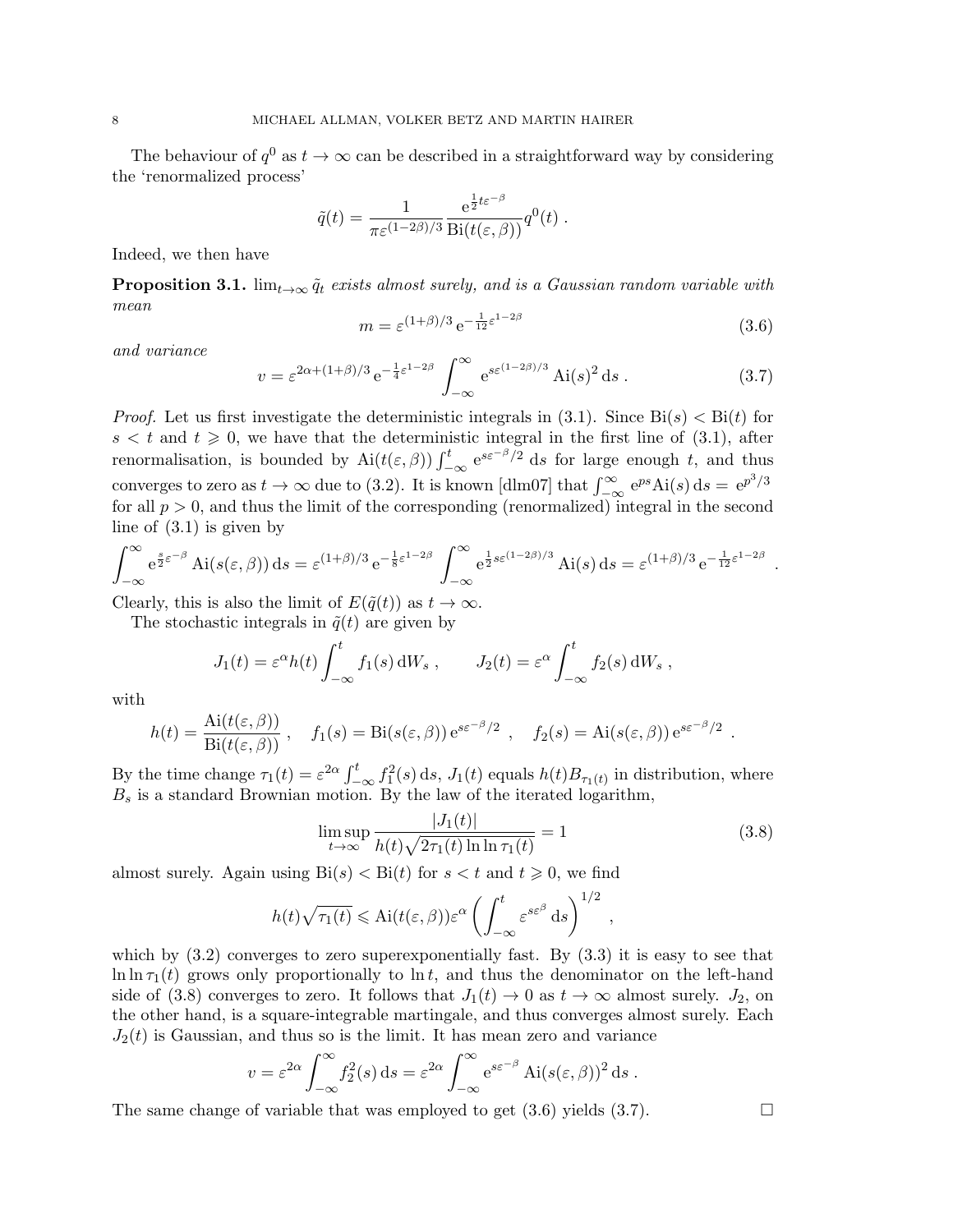Since Bi(t) e<sup>-t</sup> diverges as  $t \to \infty$ , Proposition 3.1 means  $\lim_{t\to\infty} |q^0(t)| = \infty$  almost surely. Whether the divergence is to plus or minus infinity is determined by the sign of  $\tilde{q}_{\infty} = \lim_{t \to \infty} \tilde{q}_t$ .  $\tilde{q}_{\infty}$  is a Gaussian random variable with mean  $m = m(\varepsilon) > 0$  given by (3.6), and variance  $v = v(\varepsilon)$  given by (3.7). Thus if  $\lim_{\varepsilon \to 0} m(\varepsilon) / \sqrt{v(\varepsilon)} = \infty$ , then  $\lim_{\varepsilon\to 0} \mathbb{P}(\lim_{t\to\infty} q^0(t) = +\infty) = 1$ , as the distribution of  $\tilde{q}_{\infty}$  concentrates on the positive half line. On the other hand, if  $\lim_{\varepsilon \to 0} m(\varepsilon) / \sqrt{v(\varepsilon)} = 0$ , then  $\lim_{\varepsilon \to 0} \mathbb{P}(\lim_{t \to \infty} q^0(t) =$  $+\infty$ ) = 1/2, as the distribution of  $\tilde{q}_{\infty}$  becomes spread out and  $\mathbb{P}(\tilde{q}_{\infty} > 0) \to 1/2$  as  $\varepsilon \to 0$ .

We now determine the circumstances under which each of the above cases occurs. Define

$$
J(p) = \int_{-\infty}^{\infty} e^{2ps} Ai^2(s) ds.
$$

We have

**Lemma 3.2.** There exist constants  $c_1$  and  $c_2$  such that

- (i)  $\lim_{p\to\infty} p^{1/2} e^{-2p^3/3} J(p) = c_1$ ,
- (ii)  $\lim_{p\to 0} p^{1/2} e^{-2p^3/3} J(p) = c_2.$

*Proof.* Consider first the case  $p \to \infty$ . Then,

$$
\int_{-\infty}^{1} e^{2ps} Ai^2(s) ds p^{1/2} e^{-2p^3/3} \leq C e^{-2p^3/3 + 2p} p^{1/2} \to 0
$$

as  $p \to \infty$ . For  $s > 1$  we use (3.2) and find

$$
\int_{1}^{\infty} e^{2ps} Ai^{2}(s) ds = \frac{1}{4\pi} \int_{1}^{\infty} e^{-4s^{3/2}/3 + 2ps} s^{-1/2} (1 + \mathcal{O}(s^{-3/2})) ds
$$
  
=  $\frac{p}{4\pi} \int_{1/p^{2}}^{\infty} e^{-p^{3}(4t^{3/2}/3 - 2t)} t^{-1/2} (1 + \mathcal{O}(p^{-3}t^{-3/2})) dt$ ,

where we used the substitution  $s = p^2t$ . Decompose the integral as  $\int_{1/p^2}^{\infty} = \int_{1/p^2}^{1/4} + \int_{1/4}^{\infty}$ . The first of these is bounded by  $Ce^{p^3/3}$  for some  $C > 0$  and we can ignore it. For the second, we have  $\mathcal{O}(p^{-3}t^{-3/2}) = \mathcal{O}(p^{-3})$  and can take this outside the integral. Then by the Laplace method,

$$
\int_{1/4}^{\infty} e^{-p^3(4t^{3/2}/3 - 2t)} t^{-1/2} dt = e^{2p^3/3} \int_{1/4}^{\infty} e^{-p^3[(t-1)^2 + \mathcal{O}(t-1)^3]} t^{-1/2} dt
$$
  
=  $e^{2p^3/3} p^{-3/2} \sqrt{\pi} (1 + \mathcal{O}(1/p))$ .

Thus (i) holds with  $c_1 = \frac{1}{4\sqrt{3}}$  $\frac{1}{4\sqrt{\pi}}$ . For (ii), we use that

$$
\int_{-1}^{\infty} e^{2ps} Ai^2(s) ds \rightarrow \int_{-1}^{\infty} Ai^2(s) ds = const
$$

as  $p \to 0$ . With (3.4) we then get

$$
\int_{-\infty}^{-1} e^{2ps} Ai^2(s) ds = \frac{1}{\pi} \int_{-\infty}^{-1} e^{2ps} |s|^{-1/2} \cos^2(2|s|^{3/2}/3 - \pi/4)(1 + \mathcal{O}(|s|^{-3/2})) ds
$$
  
= 
$$
\frac{1}{\pi \sqrt{p}} \int_p^{\infty} e^{-2t} t^{-1/2} \cos^2(2p^{-3/2} t^{3/2}/3 - \pi/4) dt + \mathcal{O}(1),
$$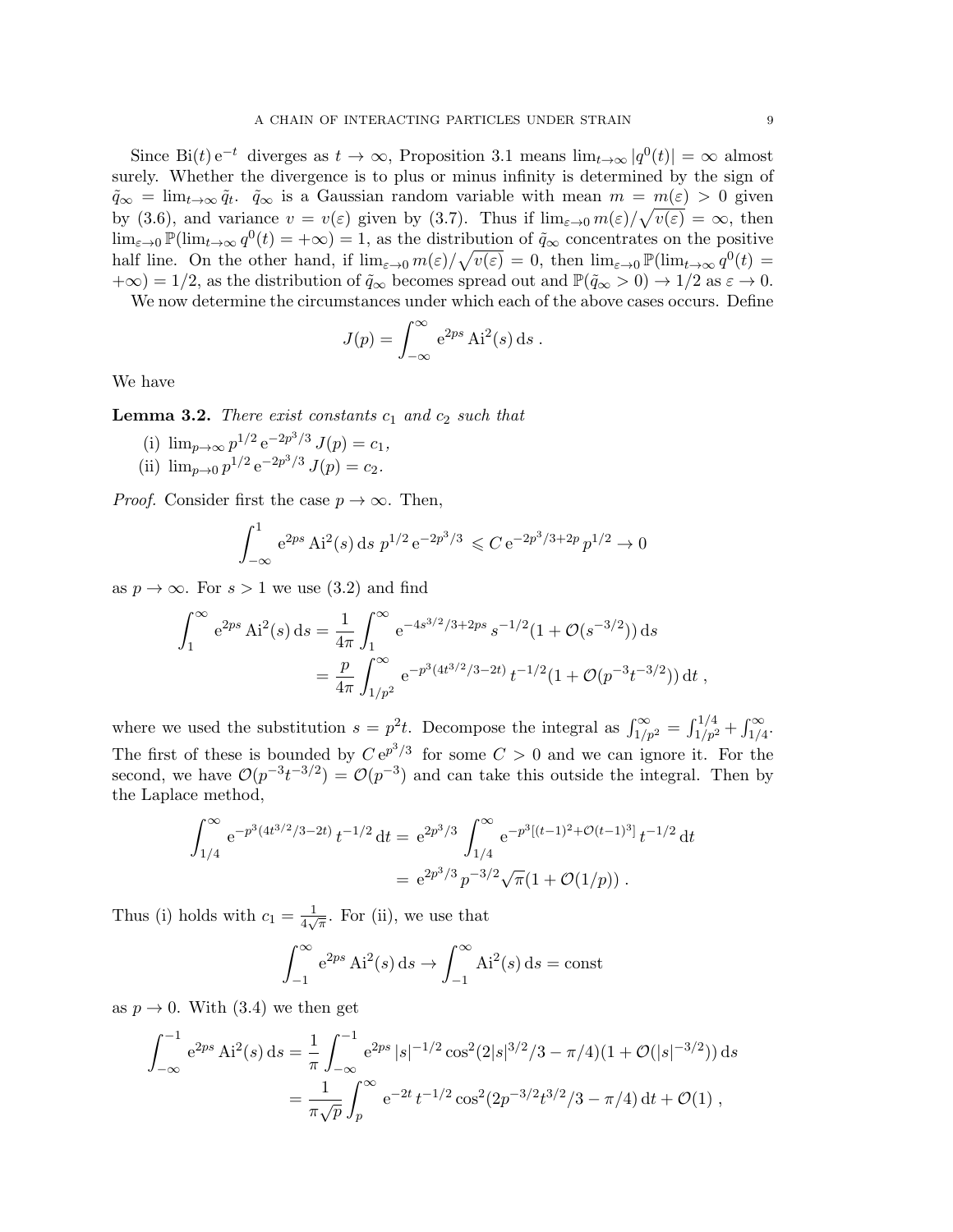where in the last line we used the substitution  $t = -ps$ . As  $p \rightarrow 0$ , the integral in the last line above converges to √

$$
\frac{1}{2} \int_0^\infty t^{-1/2} e^{-2t} dt = \frac{\sqrt{\pi}}{2\sqrt{2}},
$$

,

which proves (ii) with  $c_2 = \frac{1}{\sqrt{\pi^2}}$  $\overline{\pi}2^{3/2}$ 

When substituting  $p = \varepsilon^{(1-2\beta)/3}/2$  into the last lemma, we find that

$$
v(\varepsilon) = C \varepsilon^{2\alpha + (1+\beta)/3} e^{-\frac{1}{4}\varepsilon^{1-2\beta}} \varepsilon^{(1-2\beta)/6} e^{\frac{1}{12}\varepsilon^{1-2\beta}} = C \varepsilon^{2\alpha + \frac{2\beta}{3} + \frac{1}{6}} e^{-\frac{1}{6}\varepsilon^{1-2\beta}}.
$$

Thus,  $m(\varepsilon)/\sqrt{v(\varepsilon)} = \tilde{C} \varepsilon^{-\alpha+1/4}$ , which completes the proof of Theorem 2.1.

### 4. The Overdamped Model

The proof of Theorem 2.2 consists of two parts. First, we show that given an arbitrary compact set X containing a neighbourhood of the origin (say  $\mathcal{X} = [-1,1]$ ), and given an arbitrary negative time  $-T$ , the process  $q_t$  starting at 0 at time  $-\infty$  will be in X with very high probability at time  $-T$ . In a second part, we then take advantage of the Markovian nature of the process to restart it at time  $-T$  and to show that the conclusion of Theorem 2.2 holds uniformly over initial conditions belonging to X at time  $-T$ . These two steps are formulated as Proposition 4.1 and Proposition 4.2 below. Theorem 2.2 is then an immediate consequence of these two results.

The first part can be formulated as follows:

**Proposition 4.1.** Let  $\mathcal{X} = [-1, 1]$ , let  $T \geq 1$ , and let  $q_t$  solve (2.4). Then, we have

$$
\lim_{\sigma,\varepsilon\to 0}\liminf_{s\to-\infty}\mathbb{P}^s(q_{-T}\in\mathcal{X})=1.
$$

*Proof.* Applying Itô's formula to the function  $q \mapsto q^2$ , we obtain

$$
\frac{\mathrm{d}}{\mathrm{d}t}\mathbb{E}q_t^2 = \mathbb{E}\Big(\frac{2t}{\varepsilon}q_t^2 - \frac{2}{\varepsilon}q_t^4 + 2q_t + \frac{\sigma^2}{\varepsilon}\Big) \leqslant -\frac{1}{\varepsilon}\mathbb{E}q_t^2 + \varepsilon + \frac{\sigma^2}{\varepsilon},
$$

where we made use of the fact that  $t \leq -1$ . The claim then follows at once from the fact that we assumed that  $\varepsilon \to 0$  and  $\sigma \to 0$ .

The remainder of this section is devoted to the proof of the following statement, where we denote by  $\mathbb{P}^{-T,x}$  the law of (2.4) with initial condition  $q_{-T} = x \in \mathcal{X}$ .

**Proposition 4.2.** Let  $q_t$  solve (2.4). There exist constants  $c_1, \gamma > 0$  such that if  $t_1 =$  $c_1\sqrt{\varepsilon|\ln \sigma|}$  then

(1) (Fast Pulling) for any  $\sigma^{4/3}|\ln \sigma|^{2/3} \ll \varepsilon(\sigma) \ll 1$ ,

$$
\lim_{\sigma \downarrow 0} \inf_{x \in \mathcal{X}} \mathbb{P}^{-T,x} \{ \inf_{t_1 \leq t} \frac{q_t}{\sqrt{t}} > \gamma \} = 1.
$$

(2) (Slow Pulling) for any  $\sigma^2 |\ln \sigma|^3 \lesssim \varepsilon(\sigma) \ll \sigma^{4/3} |\ln \sigma|^{-13/6}$ ,

$$
\lim_{\sigma\downarrow 0}\sup_{x\in\mathcal{X}}|\mathbb{P}^{-T,x}\{\inf_{t_1\,\leqslant\, t}\frac{q_t}{\sqrt{t}}>\gamma\}-1/2|=0
$$

and

$$
\lim_{\sigma\downarrow 0}\sup_{x\in\mathcal{X}}|\mathbb{P}^{-T,x}\{\sup_{t_1\,\leqslant\,t}\frac{q_t}{\sqrt{t}}<-\gamma\}-1/2|=0\;.
$$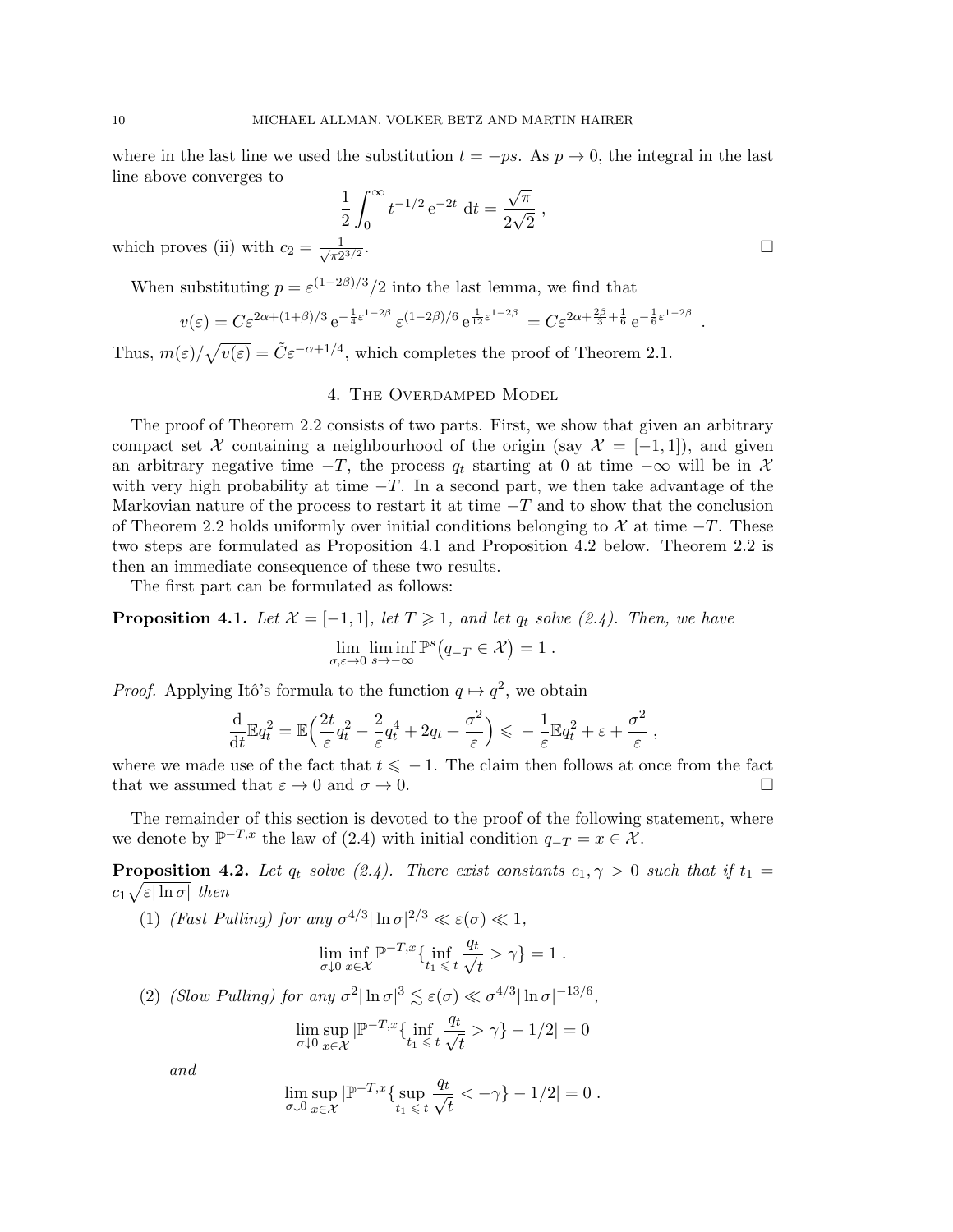Our approach in this section is based on that developed by Berglund and Gentz in [BG02, BG06]. They consider similar equations to (2.4), but with drift terms  $(1/\varepsilon) f(q,t)$ such that  $f(q, t) = -f(-q, t)$  and  $f(0, 0) = \partial_q f(0, 0) = 0$ . A simple example of such an f is  $f(q, t) = tq - q^3$ . Our additional drift term arising from pulling means that we cannot directly apply their results, except in a few cases as will be made clear.

4.1. Fast pulling. We begin by considering the fast pulling regime from Proposition 4.2. In this case, the noise in the system is not strong enough to overcome the asymmetry caused by pulling and the qualitative behaviour of  $q_t$  is the same as that of the deterministic solution  $q_t^{\text{det}}$  of the ODE

$$
\dot{q}_t^{\text{det}} = \frac{1}{\varepsilon} (t q_t^{\text{det}} - (q_t^{\text{det}})^3 + \varepsilon) , \quad q_{-T}^{\text{det}} = x . \tag{4.1}
$$

In particular, we will see that  $q_t^{\text{det}}$  falls into the right-hand well by a time of order  $\sqrt{\varepsilon |\ln \sigma|}$ after the bifurcation and so too does  $q_t$ . The strategy is as follows:

- (1) Show that  $q_t$  is of order  $\sqrt{\varepsilon}$  when  $t = \sqrt{\varepsilon}$ .
- (2) Show that  $(q_t, t)$  then leaves the space-time set  $\mathcal{K}(\kappa)$  (see (4.8)), by a time of order  $\sqrt{\varepsilon |\ln \sigma|}.$
- (3) Show that  $q_t$  approaches the right-hand well and stays in a small neighbourhood of it up until any time  $t_2 > 0$ .
- (4) Show that by taking  $t_2$  large enough,  $q_t$  stays in a neighbourhood of the right-hand well of order  $t^{1/2-\gamma}$  for any  $0 < \gamma < 1/2$  and all  $t \geq t_2$ .

Step One: We begin by describing how  $q_t^{\text{det}}$  behaves.

**Lemma 4.3.** Let  $q_t^{det}$  be the solution of  $(4.1)$ . Then we have, uniformly for all initial conditions  $x \in \mathcal{X}$ ,

$$
q_t^{det} \asymp \begin{cases} \varepsilon/|t| \ \textit{for} \ -T + \varepsilon |\ln \varepsilon| \leqslant t \leqslant \ -\sqrt{\varepsilon} \\ \sqrt{\varepsilon} \ \textit{for} \ -\sqrt{\varepsilon} \leqslant t \leqslant \sqrt{\varepsilon} \end{cases}
$$

and there is a constant  $C > 0$  such that for all  $x \in \mathcal{X}$ ,  $|q_t^{det}| < C$  for all  $-T \leq t \leq -T +$ ε| ln ε|.

Proof. Consider the equation

$$
tq_{+}^{*}(t) - q_{+}^{*}(t)^{3} + \varepsilon = 0.
$$
\n(4.2)

By fixing t and differentiating the left-hand side with respect to  $q^*_{+}$ , we see that for  $t < 0$ it has no turning points and so admits a unique real-valued solution. Furthermore, we can check that  $q^*_{+}(t) \asymp \varepsilon$  and  $(q^*_{+})'(t) = q^*_{+}(t)/(3q^*_{+}(t)^2 - t) \asymp \varepsilon$  for negative t bounded away from zero.

Suppose first that the initial condition satisfies  $x \geqslant q^*_{+}(-T)$ . Define  $z_t = q_t^{\text{det}} - q^*_{+}(t)$ . As long as  $z_t \geq 0$ , we have  $\dot{z}_t \leq t z_t / \varepsilon$  so that

$$
0 \leqslant q_t^{\det} - q_+^*(t) \leqslant (x - q_+^*(-T)) e^{(t^2 - T^2)/2\varepsilon}.
$$

Let  $t_0 = -T + \varepsilon |\ln \varepsilon|$ . If  $z_t < 0$  for some  $-T < t < t_0$ , which means that  $q_t^{\text{det}} \asymp \varepsilon$ , then the analysis below for  $t \geq t_0$  can be applied from that time. Otherwise, the above inequality shows that  $q_{t_0}^{\text{det}} \asymp \varepsilon$ .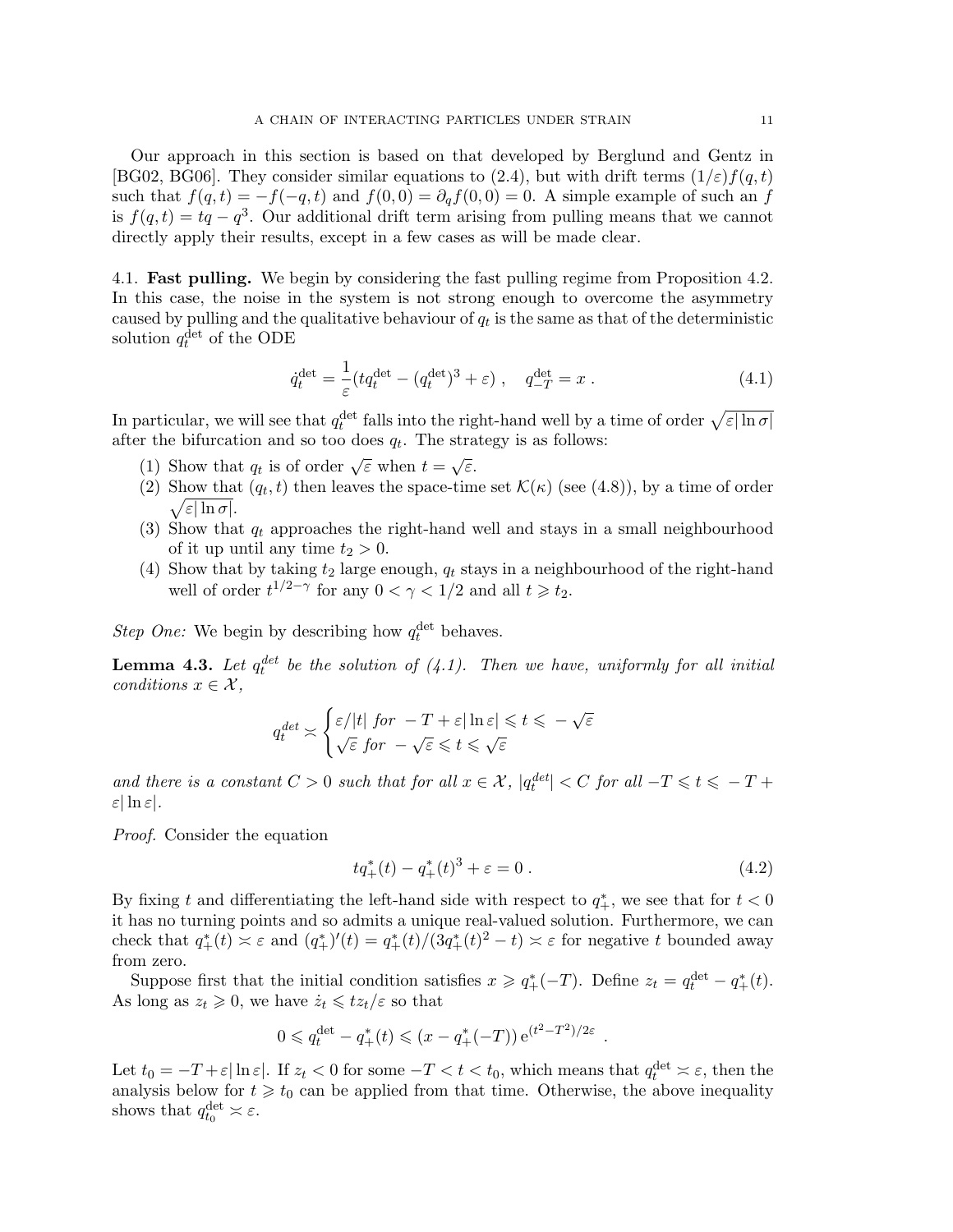If  $x \leqslant q^*_{+}(-T)$  then we define  $z_t = q^*_{+}(t) - q_t^{\text{det}}$ . As  $(q^*_{+})'(t) > 0$  for negative t bounded away from zero, we have  $z_t \geq 0$  for such t. In this case, there is  $c_1 > 0$ , independent of  $x \in \mathcal{X}$ , such that

$$
\dot{z}_t \leqslant c_1 \varepsilon + \frac{1}{\varepsilon} (tz_t + 3q_+^*(t)z_t^2)
$$

for all  $-T \leq t \leq t_0$ . Furthermore, as long as  $z_t \leq -t/6q^*_+(t)$  (which is satisfied by  $z(-T)$ ) for all  $x \in \mathcal{X}$  by taking  $\varepsilon$  sufficiently small) then  $3q^*_+(t)z_t^2 \leq -tz_t/2$  and so

$$
\dot{z}_t \leqslant c_1 \varepsilon + \frac{1}{2\varepsilon} tz_t .
$$

This tells us

$$
0 \leqslant q_+^*(t) - q_t^{\det} \leqslant (q^*(-T) - x) e^{(t^2 - T^2)/4\varepsilon} + c_1 \varepsilon \int_{-T}^t e^{(t^2 - s^2)/4\varepsilon} ds,
$$

which shows that  $z_t \leqslant -t/6q^*_{+}(t)$  for all  $-T \leqslant t \leqslant t_0$  and we can use the above inequality to again see that  $q_{t_0}^{\text{det}} \approx \varepsilon$ .

We now analyse the behaviour for  $t \geq t_0$ . As  $q_{t_0}^{\text{det}} > 0$  and  $\dot{q}_t^{\text{det}} = 1$  whenever  $q_t^{\text{det}} = 0$ , it follows that  $q_t^{\text{det}} \geq 0$  for all  $t \geq t_0$ . Therefore, for  $t \geq t_0$  we have

$$
\dot{q}_t^{\text{det}} \leq \frac{1}{\varepsilon} (t q_t^{\text{det}} + \varepsilon)
$$

and so

$$
q_t^{\text{det}} \leqslant q_{t_0}^{\text{det}} e^{(t^2 - t_0^2)/2\varepsilon} + \int_{t_0}^t e^{(t^2 - s^2)/2\varepsilon} \, \text{d}s \leqslant \begin{cases} c_2 \varepsilon / |t| \text{ for } t_0 \leqslant t \leqslant -\sqrt{\varepsilon} \\ c_2 \sqrt{\varepsilon} \text{ for } -\sqrt{\varepsilon} \leqslant t \leqslant \sqrt{\varepsilon} \end{cases} \tag{4.3}
$$

for some constant  $c_2 > 0$ . To obtain the lower bound, we use that for  $t \leq 0$ ,  $tq - q^3 \geq 2tq$ as long as  $q^2 \leq |t|$ . By taking  $\varepsilon$  sufficiently small, we have  $0 < q_{t_0} \leq \sqrt{|t_0|}$  for all initial conditions  $x \in \mathcal{X}$ . As long as  $0 \leqslant q_t^{\text{det}} \leqslant \sqrt{|t|}$ , then

$$
\dot{q}_t^{\text{det}} \geqslant \frac{1}{\varepsilon} (2tq_t^{\text{det}} + \varepsilon)
$$

and

$$
q_t^{\text{det}} \ge q_{t_0} e^{(t^2 - t_0^2)/\varepsilon} + \int_{t_0}^t e^{(t^2 - s^2)/\varepsilon} ds.
$$

By (4.3), we certainly have  $q_t^{\text{det}} \leq \sqrt{|t|}$  for  $t \leq -\sqrt{\varepsilon}$  and so the above inequality gives the Ly (4.3), we certainly have  $q_t \leq \sqrt{|t|}$  for  $t \leq -\sqrt{\epsilon}$  and so the above mequality gives the corresponding lower bound for  $q_t^{\text{det}}$  up until this time. For  $-\sqrt{\epsilon} \leq t \leq \sqrt{\epsilon}$ , we then have corresponding lower bound for  $q_t$  to up that this time. For  $-\sqrt{\epsilon} \leq t \leq \sqrt{\epsilon}$ , we then have  $t q_t^{\text{det}} - (q_t^{\text{det}})^3 \geq -C\epsilon$  for some constant  $C > 0$ , so that  $q_t^{\text{det}}$  remains of order  $\sqrt{\epsilon}$  in this interval. This completes the proof.

 $\Box$ 

We now show that the deviation process  $y_t := q_t - q_t^{\text{det}}$  satisfies  $|y(\sqrt{\varepsilon})| < h\varepsilon^{-1/4}$  for some  $h \ll \varepsilon^{3/4}$ , which will complete Step One. The process  $y_t$  solves

$$
dy_t = \frac{1}{\varepsilon} [a(t)y_t + b(y_t, t)] dt + \frac{\sigma}{\sqrt{\varepsilon}} dW_t, \quad y(-T) = 0,
$$
\n(4.4)

where  $a(t) = t - 3(q_t^{\text{det}})^2$  and  $b(y_t, t) = -3q_t^{\text{det}}y_t^2 - y_t^3$ . For all pairs  $(y, t) \in \mathcal{B}(h)$  for a choice of  $h = \mathcal{O}(\varepsilon^{1/4})$  (see (4.7) and Lemma 4.4), we have  $|b(y, t)| \leqslant My^2$ . Solving (4.4) gives

$$
y_t = \frac{\sigma}{\sqrt{\varepsilon}} \int_{-T}^t e^{\alpha(t,s)/\varepsilon} dW_s + \frac{1}{\varepsilon} \int_{-T}^t e^{\alpha(t,s)/\varepsilon} b(y_s, s) ds =: y_t^0 + y_t^1,
$$
 (4.5)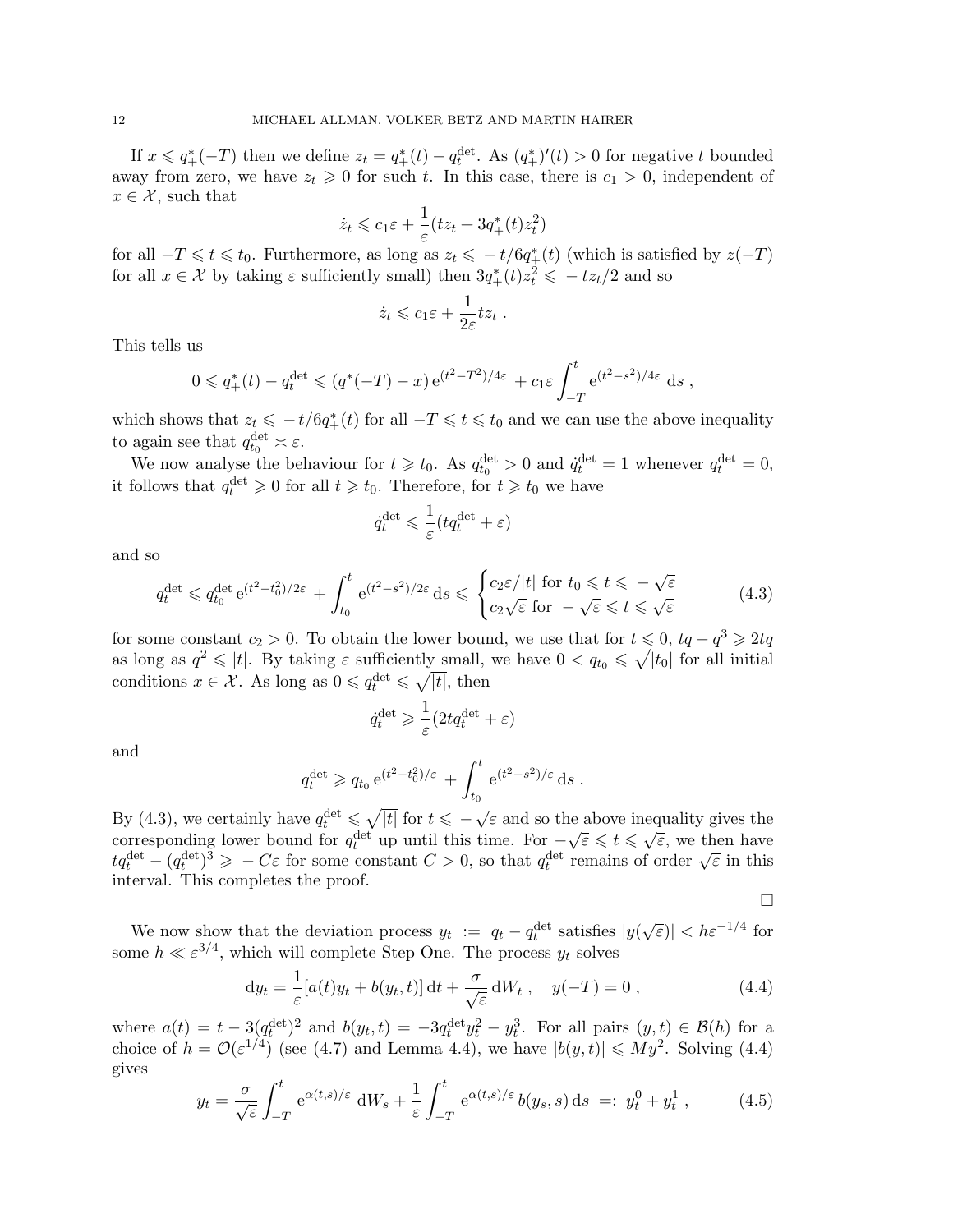where  $\alpha(t,s) = \int_s^t a(u) \, \mathrm{d}u$ .

We now define the space-time set  $\mathcal{B}(h)$  mentioned above. If we write  $\text{Var}(y_t^0) = \sigma^2 v(t)$ , then we find that  $v(t)$  solves the ODE

$$
\varepsilon \dot{v} = 2a(t)v + 1 , \quad v(-T) = 0 .
$$

Let  $\xi(t)$  be a particular solution of this ODE with nonzero initial condition, given by

$$
\xi(t) = \xi(-T) e^{2\alpha(t, -T)/\varepsilon} + \frac{1}{\varepsilon} \int_{-T}^{t} e^{2\alpha(t, s)/\varepsilon} ds , \qquad \xi(-T) = \frac{1}{2|a(-T)|} . \tag{4.6}
$$

Then we define

$$
\mathcal{B}(h) = \{(y, t) : -T \leq t \leq \sqrt{\varepsilon}, |y| < h\sqrt{\xi(t)}\}\tag{4.7}
$$

and the stopping time  $\tau_{\mathcal{B}(h)} = \inf\{t \geq -T : (y_t, t) \notin \mathcal{B}(h)\}\)$ . Before estimating  $\tau_{\mathcal{B}(h)}$ , we must first understand how  $a(t)$  and  $\xi(t)$  behave:

**Lemma 4.4.** Let  $q_t^{det}$  solve (4.1), define  $a(t) = t - 3(q_t^{det})^2$  and let  $\xi(t)$  be given by (4.6). **Example 4.4.** Let  $q_t^*$  solve  $(4.1)$ , define  $a(t) = t - \delta(q_t^*)$  and let  $\zeta(t)$  be given by  $(4.0)$ .<br>Then, uniformly for  $x \in \mathcal{X}$ ,  $a(t) \asymp t$  for  $-T \leq t \leq -\sqrt{\varepsilon}$  and  $|a(t)| = \mathcal{O}(\sqrt{\varepsilon})$  for  $|t| \leq \sqrt{\varepsilon}$ . We also have, uniformly for  $x \in \mathcal{X}$ ,

$$
\xi(t) \asymp \frac{1}{|t| \vee \sqrt{\varepsilon}}
$$

and  $|\dot{\xi}(t)| = \mathcal{O}(1/\varepsilon)$  for all  $-T \leqslant t \leqslant \sqrt{\varepsilon}$ .

*Proof.* The assertions about  $a(t)$  follow from Lemma 4.3. We can use this to tell us how  $\xi(t)$ behaves, for which it is helpful to consider the case  $a(t) = t$  as an example. Furthermore, since  $\xi$  solves  $\varepsilon \dot{\xi} = 2a(t)\xi + 1$ , this tells us that  $|\dot{\xi}(t)| = \mathcal{O}(1/\varepsilon)$ .

Having established the behaviour of all relevant quantities, we can now prove the following proposition telling us that sample paths are likely to remain in  $\mathcal{B}(h)$  for all times  $t \leqslant \sqrt{\varepsilon}$ .

**Proposition 4.5.** There exists a constant  $C > 0$  such that for all  $\varepsilon$  sufficiently small, all  $\sigma < h \ll \varepsilon^{3/4}$  and all initial conditions  $x \in \mathcal{X}$ ,

$$
\mathbb{P}^{-T,0}\{\tau_{\mathcal{B}(h)} < \sqrt{\varepsilon}\} \leq \frac{C}{\varepsilon^2} \exp\left\{-\frac{h^2}{2\sigma^2}(1-r(h,\varepsilon))\right\} \;,
$$

where  $r(h, \varepsilon) = \mathcal{O}(\sqrt{\varepsilon}) + \mathcal{O}(h\varepsilon^{-3/4})$  uniformly for  $x \in \mathcal{X}$ .

**Remark 4.6.** Choosing  $h = k \sigma \sqrt{\ln \sigma}$  with  $k > 0$  large enough guarantees that the righthand side tends to zero as  $\sigma \downarrow 0$  and that  $h\sqrt{\xi(\sqrt{\varepsilon})} \ll \sqrt{\varepsilon}$ , in which case we may take  $q(\sqrt{\varepsilon}) \asymp \sqrt{\varepsilon}$  uniformly for all  $x \in \mathcal{X}$ .

*Proof.* Recall the decomposition  $y_t = y_t^0 + y_t^1$  from (4.5). We have for all  $t < \tau_{\mathcal{B}(h)} \wedge \sqrt{\varepsilon}$ ,

$$
\frac{|y_t^1|}{\sqrt{\xi(t)}} \leq \frac{1}{\sqrt{\xi(t)}} \frac{1}{\varepsilon} \int_{-T}^t e^{\alpha(t,u)/\varepsilon} |b(y_u, u)| du
$$
  

$$
\leq \frac{Mh^2}{\sqrt{\xi(t)}} \left( \sup_{-T \leq u \leq t} \xi(u) \right) \frac{1}{\varepsilon} \int_{-T}^t e^{\alpha(t,u)/\varepsilon} du
$$
  

$$
\leq \frac{c_1 Mh^2}{\varepsilon^{3/4}}
$$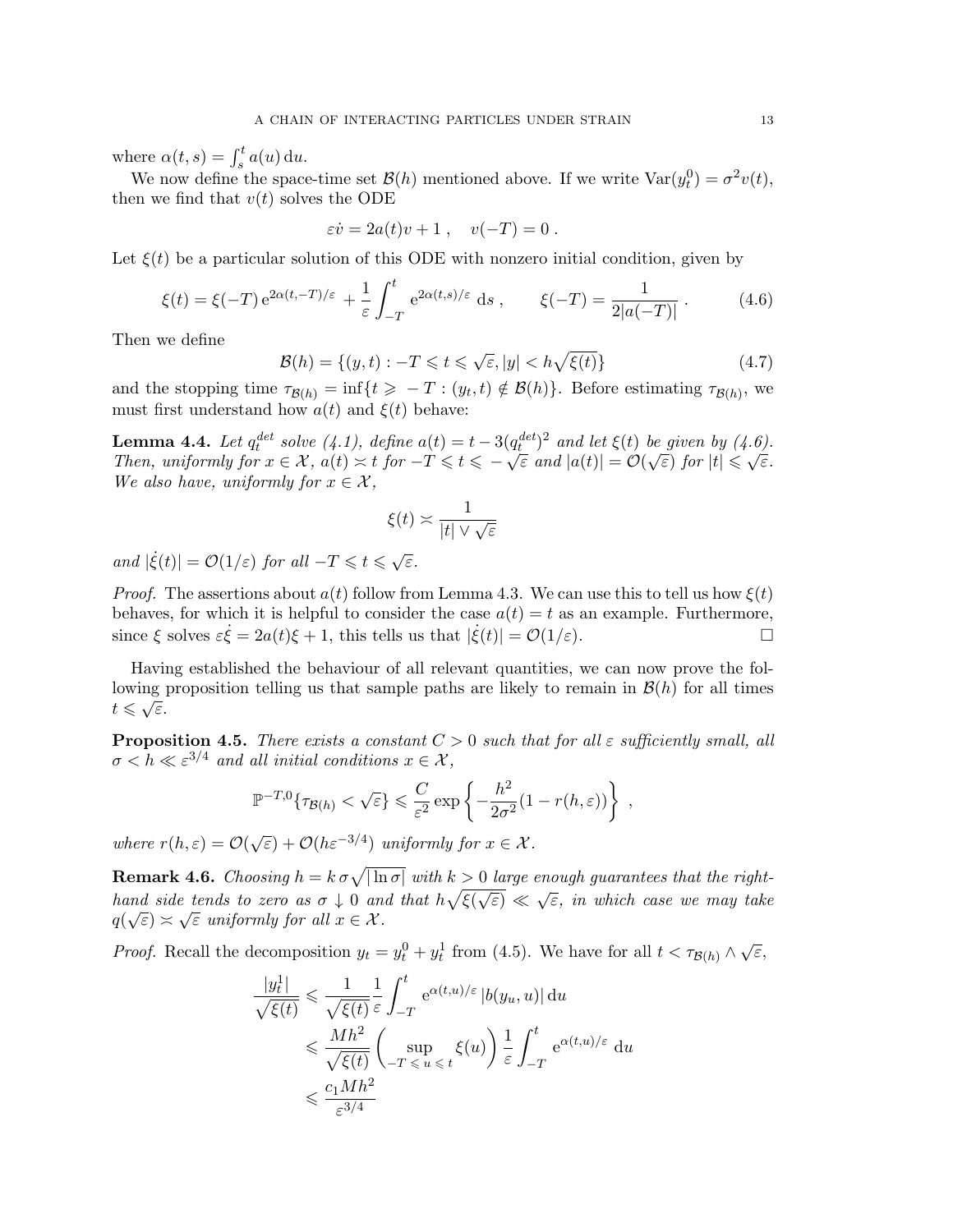for some constant  $c_1 > 0$ , where we obtain the final inequality by bounding

$$
\frac{1}{\varepsilon} \int_{-T}^t \mathrm{e}^{\alpha(t,u)/\varepsilon} \; \mathrm{d} u \leqslant \begin{cases} C/|t| \text{ for } t \leqslant -\sqrt{\varepsilon} \\ C/\sqrt{\varepsilon} \text{ for } |t| \leqslant \sqrt{\varepsilon} \end{cases}
$$

and

$$
\frac{1}{\sqrt{\xi(t)}}\left(\sup_{-T\,\leqslant\, u\,\leqslant\, t}\xi(u)\right)\,\leqslant\,\begin{cases}C/\sqrt{|t|}\,\,\text{for}\,\, t\leqslant\, -\sqrt{\varepsilon}\\ C\varepsilon^{-1/4}\,\,\text{for}\,\, |t|\leqslant\sqrt{\varepsilon}\end{cases}
$$

Therefore, if  $|y_t^0|/\sqrt{\xi(t)} < h(1 - c_1 M h \varepsilon^{-3/4})$  for all  $-T \leq t \leq \sqrt{\varepsilon}$  then we must have  $\tau_{\mathcal{B}(h)} > \sqrt{\varepsilon}$ . Letting  $H = h(1 - c_1 M h \varepsilon^{-3/4})$ , we obtain exactly as in the proof of Proposition 4.3 from [BG02] that for sufficiently small  $\varepsilon$ ,

$$
\mathbb{P}^{-T,0}\left\{\sup_{-T\,\leq\,t\,\leq\,\sqrt{\varepsilon}}\frac{|y_s^0|}{\sqrt{\xi(t)}}\right\} \leq \frac{C}{\varepsilon^2}\exp\left\{-\frac{H^2}{2\sigma^2}(1-\mathcal{O}(\sqrt{\varepsilon}))\right\}\;.
$$

for some  $C > 0$ . Note we cannot apply that proposition directly because our function  $a(t)$  behaves differently for  $|t| \leq \sqrt{\varepsilon}$  than the corresponding function there. In particular, here  $a(t) < 0$  for  $t \ll \varepsilon$ , whereas in [BG02]  $a(t) = t + \mathcal{O}(t^2)$ . However, in our case,  $|\alpha(t,s)| = \mathcal{O}((t-s)\sqrt{\varepsilon})$  for  $-\sqrt{\varepsilon} \leq s \leq t \leq \sqrt{\varepsilon}$  and we can check that this still allows us to suitably bound the term  $P_k$  appearing in equation (4.23) of their proof.

 $\Box$ 

Step Two: We define for  $\kappa > 0$  the space-time set

$$
\mathcal{K}(\kappa) = \left\{ (q, t) : t \geq \sqrt{\varepsilon}, q^2 \geq (1 - \kappa)t \right\}.
$$
\n(4.8)

The boundary of  $\mathcal{K}(\kappa)$  consists of the curves  $(\pm \sqrt{(1-\kappa)t}, t)$ . For the present case, we only need to consider  $q \geq 0$  (for the slow pulling regime in Section 4.2, we will also consider only need to consider  $q \ge 0$  (for the slow pulling regime in section 4.2, we will also consider  $q < 0$ ). Let  $t_0 \ge \sqrt{\varepsilon}$  and suppose that  $0 < q(t_0) < \sqrt{(1 - \kappa)t_0}$ . Then for  $t > t_0$  and as long as  $0 \leqslant q_t \leqslant \sqrt{(1 - \kappa)t}$ , we have  $q_t \geqslant q_t^{\kappa}$ , where

$$
\mathrm{d}q_t^{\kappa} = \frac{1}{\varepsilon} \kappa t q_t^{\kappa} \, \mathrm{d}t + \frac{\sigma}{\sqrt{\varepsilon}} \, \mathrm{d}W_t \;, \quad q^{\kappa}(t_0) = q(t_0)/2 \;. \tag{4.9}
$$

.

Solving this SDE gives

$$
q_t^{\kappa} = \frac{1}{2} q(t_0) e^{(t^2 - t_0^2)/2\varepsilon} + \frac{\sigma}{\sqrt{\varepsilon}} \int_{t_0}^t e^{(t^2 - s^2)/2\varepsilon} dW_s.
$$

We now state two lemmas that are analogues of Lemmas 3.2.10 and 3.2.11 from  $[\text{BG06}]$ and are proved similarly. For the present section, we will only need to take  $t_0 = \sqrt{\varepsilon}$  and, by Step One,  $q_0 = q(\sqrt{\varepsilon}) \times \sqrt{\varepsilon}$ . For the slow pulling regime, other initial conditions will be considered. Let  $\tau_{\mathcal{K}(\kappa)} = \inf\{t \geq t_0 : (q_t, t) \notin \mathcal{K}(\kappa)\}\$ and  $\tau_{\kappa}^0 = \inf\{t \geq t_0 : q_t^{\kappa} \leq 0\}.$ 

**Lemma 4.7.** Assume that  $q_t$  starts at time  $t_0 \geq \sqrt{\varepsilon}$  in  $q_0 > 0$ , where  $(q_0, t_0) \in \mathcal{K}(\kappa)$ . Then there is  $C > 0$ , independent of  $t_0$ ,  $q_0$  and  $\kappa$ , such that for all  $t \geq t_0 + \varepsilon/t_0$ ,

$$
\mathbb{P}^{t_0,q_0}\{\tau_{\mathcal{K}(\kappa)} \geqslant t, \tau_0^\kappa \geqslant t\} \leqslant \frac{C}{\sigma} \sqrt{t_0} \sqrt{t} e^{-\kappa (t^2-t_0^2)/2\varepsilon}
$$

**Lemma 4.8.** Let  $q_t^{\kappa}$  start at time  $t_0 \geqslant \sqrt{\varepsilon}$  in  $q_0/2 > 0$ . Then there exist constants  $C_1, C_2 > 0$ , independent of  $t_0$ ,  $q_0$  and  $\kappa$ , such that for all  $t \geq t_0$ , the probability of reaching zero before time t satisfies the bound

$$
\mathbb{P}^{t_0,q_0}\{\tau_0^{\kappa} < t\} \leq \frac{C_1\sigma}{q_0\sqrt{t_0}} \exp\left\{-\frac{C_2q_0^2t_0}{\sigma^2}\right\} .
$$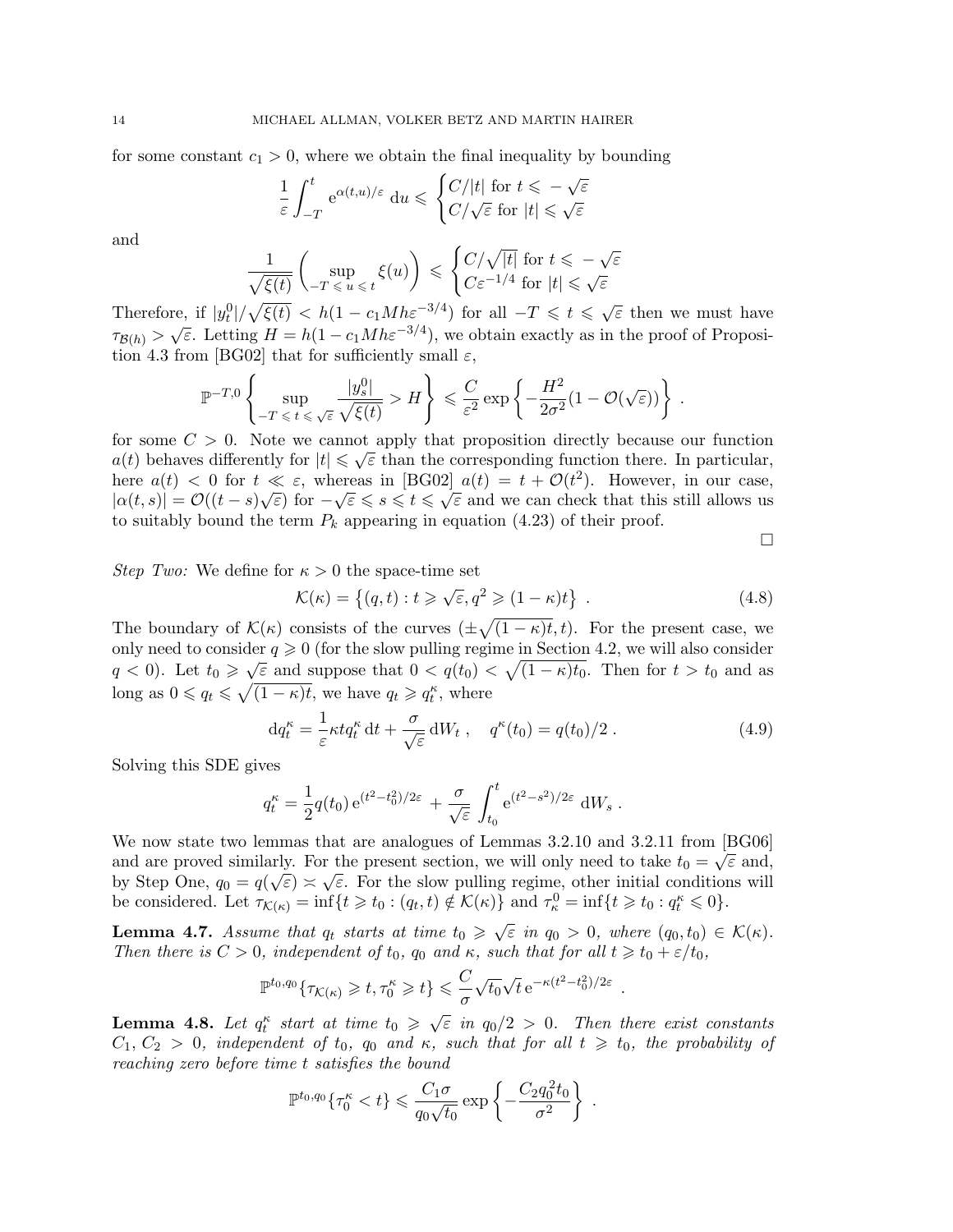This second lemma shows that when  $q_0$ √  $\overline{t_0} \gg \sigma$ , the linear process  $q_t^{\kappa}$  is unlikely to return to zero for any time  $t \geq t_0$ , while the first lemma shows that as t increases the probability of  $q_t$  remaining in  $\mathcal{K}(\kappa)$  decreases. Therefore, we have  $q_t \geqslant q_t^{\kappa}$  until time  $\tau_{\mathcal{K}(\kappa)}$  and so  $q_t$  must exit  $\mathcal{K}(\kappa)$  through the curve  $\sqrt{(1-\kappa)t}$ . Indeed, there are constants  $C_1, C_2 > 0$  such that for initial time  $t_0 = \sqrt{\varepsilon}$  and any initial position  $q_0 \approx \sqrt{\varepsilon}$ , we have for any  $t \geqslant 2\sqrt{\varepsilon}$  that

$$
\mathbb{P}^{\sqrt{\varepsilon}, q_0} \{ \tau_{\mathcal{K}(\kappa)} < t, \, \tau_0^{\kappa} > t \} \geqslant 1 - \frac{C_1 \varepsilon^{1/4}}{\sigma} \sqrt{t} \, \mathrm{e}^{-\kappa t^2 / 2\varepsilon} - \frac{C_1 \sigma}{\varepsilon^{3/4}} \exp\left\{-\frac{C_2 \, \varepsilon^{3/2}}{\sigma^2}\right\} \,. \tag{4.10}
$$

In the present fast pulling regime,  $\varepsilon \gg \sigma^{4/3}$  and so the third term on the right-hand side tends to zero as  $\sigma \downarrow 0$ . Picking  $t = \sqrt{2k\varepsilon \vert \ln \sigma \vert}$ , we see the second term also tends to zero as long as  $k > 1/\kappa$ . By a time of order  $\sqrt{\varepsilon \ln \sigma}$ , all paths will have left  $\mathcal{K}(\kappa)$  through its upper boundary.

Step Three: Firstly, we will see how deterministic solutions behave when started from the boundary of  $\mathcal{K}(\kappa)$ . For this, we let  $q^*_{+}(t)$  be the same solution of  $(4.2)$  that we considered in the proof of Lemma 4.3, i.e. the unique real-valued solution existing for all times  $t \geq -T$ . the proot of Lemma 4.3, i.e. the unique real-valued solution existing for all times  $t \geq -1$ .<br>For  $t > 0$  and  $\varepsilon$  sufficiently small, we have  $\sqrt{t} \leqslant q^*_{+}(t) \leqslant \sqrt{t} + \varepsilon/t$ , which can easily be seen by the intermediate value theorem. For the sake of brevity, we shall write  $\tau$  to mean  $\tau_{\mathcal{K}(\kappa)}$ . The following proposition tells us how  $q_t^{\text{det},\tau}$  behaves, where  $q_t^{\text{det},\tau}$  $t_t^{\text{det},\tau}$  solves

$$
\dot{q}_t^{\text{det},\tau} = \frac{1}{\varepsilon} (t q_t^{\text{det},\tau} - (q_t^{\text{det},\tau})^3 + \varepsilon) , \qquad q_\tau^{\text{det},\tau} = \sqrt{(1-\kappa)\tau} . \tag{4.11}
$$

**Proposition 4.9.** Assume that  $\kappa \in (1/2, 2/3)$  and let  $\eta = 2-3\kappa > 0$ . There is a constant  $C>0$  such that the solution,  $q_t^{det, \tau}$  $t^{aet,\tau}$ , of (4.11) satisfies

$$
0 \leqslant q^*_+(t) - q^{det,\tau}_t \leqslant C\left(\frac{\varepsilon}{t^{3/2}} + \left(q^*(\tau) - q^{det,\tau}(\tau)\right)\mathrm{e}^{-\eta(t^2-\tau^2)/2\varepsilon}\right)
$$

for all  $t \geqslant \tau$  and  $\varepsilon$  sufficiently small.

**Remark 4.10.** The condition  $\kappa > 1/2$  guarantees that paths do not re-enter  $\mathcal{K}(\kappa)$  after leaving, while  $\kappa < 2/3$  ensures that the potential is convex outside of  $\mathcal{K}(\kappa)$ .

*Proof.* The inequality  $q_t^{\text{det},\tau} \leq q^*_{+}(t)$  follows since  $q^{\text{det},\tau}(\tau) < q^*_{+}(\tau)$  and

$$
(q_{+}^{*})'(t) = \frac{q_{+}^{*}(t)}{3q_{+}^{*}(t)^{2} - t} > 0.
$$
\n(4.12)

The proof of the other inequality follows along the same lines as that given in [BG02, Proposition 4.11]. Note, however, that unlike there we only need to take  $\varepsilon$  sufficiently small and not t. This is because in our case the value of  $a_0^*$ , which is defined in equation (4.99) of [BG02], is given by  $-2(1+o_{\varepsilon}(1))$ , rather than  $-2(1+o_t(1))$ . Similarly,  $M^* = 3(1+o_{\varepsilon}(1))$ . (BG02), is given by  $-2(1+o_{\varepsilon}(1))$ , rather than  $-2(1+o_t(1))$ . Similarly,  $M = S(1+o_{\varepsilon}(1))$ .<br>As  $q^*_{+}(t) \le \sqrt{t} + \varepsilon/t \le (3/2)\sqrt{t}$  for  $t \ge \sqrt{\varepsilon}$  and  $\varepsilon$  small, we can use (4.12) to show  $(q_{+}^{*})'(t) \leq (3/4)t^{-1/2}$ , giving  $K^{*} = 3/4$ , where  $K^{*}$  is also defined in (4.99). In [BG02],  $K^* = 1/2$ , but the proof just requires that  $K^* < 1$ .

Now that we understand how  $q_t^{\text{det},\tau}$  behaves, the final step is to show that  $q_t$ , starting at the same point, stays close. Having shown that the analogue of Proposition 4.11 from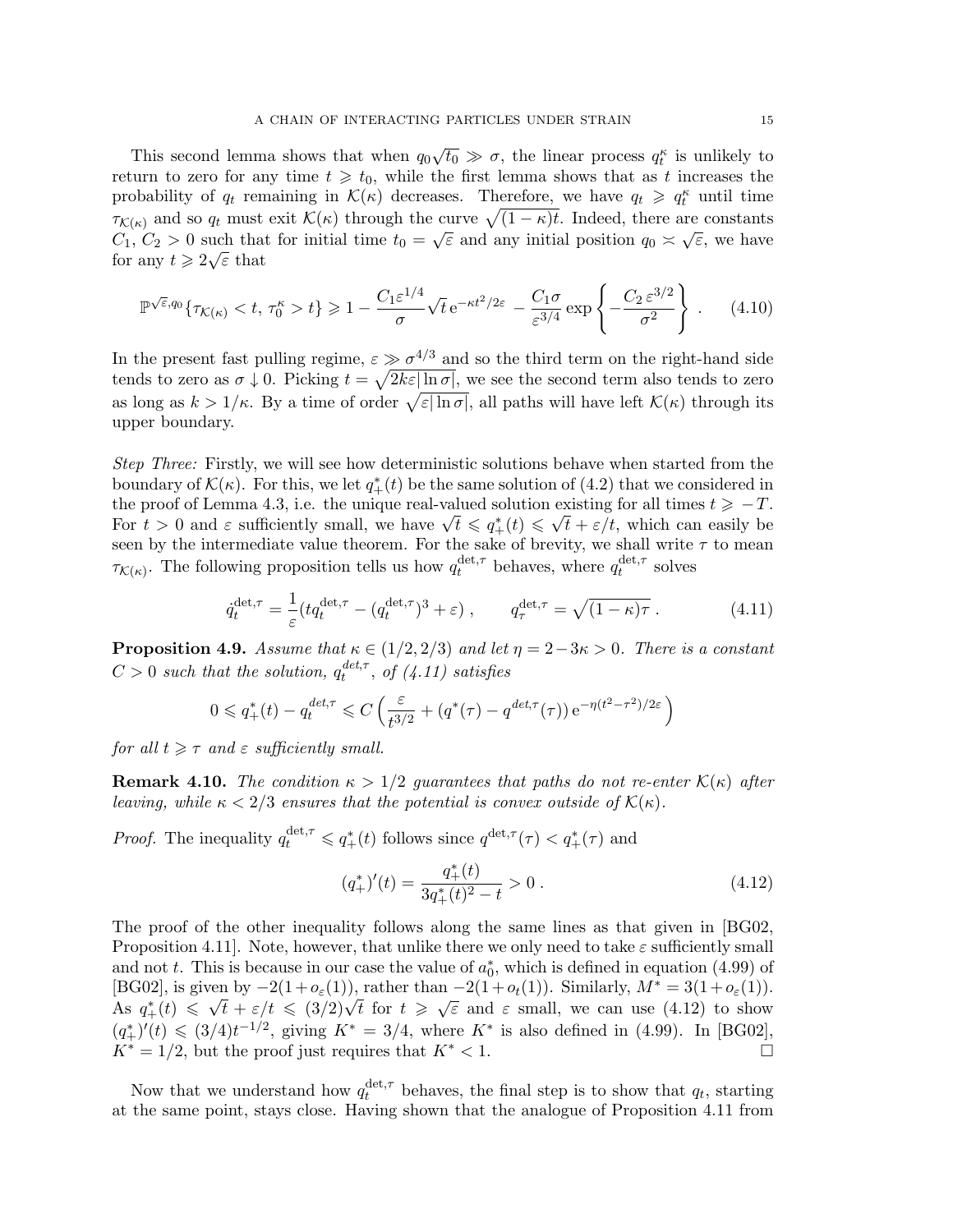[BG02] holds, the proofs of the subsequent bounds there can easily be extended to our case and we now show what these are. Let

$$
\xi^{\tau}(t) = \frac{1}{2|a^{\tau}(\tau)|} e^{2\alpha^{\tau}(t,\tau)/\varepsilon} + \frac{1}{\varepsilon} \int_{\tau}^{t} e^{2\alpha^{\tau}(t,s)/\varepsilon} ds,
$$

where  $a^{\tau}(\tau) = t-3(q_t^{\text{det},\tau})$  $(t_t^{\text{det},\tau})^2$  is the linearisation of the drift term around  $q_t^{\text{det},\tau}$  $t_t^{\text{det},\tau}$  and  $\alpha^{\tau}(t,s)$  =  $\int_s^t a(u) \, \mathrm{d}u$ . As is shown in Lemma 4.12 from [BG02], it follows from Proposition 4.9 above that  $|a^{\tau}(\tau)| \asymp t$  so that  $\xi^{\tau}(t) \asymp 1/t$ .

Now we write

$$
\mathcal{A}^{\tau}(h) = \{(q, t) : t \geq \tau, |q - q_t^{\text{det}, \tau}| \leq h\sqrt{\xi^{\tau}(t)}\}\tag{4.13}
$$

and let  $\tau_{A^{\tau}(h)} = \inf\{t \geq \tau : (q_t, t) \notin A^{\tau}(h)\}.$  The following bound on  $\tau_{A^{\tau}(h)}$  follows by the analogue of Theorem 2.12 in [BG02]. It tells us that for  $\kappa \in (1/2, 2/3)$  and any  $t_2 > 0$ , there exist constants C,  $h_0 > 0$  such that for  $h < h_0 \tau$  and  $\varepsilon$  sufficiently small,

$$
\mathbb{P}^{\tau,\sqrt{(1-\kappa)\tau}}\left\{\tau_{\mathcal{A}^{\tau}(h)} < t_2\right\} \leqslant \frac{C}{\varepsilon^2} \exp\left\{-\frac{1}{2}\frac{h^2}{\sigma^2} \left[1 - \mathcal{O}(\varepsilon) - \mathcal{O}\left(\frac{h}{\tau}\right)\right]\right\} \,. \tag{4.14}
$$

The right-hand side becomes small by choosing  $h = k \sigma \sqrt{|\ln \sigma|}$  for k large enough, for which we note that  $\tau \geqslant \sqrt{\varepsilon}$  by definition so that  $h \ll \tau$ .

Step Four: Let us suppose that  $t_2 \geq 1$ . By Step Three, we may write  $q(t_2) = \sqrt{t_2} +$  $\mathcal{O}(\sigma\sqrt{|\ln \sigma|}) + \mathcal{O}(\varepsilon)$  independently of  $\tau_{\mathcal{K}(\kappa)}$ . For a given  $q(t_2)$ , let  $q_t^{\text{det}}$  be the corresponding deterministic solution starting at the same point. We can again obtain a similar bound deterministic solution starting at the same point. We can again obtain a similar bound<br>as in Proposition 4.9, but for simplicity let us just say that  $(9/10)\sqrt{t} \leq q_t^{\text{det}} \leq (11/10)\sqrt{t}$ for all  $t \geq 1$ . Letting  $y_t = q_t - q_t^{\text{det}}$ , we define  $\tau(\gamma) = \inf_{\gamma \in \gamma} \{ t \geq t_2 : |y_t| > t^{1/2 - \gamma} \}$  for  $0 < \gamma < 1/2$ . We again decompose  $y_t$  into a linear part,  $y_t^0$ , and nonlinear part,  $y_t^1$ , as in (4.5). Then  $a(t) = t - 3(q_t^{\text{det}})^2 \approx -t$  uniformly for all  $t \geq 1$  and the function  $b(y, t)$ In (4.5). Then  $a(t) = t - s(q_t^{T-1}) \leq -t$  uniformly for all  $t \geq 1$  and the function  $v(y, t)$  containing the nonlinear terms now satisfies  $|b(y_t, t)| < M\sqrt{t} y_t^2$  for all  $t < \tau(\gamma)$  and some constant  $M > 0$  independent of  $t_2$ . We will show that  $\mathbb{P}\{\tau(\gamma) < \infty\} \to 0$ . For  $t \leq \tau(\gamma)$ , we have

$$
|y_t^1| \leq \frac{1}{\varepsilon} \int_{t_2}^t e^{\alpha(t,s)/\varepsilon} |b(y_u, u)| du
$$
  

$$
\leq \frac{Mt^{3/2-2\gamma}}{\varepsilon} \int_{t_2}^t e^{\alpha(t,s)/\varepsilon} du
$$
  

$$
< Ct^{1/2-2\gamma},
$$

where the final inequality holds uniformly in t and the constant  $C > 0$  is independent of t<sub>2</sub>. Therefore, if  $|y_t^0| < H(t)$  for all  $t \geq t_2$ , where  $H(t) = t^{1/2-\gamma}(1 - Ct^{-\gamma})$ , then we must have  $\tau(\gamma) = \infty$ . Note that  $1 - Ct^{-\gamma} > 0$  and  $H(t) > 0$  for all  $t \geq t_2$  by taking  $t_2$  large enough. We have

$$
\mathbb{P}\left\{\sup_{t\geq t_2}\frac{|y_t^0|}{H(t)}>1\right\}\leqslant \sum_{j=0}^\infty \mathbb{P}\left\{\sup_{s_j\leqslant t\leqslant s_{j+1}}\frac{|y_t^0|}{H(t)}>1\right\}\,,
$$

where  $t_2 = s_0 < s_1 < \dots$  is chosen by  $-\alpha(s_{j+1}, s_j) = \varepsilon^2$ . Note that, uniformly in j, we have  $s_{j+1}^2 - s_0^2 \simeq -\alpha(s_{j+1}, s_0) = -\alpha(s_{j+1}, s_j) - \ldots - \alpha(s_1, s_0) = (j+1)\varepsilon^2$ , which shows that  $s_j \to \infty$  as  $j \to \infty$ . Call the summand on the right-hand side above  $P_j$ . As  $H(t)$  is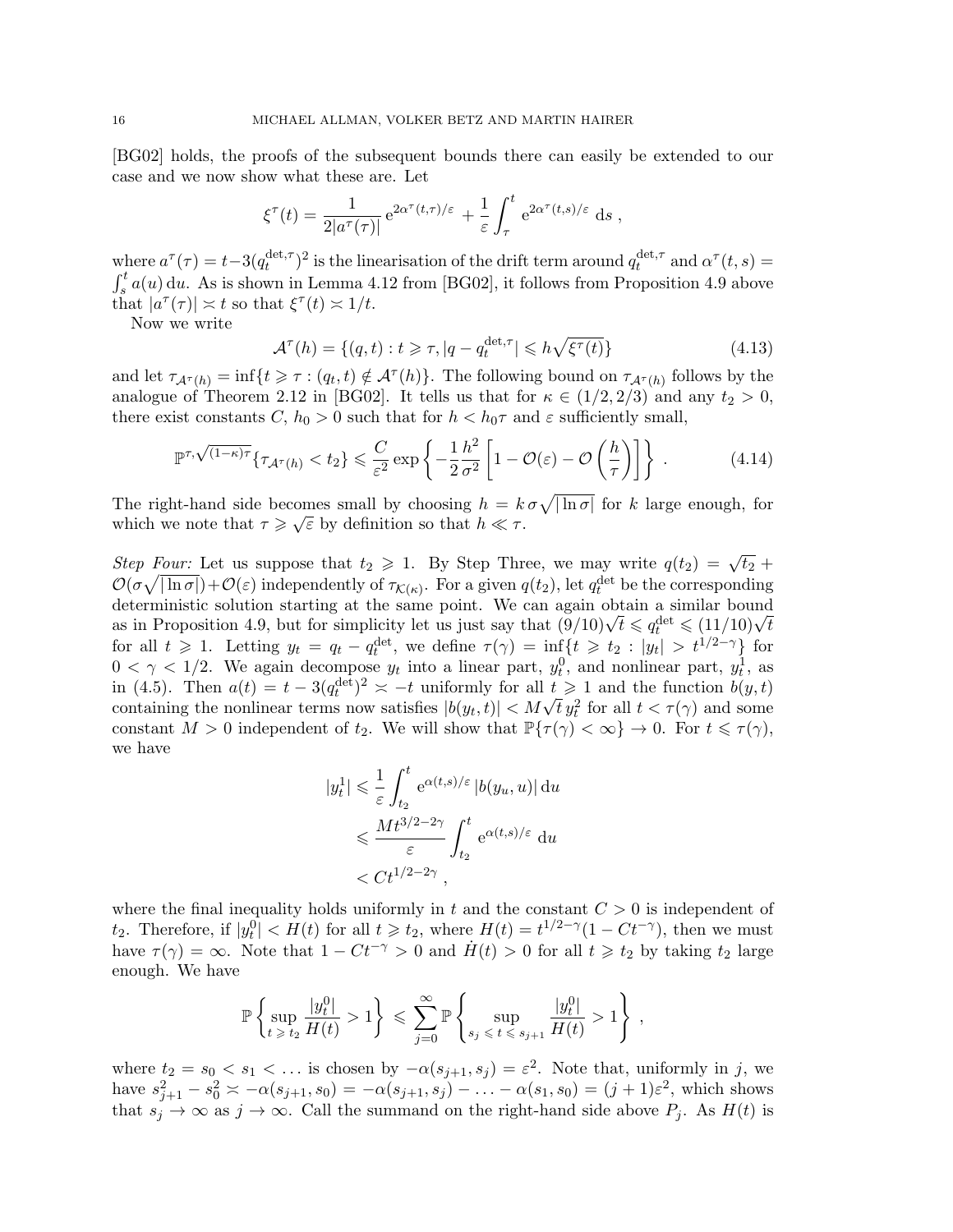increasing, we can further bound  $P_j$  by replacing  $H(t)$  with  $H(s_j)$ . We can also use for  $s_j \leq t \leq s_{j+1}$  the inequality

$$
|y_t^0| = \left| \frac{\sigma}{\sqrt{\varepsilon}} \int_{s_0}^t e^{\alpha(t,s)/\varepsilon} dW_s \right| \le e^{\alpha(s_j)/\varepsilon} \left| \frac{\sigma}{\sqrt{\varepsilon}} \int_{s_0}^t e^{-\alpha(s)/\varepsilon} dW_s \right|.
$$

This gives for all  $j \geqslant 0$ ,

$$
P_j \leq \mathbb{P}\left\{\sup_{s_0 \leq t \leq s_{j+1}} \left|\int_{s_0}^t e^{-\alpha(s)/\varepsilon} dW_s\right| > \frac{\sqrt{\varepsilon}}{\sigma} e^{-\alpha(s_j)/\varepsilon} H(s_j)\right\}
$$
  

$$
\leq 2 \exp\left\{-\frac{\varepsilon e^{2\alpha(s_{j+1}, s_j)/\varepsilon} H(s_j)^2}{2\sigma^2 \int_{s_0}^{s_{j+1}} e^{2\alpha(s_{j+1}, s)/\varepsilon} ds}\right\}
$$
  

$$
\leq 2 \exp\left\{-\frac{c_1 s_j H(s_j)^2}{2\sigma^2}\right\},
$$

where the constant  $c_1 > 0$  in the final inequality is independent of j. Note that the second inequality comes from Lemma B.1.3 in the Appendix of [BG06] and the final inequality uses that  $\alpha(s_{j+1}, s) \asymp -(s_{j+1}^2 - s^2)$  uniformly for all  $s_0 \leqslant s \leqslant s_{j+1}$  and all j. Summing over  $j \geq 1$  and using that  $s_j - s_{j-1} \geq C\varepsilon^2/s_j$  uniformly in j, we have

$$
\sum_{j=1}^{\infty} P_j = \sum_{j=1}^{\infty} P_j \frac{s_j - s_{j-1}}{s_j - s_{j-1}}
$$
  
\$\leqslant \frac{C}{\varepsilon^2} \sum\_{j=1}^{\infty} P\_j s\_j (s\_j - s\_{j-1})\$  
\$\leqslant C \int\_{t\_2}^{\infty} s P(s) \, \mathrm{d}s \,,

where

$$
P(s) = 2 \exp\left\{-\frac{c_1 s H(s)^2}{2\sigma^2}\right\} \le 2 \exp\left\{-\frac{c_2 s^{2(1-\gamma)}}{\sigma^2}\right\}
$$

and  $c_2 > 0$  is a constant. We have used that  $sP(s)$  is decreasing when bounding the series by the integral above. Then

$$
\int_{t_2}^{\infty} sP(s) \, ds \leq C\sigma^2 \exp\{-c_2 t_2^{2(1-\gamma)}/\sigma^2\}
$$

for some constant  $C > 0$  depending on  $t_2$  and  $\gamma$ , so that

$$
\mathbb{P}\left\{\sup_{t\geq t_2}\frac{|y_t^0|}{H(t)} > 1\right\} \leq P_0 + \frac{C\sigma^2}{\varepsilon^2}\exp\{-c_2t_2^{2(1-\gamma)}/\sigma^2\}
$$

and the right-hand side tends to zero as  $\sigma \downarrow 0$ .

4.2. Slow pulling. We now consider the slow pulling regime from Proposition 4.2. In this case, the noise dominates the dynamics and cancels out the asymmetry caused by pulling. The process  $q_t$  should, therefore, behave similarly to  $\tilde{q}_t$ , where

$$
d\tilde{q}_t = \frac{1}{\varepsilon} \left( t \tilde{q}_t - \tilde{q}_t^3 \right) dt + \frac{\sigma}{\sqrt{\varepsilon}} dW_t , \qquad \tilde{q}(-T) = 0 . \qquad (4.15)
$$

As we have chosen  $\tilde{q}(-T) = 0$ , the law of  $\tilde{q}$  is entirely symmetric about zero. The strategy is as follows: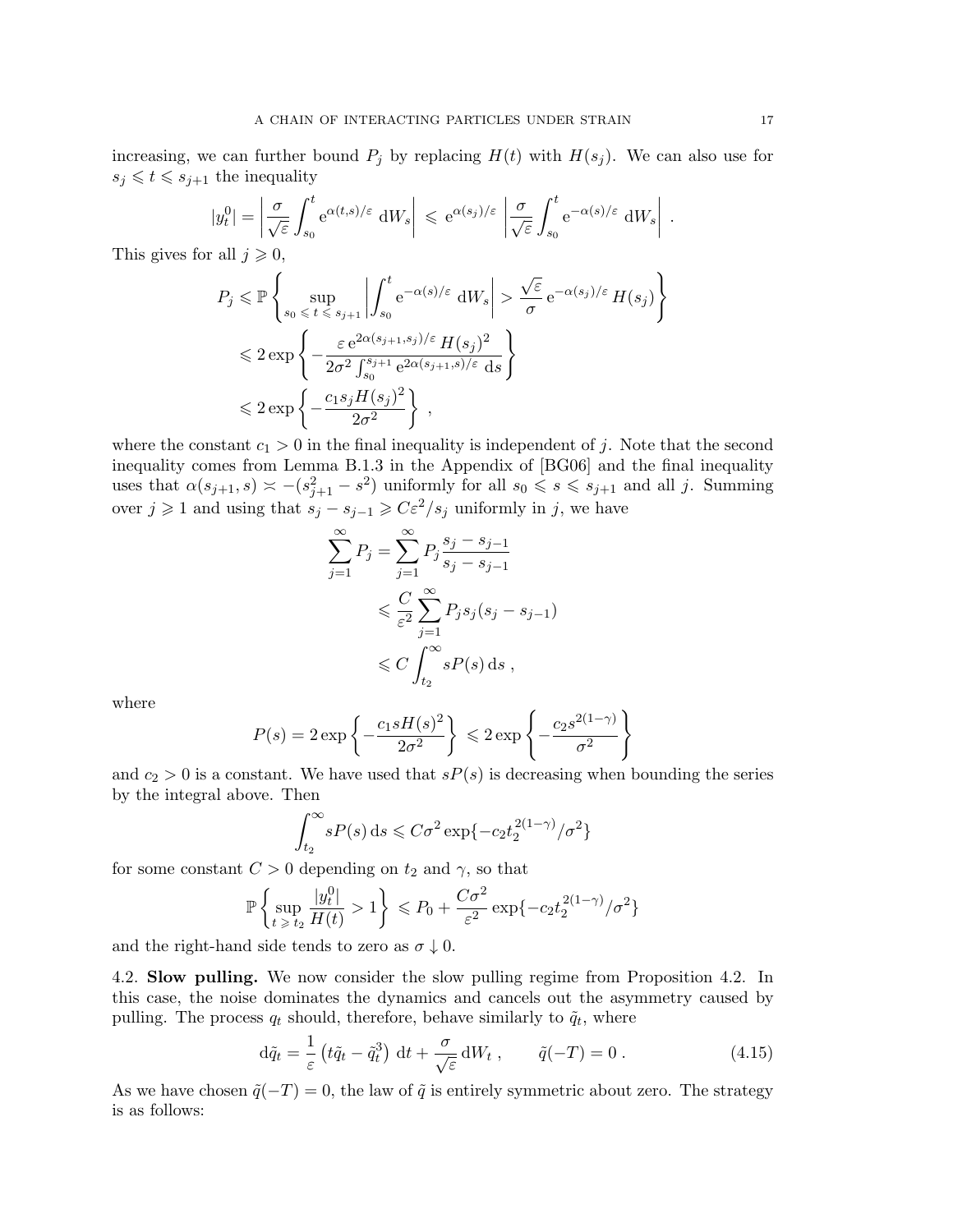- (1) Recall from [BG02, BG06] that  $\tilde{q}_t$  stays close to the origin with high probability. At time  $t = \sqrt{\varepsilon}$ , its typical spreading is of order  $\sigma \varepsilon^{-1/4} \sqrt{|\ln \sigma|}$ .
- (2) Show that paths of  $q_t$  stay close to those of  $\tilde{q}_t$  until  $\tilde{q}_t$  leaves the diffusion-dominated strip  $S(h)$  defined below.
- (3) Show that  $q_t$  then exits the slightly larger strip,  $\mathcal{K}(\kappa)$ , without returning to the origin.
- (4) Show that  $q_t$  then finally falls into the potential well on the same side as it left  $\mathcal{K}(\kappa)$  and remains there.

Step One: This step is the same as Step One from the previous section, except now we are analysing the behaviour of  $\tilde{q}_t$ . Unlike in the previous section, we can use directly the results of [BG02, BG06], which we now summarise. We again define the function  $\xi(t)$  as in the last section and now  $a(t) := t - 3(\tilde{q}_t^{\text{det}})^2$ , where

$$
\dot{\tilde{q}}_t^{\text{det}} = \frac{1}{\varepsilon} (t \tilde{q}_t^{\text{det}} - (\tilde{q}_t^{\text{det}})^3) , \qquad \tilde{q}_{-T}^{\text{det}} = 0 .
$$

Clearly,  $\tilde{q}^{\text{det}} \equiv 0$  and so now  $a(t) \equiv t$ . Again,  $\xi(t) \approx 1/(|t| \wedge \sqrt{\varepsilon})$  for  $-T \leq t \leq \sqrt{\varepsilon}$ . We define the space-time domain

$$
\mathcal{B}(h) = \{(\tilde{q}, t) : -T \leq t \leq \sqrt{\varepsilon}, |\tilde{q}| < h\sqrt{\xi(t)}\}
$$

and the stopping time  $\tau_{\mathcal{B}(h)} = \inf\{t \geq -T : (\tilde{q}_t, t) \notin \mathcal{B}(h)\}\)$ . Applying Theorem 2.10 from [BG02], we see that there exist constants  $C, h_0 > 0$  such that for  $\varepsilon$  sufficiently small and  $h \leqslant h_0 \sqrt{\varepsilon},$ 

$$
\mathbb{P}^{-T,0}\{\tau_{\mathcal{B}(h)} < \sqrt{\varepsilon}\} \leq \frac{C}{\varepsilon^2} \exp\left\{-\frac{h^2}{2\sigma^2}\left[1-\mathcal{O}(\sqrt{\varepsilon})-\mathcal{O}\left(\frac{h^2}{\varepsilon}\right)\right]\right\}.
$$

Choosing  $h = k \sigma \sqrt{\ln \sigma}$  for k large enough, the right-hand side tends to zero. At time Unoosing  $n = \pi \sigma \sqrt{|\ln \sigma|}$  for  $\pi$  range enough,<br>  $\sqrt{\varepsilon}$ , we may take  $|\tilde{q}(\sqrt{\varepsilon})| = O(\sigma \varepsilon^{-1/4} \sqrt{|\ln \sigma|}).$ 

Step Two: In the fast pulling section, we saw that at time  $\sqrt{\varepsilon}$ ,  $q(\sqrt{\varepsilon}) \asymp \sqrt{\varepsilon}$ , from which we could then show its subsequent exit from  $\mathcal{K}(\kappa)$ . Now we are considering the exit of  $\tilde{q}_t$ from  $\mathcal{K}(\kappa)$  and with other values of  $\tilde{q}(\sqrt{\varepsilon})$  as found in Step One. Before looking at the exit of  $\tilde{q}_t$  from  $\mathcal{K}(\kappa)$ , we must first analyse its exit from a smaller strip. We define for  $t \geqslant \sqrt{\varepsilon}$ the diffusion-dominated strip

$$
\mathcal{S}(h) = \left\{ (\tilde{q}, t) : t \geqslant \sqrt{\varepsilon}, |\tilde{q}| < \frac{h}{\sqrt{t}} \right\}
$$

and the stopping time  $\tau_{S(h)} = \inf\{t \geq \sqrt{\varepsilon} : (\tilde{q}_t, t) \notin S(h)\}\.$  See Figure 3 in [BG02] and Figure 3.12 in [BG06] for an illustration of  $\mathcal{S}(h)$  and  $\mathcal{K}(\kappa)$  (note that  $\mathcal{K}(\kappa)$  is denoted  $\mathcal{D}(\kappa)$ in [BG02]). Let  $h^* := h_0 \sigma \sqrt{|\ln \sigma|}$ , where  $h_0 > 0$  is a constant sufficiently large so that  $(\tilde{q}(\sqrt{\varepsilon}), \sqrt{\varepsilon}) \in \mathcal{S}(h^*)$ . Applying Proposition 4.7 from [BG02] with the choices  $h = h^*$  and  $\mu = 2$ , we see that there exists  $C > 0$  such that for all  $\sigma$  sufficiently small and all initial conditions  $(q_0, \sqrt{\varepsilon}) \in \mathcal{S}(h^*),$ 

$$
\mathbb{P}^{\sqrt{\varepsilon},q_0}\{\tau_{\mathcal{S}(h^*)}\geq t\}\leq \left(\frac{h^*}{\sigma}\right)^2\exp\left\{-\frac{2}{3}\frac{(t^2-\varepsilon)}{2\varepsilon}[1-\mathcal{O}(1/\ln(h^*/\sigma))]\right\}\;,
$$

as long as  $\sigma |\ln \sigma|^{3/2} = \mathcal{O}(\sqrt{\varepsilon})$ , which we already assume in the slow pulling regime. We can check that by taking  $t = \sqrt{2k\varepsilon \ln(h^*/\sigma)}$  with  $k > 0$  sufficiently large, the right-hand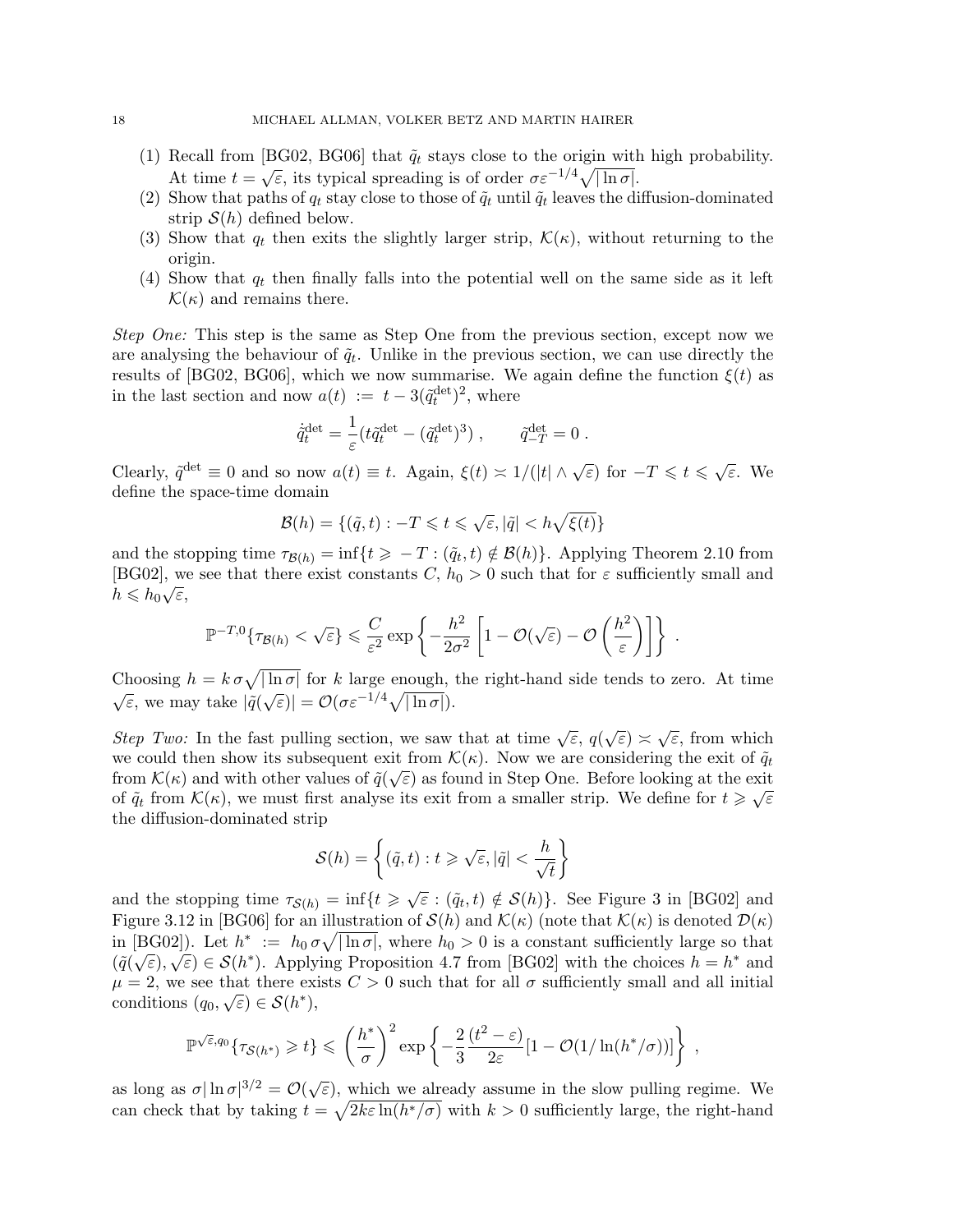side tends to zero. For such a choice of k, we define  $t^* = \sqrt{2k\varepsilon \ln(h^*/\sigma)}$  and henceforth assume  $\tau_{\mathcal{S}(h^*)} \leqslant t^*$ .

The important point here is that by symmetry,  $\tilde{q}_t$  exits  $\mathcal{S}(h^*)$  through either boundary with equal probability. Now that we understand the behaviour of  $\tilde{q}_t$  up until its exit from  $\mathcal{S}(h^*)$ , we turn to  $q_t$ . The following lemma shows that  $q_t$  is close to  $\tilde{q}_t$  at time  $\tau_{\mathcal{S}(h^*)}$ .

**Lemma 4.11.** If  $\varepsilon(\sigma) \ll \sigma^{4/3} |\ln \sigma|^{-13/6}$  and  $\tau_{\mathcal{S}(h^*)} \leq t^*$ , then

$$
q_{\tau_{S(h^*)}} = \tilde{q}_{\tau_{S(h^*)}} \left( 1 + \mathcal{O} \left( \frac{\varepsilon^{3/4} |\ln \sigma|^{13/8}}{\sigma} \right) \right) .
$$

The proof of this lemma is based on the following simple comparison of  $q_t$  and  $\tilde{q}_t$ .

**Lemma 4.12.** Let  $q_t$  solve (2.4) with initial condition  $q(-T) = x \in \mathcal{X}$  and let  $\tilde{q}_t$  solve (4.15). We have, almost surely, for all  $t \geq -T$ ,

$$
\tilde{q}_t + x e^{(t^2 - T^2)/2\varepsilon} \le q_t \le \tilde{q}_t + \int_{-T}^t e^{(t^2 - s^2)/2\varepsilon} ds \tag{4.16}
$$

if  $x \leq 0$  and

$$
\tilde{q}_t \le q_t \le \tilde{q}_t + \int_{-T}^t e^{(t^2 - s^2)/2\varepsilon} ds + x e^{(t^2 - T^2)/2\varepsilon}
$$
\n(4.17)

if  $x \geqslant 0$ .

Proof. We have

$$
q_t = x e^{(t^2 - T^2)/2\varepsilon} + \int_{-T}^t e^{(t^2 - s^2)/2\varepsilon} ds - \frac{1}{\varepsilon} \int_{-T}^t e^{(t^2 - s^2)/2\varepsilon} q_s^3 ds + \frac{\sigma}{\sqrt{\varepsilon}} \int_{-T}^t e^{(t^2 - s^2)/2\varepsilon} dW_s.
$$
 (4.18)

By the comparison principle,  $q_t \geq \hat{q}_t$  almost surely, where  $\hat{q}_t$  solves

$$
\mathrm{d}\hat{q}_t = \frac{1}{\varepsilon}(t\hat{q}_t - \hat{q}_t^3) \,\mathrm{d}t + \frac{\sigma}{\sqrt{\varepsilon}} \,\mathrm{d}W_t \;, \qquad \hat{q}(-T) = x \; .
$$

Using this lower bound for  $q$  in the second integral on the right-hand side of  $(4.18)$  gives

$$
q_t \leq \hat{q}_t + \int_{-T}^t e^{(t^2 - s^2)/2\varepsilon} ds.
$$

When  $x \leq 0$ , we have  $\hat{q}_t \leq \tilde{q}_t$  almost surely, which gives the upper bound in (4.16). For the lower bound, we have

$$
\hat{q}_t = x e^{(t^2 - T^2)/2\varepsilon} - \frac{1}{\varepsilon} \int_{-T}^t e^{(t^2 - s^2)/2\varepsilon} \hat{q}_s^3 ds + \frac{\sigma}{\sqrt{\varepsilon}} \int_{-T}^t e^{(t^2 - s^2)/2\varepsilon} dW_s
$$
  
\n
$$
\geq x e^{(t^2 - T^2)/2\varepsilon} - \frac{1}{\varepsilon} \int_{-T}^t e^{(t^2 - s^2)/2\varepsilon} \tilde{q}_s^3 ds + \frac{\sigma}{\sqrt{\varepsilon}} \int_{-T}^t e^{(t^2 - s^2)/2\varepsilon} dW_s
$$
  
\n
$$
= x e^{(t^2 - T^2)/2\varepsilon} + \tilde{q}_t.
$$

The case  $x \ge 0$  is easier and does not involve  $\hat{q}_t$ . It follows along similar lines.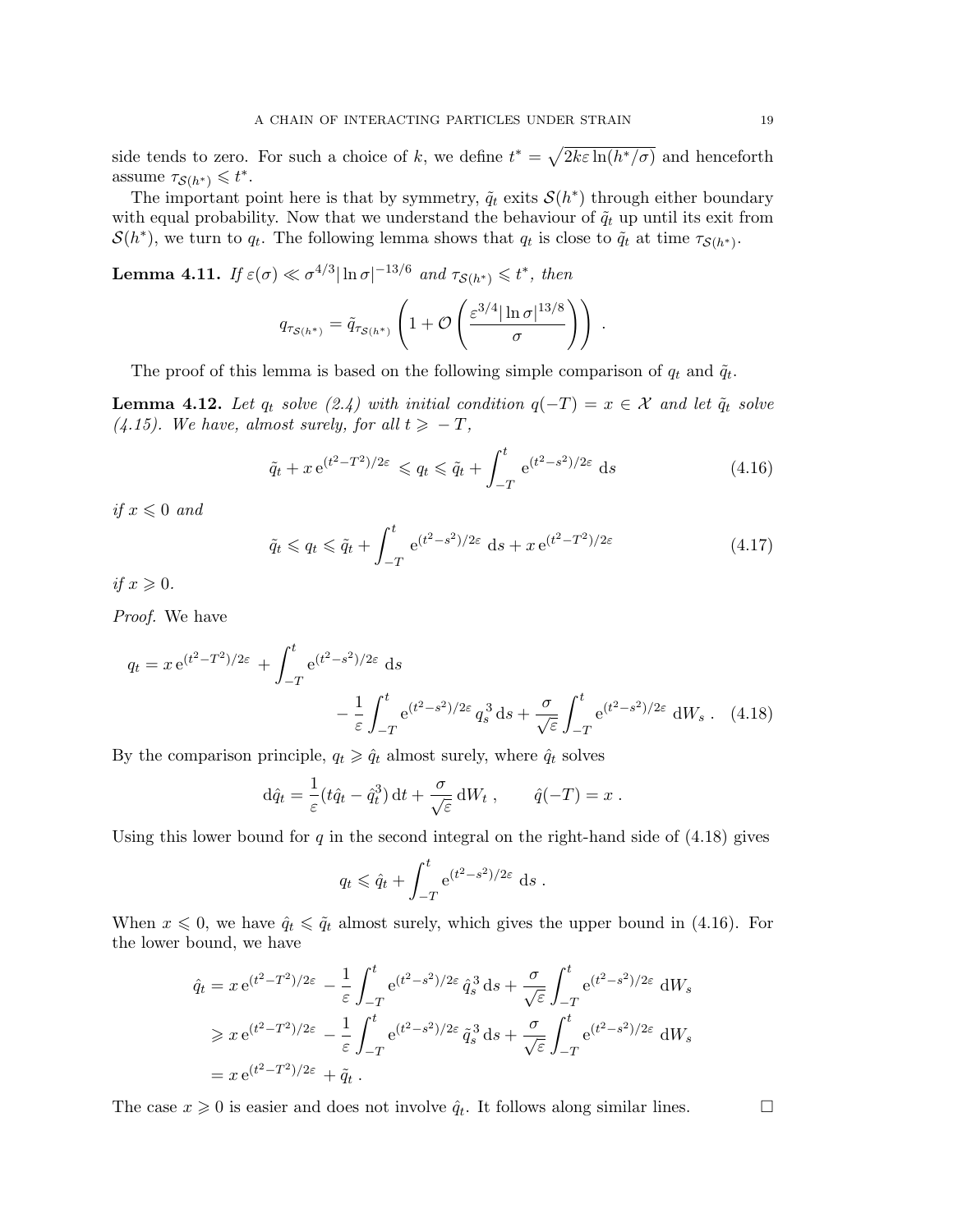*Proof of Lemma 4.11.* For all  $\sqrt{\varepsilon} \leq t \leq t^*$ , we have

$$
\int_{-T}^{t} e^{(t^2 - s^2)/2\varepsilon} ds \leq C_1 \sqrt{\varepsilon} \left(\frac{h^*}{\sigma}\right)^4 \leq C_2 \sqrt{\varepsilon} |\ln \sigma|^2 \tag{4.19}
$$

and for all  $x \in \mathcal{X}$ ,

$$
|x| e^{(t^2 - T^2)/2\varepsilon} \leq C_1 \left(\frac{h^*}{\sigma}\right)^4 e^{-T^2/2\varepsilon} \leq C_2 |\ln \sigma|^2 e^{-T^2/2\varepsilon}
$$

Of these two estimates, (4.19) gives the larger upper bound. Next observe that

$$
\tau_{\mathcal{S}(h^*)} \leqslant t^* \leqslant C \varepsilon^{1/2} |\ln \sigma|^{1/4} .
$$

Therefore,

$$
\frac{1}{|\tilde{q}_{\tau_{\mathcal{S}(h^*)}}|} = \frac{\sqrt{\tau_{\mathcal{S}(h^*)}}}{h^*} \leqslant C \frac{\varepsilon^{1/4}}{\sigma |\ln \sigma|^{3/8}}.
$$

Using  $(4.19)$  and the above inequality together with Lemma 4.12 gives the result.  $\Box$ 

Step Three: Now we analyse the behaviour of  $q_t$ , rather than  $\tilde{q}_t$ , for  $t > \tau_{S(h^*)}$ . As we saw in the fast pulling case, if  $q_t$  starts at time  $t_0 \geq \sqrt{\varepsilon}$  at  $q_0 > 0$  with  $(q_0, t_0) \in \mathcal{K}(\kappa)$ then  $q_t \geqslant q_t^{\kappa}$  as long as  $0 < q_t < \sqrt{(1 - \kappa)t}$ , where  $q_t^{\kappa}$  was defined in (4.9). Unlike in the previous section, we now have to also consider negative initial conditions. We would like a bound of the form  $q_t \leqslant q_t^{\kappa}$  in such cases, but now the bias of  $q_t$  in the positive direction makes this more difficult. In order to obtain a corresponding comparison with  $q_t^{\kappa}$ , we need an additional assumption on  $t_0$  and  $q_0$  as set out in the following lemma.

**Lemma 4.13.** Suppose that at time  $t_0 \geq \sqrt{\varepsilon}$ ,  $q_t$  starts at  $q_0 < 0$ , where  $(q_0, t_0) \in \mathcal{K}(\kappa)$  and  $|q_0| \gg \varepsilon/t_0$ . Then we have  $q_t \leqslant q_t^{\kappa}$  as long as  $-\sqrt{(1-\kappa)t} \leqslant q_t \leqslant 0$  and  $\varepsilon$  is sufficiently small.

*Proof.* For  $-\sqrt{(1-\kappa)t_0} < q_0 < 0$ , it is certainly true by comparison of the drift and initial conditions that  $q_t$  is bounded above by solutions of

$$
\mathrm{d}z_t^{\kappa} = \frac{1}{\varepsilon} (\kappa t z_t^{\kappa} + \varepsilon) \, \mathrm{d}t + \frac{\sigma}{\sqrt{\varepsilon}} \, \mathrm{d}W_t \;, \qquad z_{t_0}^{\kappa} = q_0 \;,
$$

as long as  $-\sqrt{(1-\kappa)t} \leqslant q_t \leqslant 0$ . The result follows since

$$
z_t^{\kappa} = q_0 e^{\kappa (t^2 - t_0^2)/2\varepsilon} + \int_{t_0}^t e^{\kappa (t^2 - s^2)/2\varepsilon} ds + \frac{\sigma}{\sqrt{\varepsilon}} \int_{t_0}^t e^{\kappa (t^2 - s^2)/2\varepsilon} dW_s
$$
  
\n
$$
\leq (q_0 + C\varepsilon/t_0) e^{\kappa (t^2 - t_0^2)/2\varepsilon} + \frac{\sigma}{\sqrt{\varepsilon}} \int_{t_0}^t e^{\kappa (t^2 - s^2)/2\varepsilon} dW_s
$$
  
\n
$$
\leq \frac{q_0}{2} e^{\kappa (t^2 - t_0^2)/2\varepsilon} + \frac{\sigma}{\sqrt{\varepsilon}} \int_{t_0}^t e^{\kappa (t^2 - s^2)/2\varepsilon} dW_s
$$
  
\n
$$
= q_t^{\kappa}.
$$

This lemma shows that, under suitable conditions, we may compare  $q_t$  and  $q_t^{\kappa}$  for both postive and negative initial conditions  $q_0$ . For  $q_0 < 0$  we get analogous bounds to those in Lemmas 4.7 and 4.8. In the previous section, we applied those lemmas with  $t_0 = \sqrt{\varepsilon}$  and  $q_0 \approx \sqrt{\varepsilon}$ . We now apply these lemmas with  $t_0 = \tau_{S(h^*)}$  and  $|q_0| \approx h^*/\sqrt{\tau_{S(h^*)}}$  (see Lemma 4.11). Note that if  $\sqrt{\varepsilon} \leq \tau_{S(h^*)} \leq t^*$  then  $\varepsilon/t_0 \ll |q_0|$  and so the conditions of Lemma

 $\Box$ 

.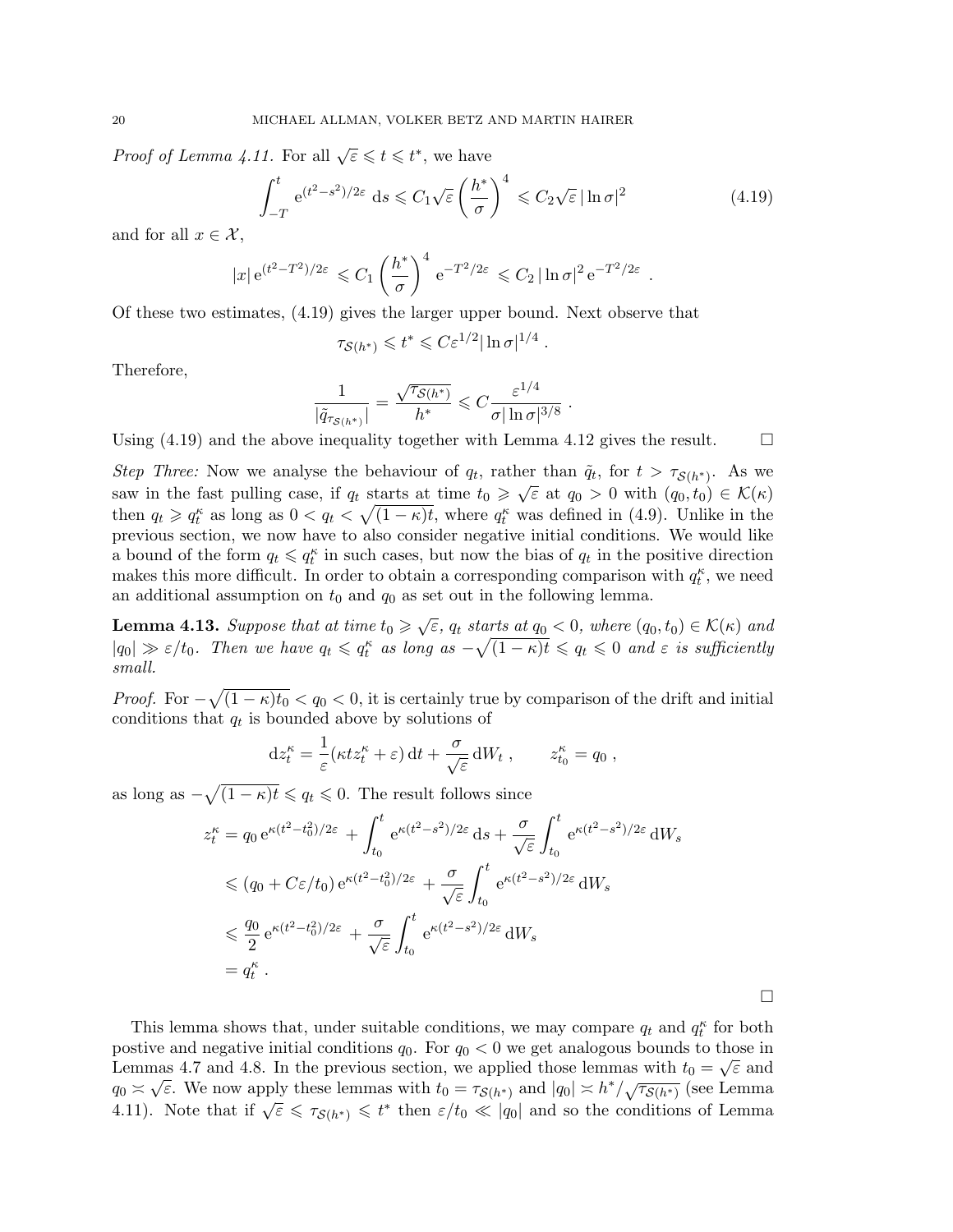4.13 are satisfied. We obtain a bound similar to (4.10) and again see that  $\mathcal{K}(\kappa)$  is left by a time of order  $\sqrt{\varepsilon |\ln \sigma|}$ .

Step Four: When  $q_t$  exits  $\mathcal{K}(\kappa)$  on the positive side, this part is exactly the same as Step Three from the previous section. The other case when  $q_t$  exits  $\mathcal{K}(\kappa)$  on the negative side is similar. Firstly, we introduce  $q^*(t)$ , another real-valued solution of (4.2) existing for t  $\geq \sqrt{\varepsilon}$  and satisfying the bounds  $-\sqrt{t} \leq q^*(t) \leq -\sqrt{t} + \varepsilon/t$  and  $(q^*)'(t) < 0$  for all such t and  $\varepsilon$  small. Note there is also a third real-valued solution of (4.2) between  $q_{-}^{*}$  and  $q_{+}^{*}$ , which is an unstable equilibrium branch. By taking  $\varepsilon$  small, we have  $q^*(t) < -\sqrt{(1 - \kappa)t}$ for all  $t \geq \sqrt{\varepsilon}$ . Again writing  $\tau = \tau_{\mathcal{K}(\kappa)}$ , we need to check that the deterministic solution,  $q_t^{\mathrm{det},\tau}$  $t_t^{\text{det},\tau}$ , of (4.11), with initial condition  $q^{\text{det},\tau}(\tau) = -\sqrt{(1-\kappa)\tau}$ , satisfies a bound as in Proposition 4.9 of the form

$$
0 \leqslant q_t^{\text{det},\tau} - q_-^*(t) \leqslant C \left( \frac{\varepsilon}{t^{3/2}} + (q^{\text{det},\tau}(\tau) - q^*(\tau))\, \mathrm{e}^{-\eta(t^2-\tau^2)/2\varepsilon} \, \right)
$$

for all  $t \geq \tau$ . The main thing to ensure is that  $q_t^{\text{det}, \tau}$  $t_t^{\text{det},\tau}$ , which has a bias in the positive direction, does not re-enter the set  $\mathcal{K}(\kappa)$  after having left. To see that this is indeed the case, first note that the derivative with respect to t of the boundary curve,  $-\sqrt{(1-\kappa)t}$ , is given by  $-\frac{1}{2}$  $\frac{1}{2}t^{-1/2}\sqrt{}$ <sup>2</sup> $\sqrt{1-\kappa}$ . The derivative of  $q_t^{\det,\tau}$  when on the boundary of  $\mathcal{K}(\kappa)$  is given by  $\frac{1}{\varepsilon}t^{3/2}(-\kappa+\varepsilon)\sqrt{1-\kappa}$ . Using that  $t \geqslant \sqrt{\varepsilon}$ , we see that the inequality

$$
\frac{1}{\varepsilon}t^{3/2}(-\kappa+\varepsilon)\sqrt{1-\kappa}<-\frac{1}{2}t^{-1/2}\sqrt{1-\kappa}
$$

holds when  $\kappa > 1/2 + \varepsilon$ , which is true for all  $\kappa > 1/2$  by taking  $\varepsilon$  sufficiently small. Having established that  $q_-^*(t) \leqslant q_t^{\det,\tau} \leqslant -\sqrt{(1-\kappa)t}$  for all  $t \geqslant \tau$  and  $\varepsilon$  sufficiently small, the rest of the proof follows like Proposition 4.11 from [BG02]. The subsequent estimate (4.14) above showing the concentration of  $q_t$  in the set  $\mathcal{A}^\tau(h)$  then follows, where  $\mathcal{A}^\tau(h)$  was defined in  $(4.13)$ . Finally, we can show as in Step Four from the fast pulling section that  $q_t$  stays in a neighbourhood of  $-\sqrt{t}$  for all  $t \geq t_2$ .

### 5. The Full Solution

We now consider the full equation  $(2.2)$  and show that for sufficiently small mass (large  $\beta$ ), it behaves like the overdamped solution of the previous section. The general strategy is as in Section 4, namely we first show that if we start the system at the origin at time s  $\ll$  -1, then the solution at time -1 belongs to a suitable set. This is done in the following two propositions. We then provide a result that is uniform over all solutions starting from the set in question. The first step is achieved by the following statement:

**Proposition 5.1.** Let  $\hat{\mathcal{X}} = [-\varepsilon^{1-\beta}, \varepsilon^{1-\beta}], \hat{\mathcal{V}} = [-\varepsilon^{-\frac{1+3\beta}{2}}, \varepsilon^{-\frac{1+3\beta}{2}}], \text{ let } T \geqslant 1 \text{ be a constant},$ and let  $q_t$  solve (2.2) with  $\beta > 2$ . Then, we have

$$
\lim_{\sigma,\varepsilon \to 0} \liminf_{s \to -\infty} \mathbb{P}^s(q_{-2T} \in \hat{\mathcal{X}}, p_{-2T} \in \hat{\mathcal{V}}) = 1.
$$

*Proof.* We fix some arbitrary starting time  $s < -2T$  and we consider the solution to (2.2) with initial condition  $q_s = p_s = 0$ . We define the function  $\Psi(p,q,t)$  by

$$
\Psi(p,q,t) = \frac{\varepsilon^{\beta}}{2}p^2 - \frac{t}{2\varepsilon}q^2 + \frac{1}{4\varepsilon}q^4 - q + \frac{1}{2}pq.
$$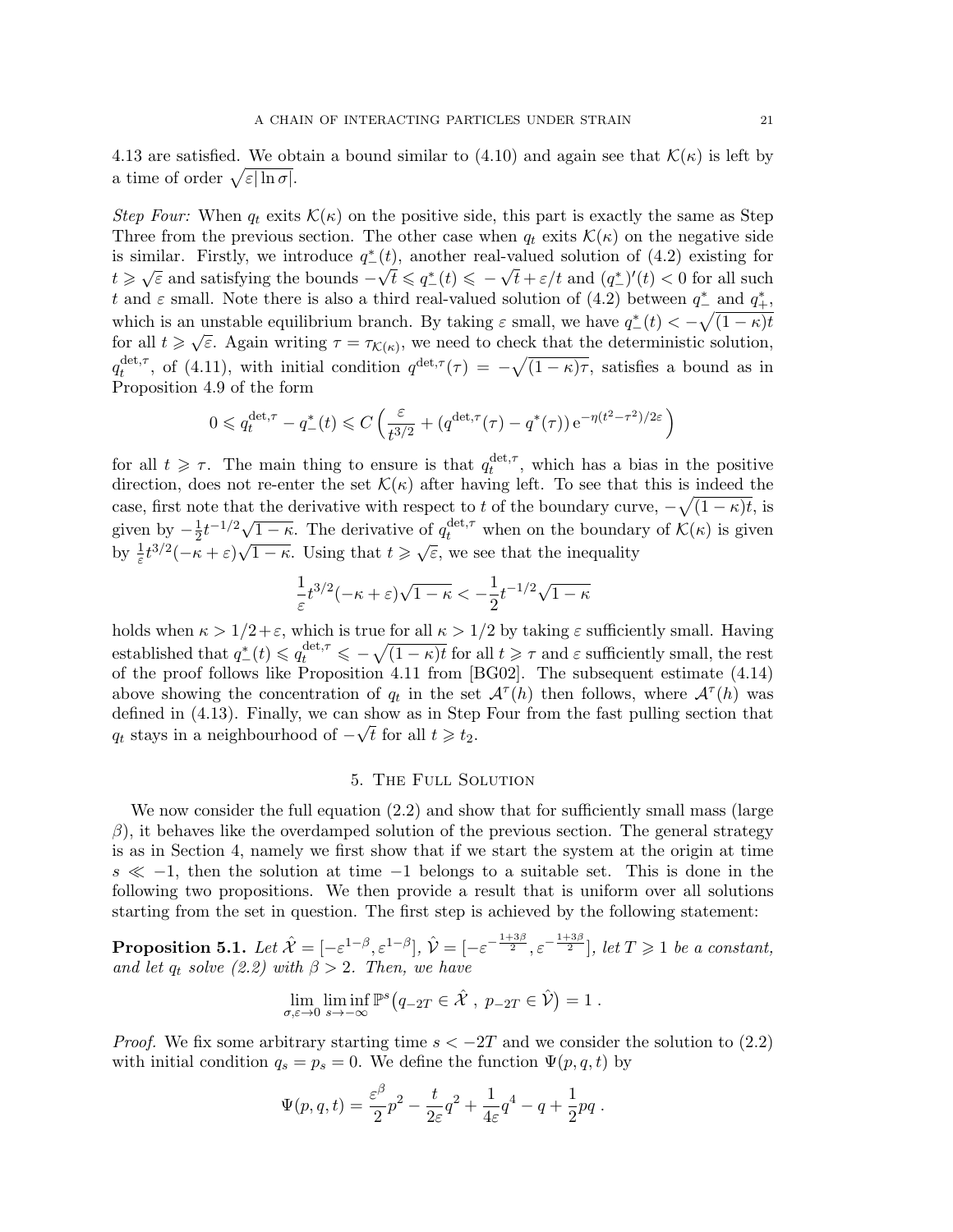Applying Itô's formula to  $\Psi(p_t, q_t, t)$ , we obtain

$$
d\Psi(p_t, q_t, t) \leqslant \left(-\varepsilon^{-\beta}\Psi(p_t, q_t, t) + \frac{1}{2}\sigma^2\varepsilon^{-1-\beta} - \frac{1}{2\varepsilon}q_t^2 - \frac{1}{2\varepsilon^{\beta}}q_t\right) dt + dM(t),
$$

where M is some continuous martingale. Using  $\varepsilon^{\beta-1}q^2 + q \ge -\frac{1}{4}\varepsilon^{1-\beta}$ , we see that

$$
\frac{\mathrm{d}}{\mathrm{d}t} \mathbb{E} \Psi(p_t, q_t, t) \leqslant -\varepsilon^{-\beta} \mathbb{E} \Psi(p_t, q_t, t) + \frac{1}{2} \sigma^2 \varepsilon^{-1-\beta} + \frac{1}{8} \varepsilon^{1-2\beta}
$$

It follows immediately that  $\mathbb{E}\Psi(p_t, q_t, t) \leq \sigma^2/(2\varepsilon) + (1/8)\varepsilon^{1-\beta}$ . Since for  $t \leq -2$  we have

$$
\Psi(p,q,t) \geq \frac{\varepsilon^{\beta}}{4}p^2 + \frac{1}{4\varepsilon}q^2 + \frac{1}{4\varepsilon}q^4 - \frac{1}{4\varepsilon^{\beta}}q^2 - \varepsilon \geq \frac{\varepsilon^{\beta}}{4}p^2 + \frac{1}{8\varepsilon}q^2 - \varepsilon - \frac{1}{8}\varepsilon^{1-2\beta},
$$

it follows that

$$
\mathbb{E}q_t^2 \leq 8\varepsilon^2 + \varepsilon^{2-2\beta} + 4\sigma^2 + \varepsilon^{2-\beta} ,
$$
  

$$
\mathbb{E}p_t^2 \leq 4\varepsilon^{1-\beta} + (1/2)\varepsilon^{1-3\beta} + 2\sigma^2\varepsilon^{-1-\beta} + (1/2)\varepsilon^{1-2\beta} .
$$

The stated result then follows at once from Chebychev's inequality.  $\Box$ 

.

Now we use the previous proposition to restart the process at time  $-2T$ . We denote by  $\mathbb{P}^{\hat{x},\hat{v}}$  the law of the solution of (2.2) starting at time  $-2T$  with  $q_{-2T} = \hat{x}, p_{-2T} = \hat{v}$ .

**Proposition 5.2.** Let  $\mathcal{X} = [-1, 1], \mathcal{V} = [-\varepsilon^{-\beta}, \varepsilon^{-\beta}],$  let  $T \geq 1$  be a constant, and let  $q_t$ solve (2.2) with  $\beta > 2$ . Then, we have

$$
\lim_{\sigma,\varepsilon\to 0}\inf_{\hat{x}\in\hat{\mathcal{X}},\hat{v}\in\hat{\mathcal{V}}}\mathbb{P}^{\hat{x},\hat{v}}(q_{-T}\in\mathcal{X}, p_{-T}\in\mathcal{V})=1.
$$

Proof. Let

$$
\Psi(p,q,t)=\frac{1}{4}q^2+\frac{\varepsilon^{\beta}}{2}pq+\frac{\varepsilon^{2\beta}}{2}p^2+\frac{\varepsilon^{\beta-1}}{4}q^4\;.
$$

Applying Itô's formula to  $\Psi(p_t, q_t, t)$ , we obtain

$$
d\Psi(p_t, q_t, t) = \frac{1}{\varepsilon} \left( -\frac{\varepsilon^{\beta+1}}{2} p_t^2 + \frac{t}{2} q_t^2 - \frac{1}{4} q_t^4 + \frac{\varepsilon}{2} q_t + \varepsilon^\beta t p_t q_t + \varepsilon^{\beta+1} p_t + \frac{\sigma^2}{2} \right) dt + dM(t) ,
$$

where M is some continuous martingale. Using that  $t \in [-2T, -T]$  and  $\beta > 2$ , we have for sufficiently small  $\varepsilon$ ,

$$
d\Psi(p_t, q_t, t) \leq \frac{1}{\varepsilon} \left( -\frac{1}{2} \Psi(p_t, q_t, t) + 4\varepsilon^{\beta+1} + \frac{\varepsilon}{2} + \frac{\sigma^2}{2} \right) dt + dM(t).
$$

It follows that  $\mathbb{E}\Psi(p_t, q_t, t) \leqslant e^{-(t+2T)/2\varepsilon} \mathbb{E}\Psi(p_{-2T}, q_{-2T}, -2T) + \sigma^2 + 8\varepsilon^{\beta+1} + \varepsilon$ . We can then use the bounds  $\Psi(p,q,t) \geq \varepsilon^{2\beta} p^2/4$  and  $\Psi(p,q,t) \geq q^2/8$  to obtain the result.

 $\Box$ 

We would like to use a singular perturbation approach to show that for  $t \geq -T$  and suitably large  $\beta$ , sample paths of  $q_t$  can be approximated by those of an overdamped equation starting at  $-T$ . For this, we need to first consider a process that is similar to  $q_t$ but has better regularity. To this end, we introduce the processes  $Q$  and  $P$  that solve

$$
dQ_t = P_t dt, \qquad Q_{-T} = P_{-T} = 0,
$$
  

$$
\varepsilon^{\beta} dP_t = -P_t dt + \frac{\sigma}{\sqrt{\varepsilon}} dW_t.
$$
 (5.1)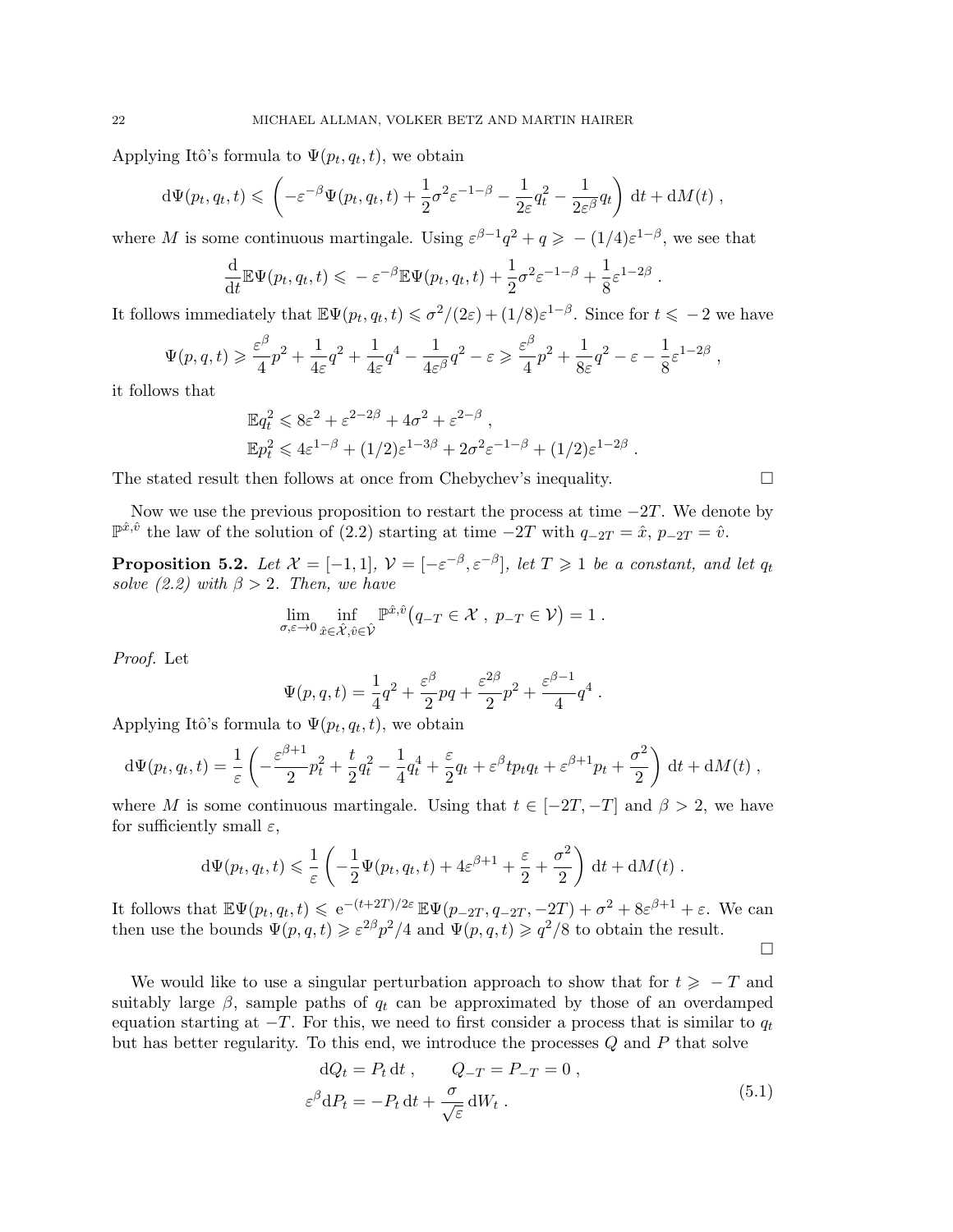We find that

$$
P_t = \sigma \varepsilon^{-1/2-\beta} \int_{-T}^{t} e^{-(t-s)\varepsilon^{-\beta}} dW_s
$$

and

$$
Q_t = \frac{\sigma}{\sqrt{\varepsilon}} W_t - \varepsilon^{\beta} P_t = \sigma \varepsilon^{-1/2-\beta} \int_{-T}^t e^{-(t-s)\varepsilon^{-\beta}} W(s) \,ds.
$$

For  $\delta > 0$  we now define two events,  $E_1$  and  $E_2$ , by

$$
E_1 = \{ |Q_t| > \sigma \varepsilon^{-1/2 - \delta} \text{ for some } t \in [-T, t_2] \},
$$
  
\n
$$
E_2 = \{ |P_t| > \sigma \varepsilon^{-1/2 - \beta/2 - \delta} \text{ for some } t \in [-T, t_2] \}.
$$

**Lemma 5.3.** There exists  $C > 0$  such that for all  $\delta > 0$  and all  $t_2 > 0$ ,

$$
\mathbb{P}(E_1 \cup E_2) \leq C t_2 (e^{-\varepsilon^{-\delta/(t_2+T)}} + e^{-\varepsilon^{-2\delta}/2})
$$

holds for  $\sigma$ ,  $\varepsilon > 0$  sufficiently small.

*Proof.* Since  $Q_t = \sigma \varepsilon^{-1/2-\beta} \int_{-T}^{t} e^{-(t-s)\varepsilon^{-\beta}} W(s) ds$ , it follows that

$$
\mathbb{P}(E_1) \le \mathbb{P}\{|W_t| > \varepsilon^{-\delta} \text{ for some } t \in [-T, t_2]\}
$$
  
\$\le Ct\_2 \,\mathrm{e}^{-\varepsilon^{-\delta/(t\_2+T)}}\$

where  $C > 0$  is independent of  $\delta$  and  $t_2$ . We also find that there exists  $C > 0$  independent of  $\delta$  and  $t_2$  such that for  $\varepsilon$  sufficiently small,

$$
\mathbb{P}(E_2) \leqslant C t_2 \varepsilon^{-2\delta - 1} \exp \left\{ -\frac{1}{2} \varepsilon^{-2\delta} \right\}.
$$

The result follows by combining these two estimates.

Now let  $y_t = q_t - Q_t$ . It solves, almost surely, the second-order ODE

$$
\varepsilon^{\beta}\ddot{y} = -\dot{y} + \frac{1}{\varepsilon}(t(y_t + Q_t) - (y_t + Q_t)^3 + \varepsilon), \quad y(-T) = x, \ \dot{y}(-T) = v.
$$

The following proposition shows that for almost all paths in  $(E_1 \cup E_2)^c$ , y may be approximated by the solution of a first-order ODE. Note that the condition on  $\beta$  is a little stronger than necessary, but is required later on in this section.

**Proposition 5.4.** For all  $t_2 > 1$ , there exists  $C = C(t_2) > 0$  such that for all  $\beta > 2$ , all  $0 < \delta < \beta/2 - 1$ , all  $\sigma^{2/(1+2\delta)} \ll \varepsilon \ll 1$  and almost all paths in  $(E_1 \cup E_2)^c$ ,

$$
\left| \dot{y} - \frac{1}{\varepsilon} (t(y_t + Q_t) - (y_t + Q_t)^3 + \varepsilon) \right| \leq C \max \{ \varepsilon^{\beta - 2 - \delta}, \sigma \varepsilon^{-3/2 + \beta/2 - 2\delta} \}
$$

for all  $t \in [-T + 2\varepsilon^{\beta-\delta}, t_2]$  and  $\sigma$  sufficiently small.

*Proof.* If we write  $z = \dot{y}$ , then almost surely the pair  $(y, z)$ , which are differentiable, solve

$$
\dot{y} = z ,
$$
  

$$
\varepsilon^{\beta} \dot{z} = -z + \frac{1}{\varepsilon} g(t, y_t + Q_t) ,
$$

where  $g(t, y_t + Q_t) = t(y_t + Q_t) - (y_t + Q_t)^3 + \varepsilon$ . For  $t > 0$ , we have  $g(t, \sqrt{t}) \approx 0$  so that where  $g(t, y_t + Q_t) = t(y_t + Q_t) - (y_t + Q_t)^2 + \varepsilon$ . For  $t > 0$ , we have  $g(t, \nabla t) \approx 0$  so that we do not expect  $y_t + Q_t$ , or indeed  $y_t$ , to be much larger than  $\sqrt{t}$ . Therefore, we let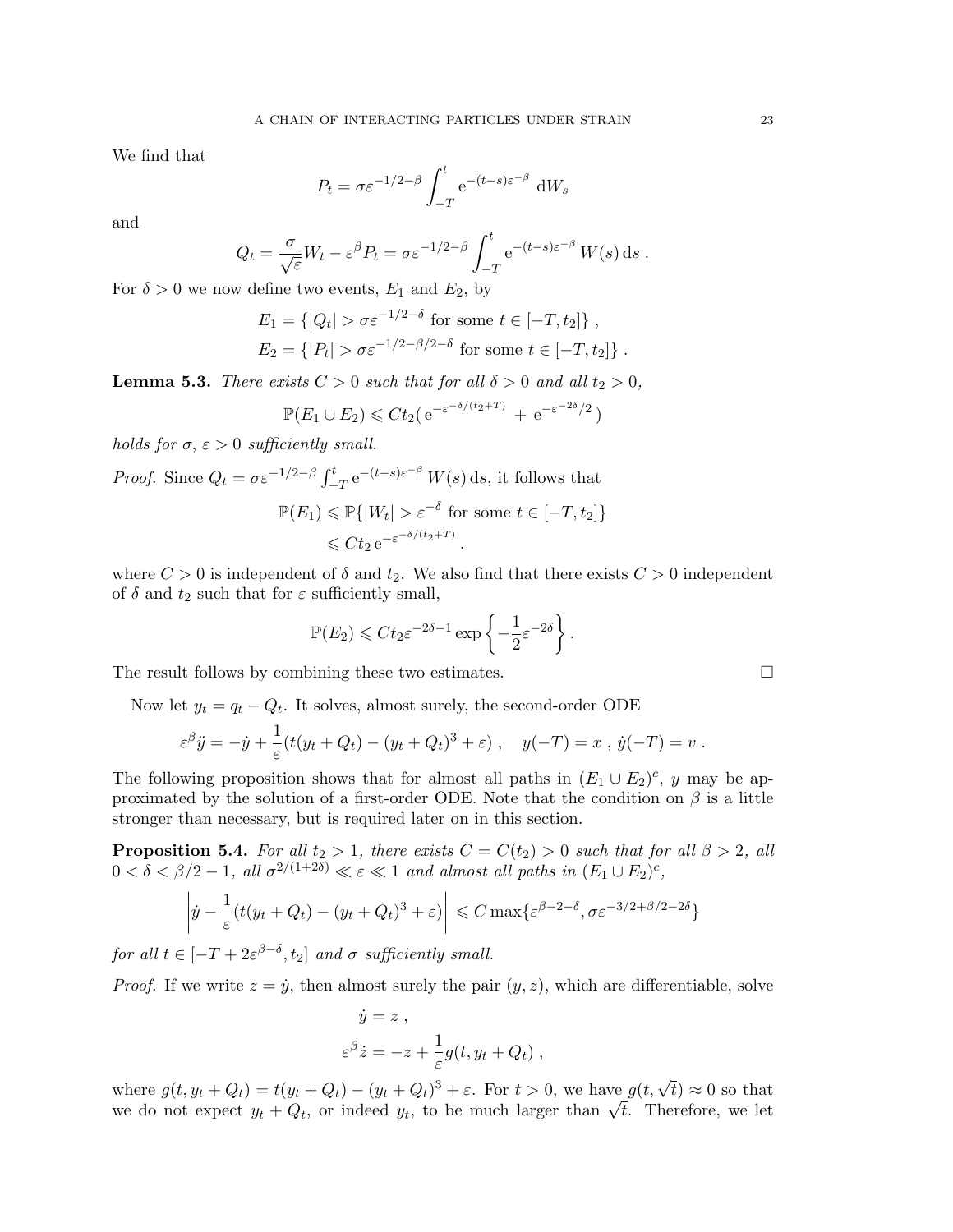$\tau = \inf\{t \geq -T : |y_t| > 2\}$ √  $\overline{t_2}$ . On  $(E_1 \cup E_2)^c$ , there is  $C > 0$  depending on  $t_2$  such that for all  $-T \leq t \leq \tau \wedge t_2$ ,  $|g(t, y_t + Q_t)| < C$ . We solve the equation for z to give

$$
z_t = v e^{-(t+T)\varepsilon^{-\beta}} + \varepsilon^{-(1+\beta)} \int_{-T}^t e^{-(t-s)\varepsilon^{-\beta}} g(s, y_s + Q_s) ds \tag{5.2}
$$

almost surely, from which we deduce that  $|z_t| \leq \varepsilon^{-\beta} e^{-(t+T)\varepsilon^{-\beta}} + C/\varepsilon$  for all  $t \leq \tau \wedge t_2$ . This immediately shows that for  $-T \leqslant t \leqslant (-T + 2\varepsilon^{\beta-\delta}) \wedge \tau$  and sufficiently small  $\varepsilon$ ,

$$
|y_t - x| \leq 1 + C\varepsilon^{\beta - \delta - 1} \tag{5.3}
$$

and so  $\tau > -T + 2\varepsilon^{\beta-\delta}$ .

For  $-T + \varepsilon^{\beta-\delta} \leqslant t \leqslant \tau \wedge t_2$ , we have  $|z_t| < C/\varepsilon$ . Furthermore, for such t we find

$$
\left|\frac{\mathrm{d}}{\mathrm{d}t}g(t,y_t+Q_t)\right| \leqslant C \max\{\varepsilon^{-1},\sigma\varepsilon^{-1/2-\beta/2-\delta}\}\ .
$$

Now we apply the Laplace method to the integral in (5.2). For  $t \geq -T + 2\varepsilon^{\beta-\delta}$ , decompose the integral as

$$
\int_{-T}^{t} = \int_{-T}^{t - \varepsilon^{\beta - \delta}} + \int_{t - \varepsilon^{\beta - \delta}}^{t}.
$$

Then, by the boundedness of  $g$ , we have

$$
\left| \int_{-T}^{t-\varepsilon^{\beta-\delta}} \mathrm{e}^{-(t-s)\varepsilon^{-\beta}} g(s, y_s + Q_s) \, \mathrm{d}s \right| < C \, \mathrm{e}^{-\varepsilon^{-\delta}} \, .
$$

For the remaining integral, we use a Taylor expansion of  $g$  to give

$$
g(s, y_s + Q_s) \leq g(t, y_t + Q_t) + C(t - s) \max\{\varepsilon^{-1}, \sigma \varepsilon^{-1/2 - \beta/2 - \delta}\}.
$$

Then

$$
\int_{t-\varepsilon^{\beta-\delta}}^{t} e^{-(t-s)\varepsilon^{-\beta}} g(s, y_s + Q_s) ds \leq \varepsilon^{\beta} g(t, y_t + Q_t) +
$$
  
+  $C\varepsilon^{\beta} e^{-\varepsilon^{-\delta}} + C \max\{\varepsilon^{2\beta-1-\delta}, \sigma \varepsilon^{-1/2+3\beta/2-2\delta}\},$ 

which tells us that for  $-T + 2\varepsilon^{\beta-\delta} \leqslant t \leqslant \tau \wedge t_2$  and  $\sigma$  sufficiently small,

$$
z_t \leq \frac{1}{\varepsilon} g(t, y_t + Q_t) + C \max\{\varepsilon^{\beta - 2 - \delta}, \sigma \varepsilon^{-3/2 + \beta/2 - 2\delta}\}.
$$
 (5.4)

In a similar way, we can also show that

$$
z_t \geq \frac{1}{\varepsilon} g(t, y_t + Q_t) - C \max\{\varepsilon^{\beta - 2 - \delta}, \sigma \varepsilon^{-3/2 + \beta/2 - 2\delta}\}.
$$
 (5.5)

We will now show that the assumption  $\tau \leq t_2$  leads to a contradiction. For this, we will we will now show that the assumption  $\tau \leq t_2$  reads to a contradiction. For this, we will<br>show that if  $y_\tau = +2\sqrt{t_2}$ , then the right-hand side of (5.4) is strictly negative, whereas we should have  $z_{\tau} \geq 0$  by continuity. The case  $y_{\tau} = -2\sqrt{t_2}$  is similar. First, we note that if should have  $z_{\tau} \ge 0$  by continuity. The case  $y_{\tau} = -2\sqrt{t_2}$  is similar. First, we  $y_{\tau} = +2\sqrt{t_2}$ , then there are constants  $C_1$ ,  $C_2 > 0$  depending on  $t_2$  such that

$$
g(\tau, y_{\tau} + Q_{\tau}) \leqslant {}-C_1 + C_2 \sigma \varepsilon^{-1/2-\delta}
$$

and for  $\sigma$  sufficiently small, the right-hand side is strictly negative and bounded away from zero. Then the conditions on  $\varepsilon$ ,  $\beta$  and  $\delta$  guarantee that the right-hand side of (5.4) is strictly negative. This means that we must have  $\tau > t_2$  and so (5.4) and (5.5) hold for all  $-T + 2\varepsilon^{\beta-\delta} \leq t \leq t_2$ , from which the result follows.

Now we will use Proposition 5.4 to tell us something about the SDE (2.2).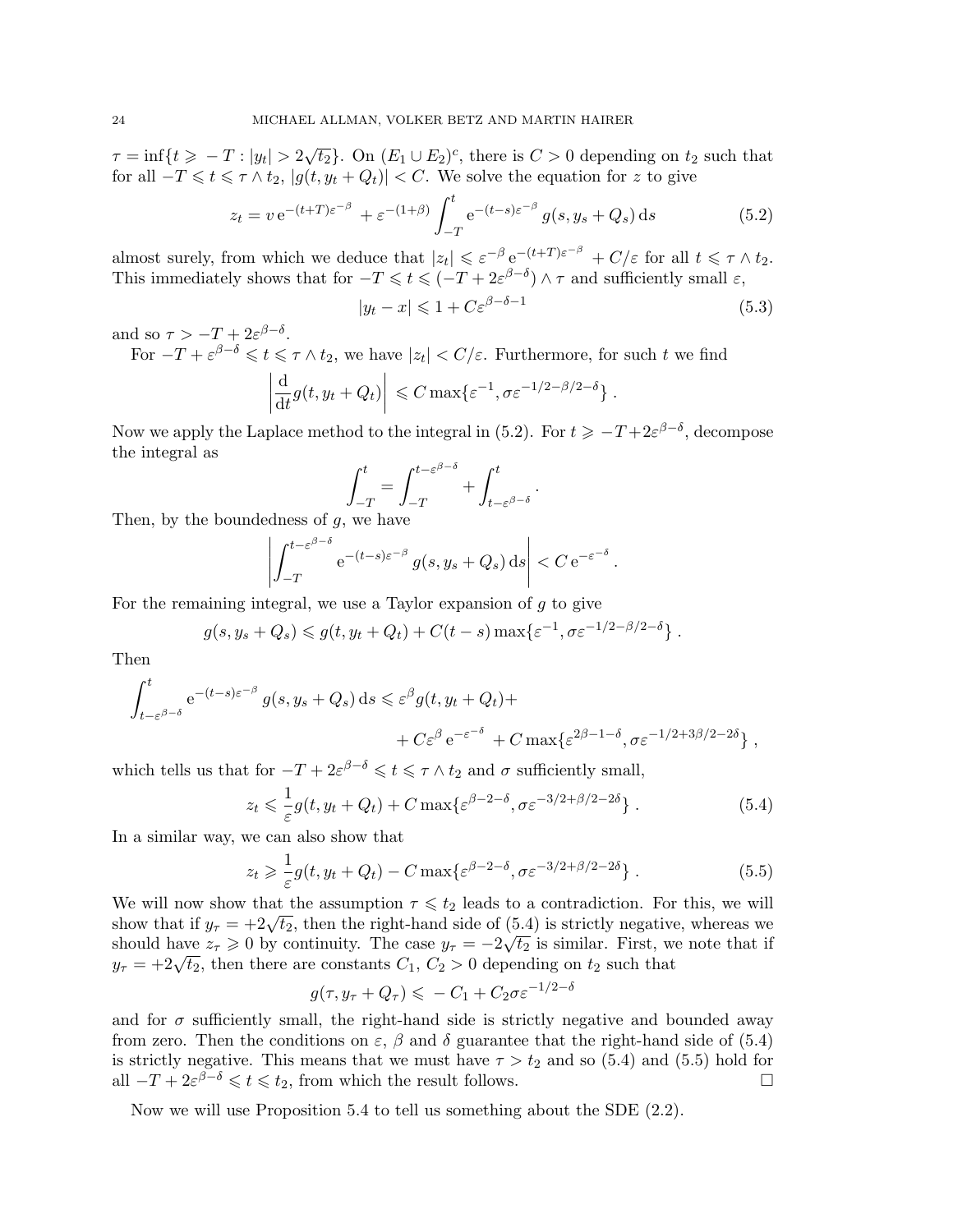**Proposition 5.5.** For all  $t_2 > 1$ , there exists  $C = C(t_2) > 0$  such that for all  $\beta > 2$ , all  $0 < \delta < \beta/2 - 1$ , all  $\sigma^{2/(1+2\delta)} \ll \varepsilon \ll 1$  and almost all paths in  $(E_1 \cup E_2)^c$ ,

$$
q_t^- \leqslant q_t + \varepsilon^\beta P_t \leqslant q_t^+
$$

for all  $t \in [-T + 2\varepsilon^{\beta-\delta}, t_2]$  and  $\sigma$  sufficiently small, where

$$
\mathrm{d}q_t^{\pm} = \frac{1}{\varepsilon}(tq_t^{\pm} - (q_t^{\pm})^3 + \varepsilon(1 \pm r(\sigma)))\,\mathrm{d}t + \frac{\sigma}{\sqrt{\varepsilon}}\,\mathrm{d}W_t\;, \quad q^{\pm}(-T + 2\varepsilon^{\beta-\delta}) = x \pm 3\;, \quad (5.6)
$$

with  $W_t$  the same Brownian motion appearing in  $(2.2)$  and

$$
r(\sigma) = C \max\{ \varepsilon^{\beta - 2 - \delta}, \sigma \varepsilon^{-3/2 + \beta/2 - 2\delta} \}.
$$

Proof of Theorem 5.5. We will show the upper bound. The lower bound is similar. Letting  $t_0 = -T + 2\varepsilon^{\beta-\delta}$ , we know by Proposition 5.4 that there exists  $C > 0$  and a process  $y_t^{\pm}$ solving

$$
\dot{y}_t^+ = \frac{1}{\varepsilon} g(t, y_t^+ + Q_t) + C \max\{\varepsilon^{\beta - 2 - \delta}, \sigma \varepsilon^{-3/2 + \beta/2 - 2\delta}\}, \quad y_{t_0}^+ = x + 2,
$$

such that  $y_t \leq y_t^+$  for all  $t \in [t_0, t_2]$ , where  $y_t = q_t - Q_t$ . Note the initial condition for  $y_t^+$ is chosen using (5.3). Therefore,  $q_t \leq y_t^+ + Q_t$ . In the same way as in Proposition 5.4, we can show  $|y_t^+| < 4\sqrt{t_2}$  for all  $t_0 \leq t \leq t_2$  by considering the sign of  $y_t^+$ .

Now define  $\eta_t := y_t^+ + Q_t + \varepsilon^\beta P_t$  and note that for all  $t_0 \leqslant t \leqslant t_2$ ,  $|\eta_t| < C$  for some constant  $C > 0$  depending on  $t_2$ . It solves

$$
d\eta_t = \frac{1}{\varepsilon} (t(\eta_t - \varepsilon^\beta P_t) - (\eta_t - \varepsilon^\beta P_t)^3 + \varepsilon + C \max\{\varepsilon^{\beta - 1 - \delta}, \sigma \varepsilon^{-1/2 + \beta/2 - 2\delta}\}) dt + \frac{\sigma}{\sqrt{\varepsilon}} dW_t
$$
 (5.7)

with initial position  $\eta_{t_0} \leqslant x + 3$ .

Denote the drift term above by  $f(t, \eta_t, P_t, \varepsilon)$ . We will now show that f is bounded in such a way that allows us to use a comparison principle. As we are working on  $(E_1 \cup E_2)^c$ , we know that  $|\varepsilon^{\beta} P_t| \leq \sigma \varepsilon^{-1/2+\beta/2-\delta}$  for all  $t \in [t_0, t_2]$  by definition. Note also that by the conditions on  $\delta$  and  $\varepsilon$ ,  $\max{\{\varepsilon^{\beta-1-\delta}, \sigma \varepsilon^{-1/2+\beta/2-2\delta}\}} \ll \varepsilon$ . We then have

$$
f(t, \eta_t, P_t, \varepsilon) \leq \frac{1}{\varepsilon} (t\eta_t - \eta_t^3 + \varepsilon (1 + r(\sigma)))
$$
,

where  $r(\sigma) = C \max\{\varepsilon^{\beta - 2 - \delta}, \sigma \varepsilon^{-3/2 + \beta/2 - 2\delta}\}\$ for some constant  $C > 0$  depending on  $t_2$ . Let  $q_t^+$  be the solution of

$$
\mathrm{d}q_t^+ = \frac{1}{\varepsilon}(t q_t^+ - (q_t^+)^3 + \varepsilon (1 + r(\sigma))) \, \mathrm{d}t + \frac{\sigma}{\sqrt{\varepsilon}} \, \mathrm{d}W_t \;, \quad q_{t_0}^+ = x + 3 \; .
$$

By Lemma A.1 below,  $\eta_t \leqslant q_t^+$  for all  $t \in [t_0, t_2]$  and almost all paths in  $(E_1 \cup E_2)^c$ . Therefore,  $q_t \leq \eta_t - \varepsilon^\beta P_t \leq q_t^+ - \varepsilon^\beta P_t$ , which gives the upper bound.

This proposition allows us to complete the proof of Theorem 2.3.

*Proof of Theorem 2.3.* Firstly, let us consider the fast pulling case. That is,  $\sigma^{4/3}|\ln \sigma|^{2/3} \ll$  $\varepsilon \ll 1$ . In this case, when  $\beta > 2$  the term  $1-r(\sigma)$  appearing in (5.6) is strictly positive and bounded away from zero for all  $\sigma$  sufficiently small. Then the analysis of Section 4.1 can be applied to  $q_t^-$  (the slightly different drift term does not matter). By Lemma 5.3, we can assume  $(E_1 \cup E_2)^c$  to hold, in which case  $|\varepsilon^\beta P_t| \leq \sigma \varepsilon^{-1/2 + \beta/2 - \delta}$  for all  $t \in [-T + 2\varepsilon^{\beta-\delta}, t_2]$ . Example  $(L_1 \cup L_2)$  to noid, in which case  $|\varepsilon| \cdot |t_1| \le \delta \varepsilon$  for all  $c_1 \sqrt{\varepsilon |\ln \sigma|} \le t \le t_2$ , where  $c_1, \gamma > 0$  are Therefore, we find that  $q_t^- - \varepsilon^\beta P_t > \gamma \sqrt{t}$  for all  $c_1 \sqrt{\varepsilon |\ln \sigma|} \le t \le t_2$ , where  $c_1, \gamma > 0$ suitably chosen constants.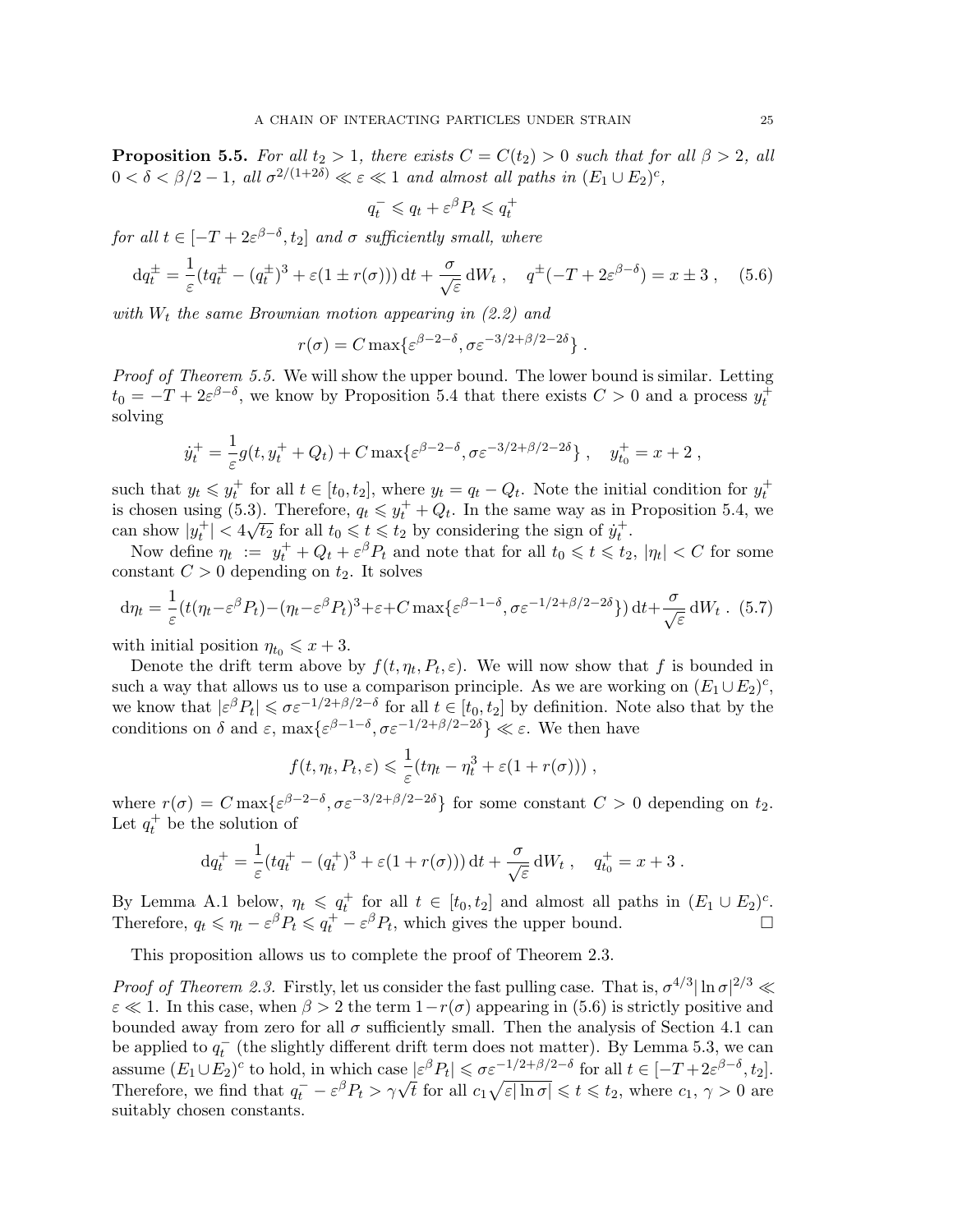For the slow pulling case, let  $0 < \delta < \beta/2 - 1$  and  $\sigma^{2/(1+2\delta)} \ll \varepsilon \ll \sigma^{4/3} |\ln \sigma|^{-13/6}$ . Then again  $1\pm r(\sigma)$  is positive and bounded away from zero for  $\sigma$  small and the analysis in Section 4.2 applies to  $q_t^+$  and  $q_t^-$ . Note that, in the limit,  $q_t^-$  and  $q_t^+$  must "go the same way" by comparison of their drift terms and initial positions and we know by Proposition 4.2 that the probabilities are  $1/2$  in either direction. As above, the term  $\varepsilon^{\beta}P_t$  does not change anything. Therefore,  $q_t$  behaves in the same way as  $q_t^-$  and  $q_t^+$ .

#### Appendix A. A comparison principle for SDE

We present a lemma that is a slightly modified version of Theorems 5.1 and 5.2 appearing in [And72]. Our proof follows those given there.

Let  $(\Omega, \mathcal{F}, \mathbb{P})$  be a probability space on which is defined a one-dimensional Brownian motion W adapted to a filtration  $(\mathcal{F}_t)_t \geq 0$ . For  $t \geq 0$ , let  $X(t)$  and  $Y(t)$  be two real-valued processes evolving according to

$$
X(t) = x_0 + \int_0^t a(s, X(s), Z(s)) ds + CW_t,
$$
  
\n
$$
Y(t) = x_0 + \int_0^t c(s, Y(s)) ds + CW_t,
$$
\n(A.1)

where C is a constant,  $a: [0, \infty) \times \mathbb{R}^2 \to \mathbb{R}, c: [0, \infty) \times \mathbb{R} \to \mathbb{R}$  are continuous functions,  $Z(t)$  is an  $\mathcal{F}_t$ -adapted process with continuous sample paths almost surely and  $Z(0) = z_0$ , which is  $\mathcal{F}_0$ -adapted. Note that  $X(t)$  and  $Y(t)$  have the same initial condition, which may be constant or random as long as it is  $\mathcal{F}_0$ -adapted.

**Lemma A.1.** Suppose there are constants  $C_1, C_2 > 0$  such that whenever  $|x| < C_1$  and  $|z| < C_2$ ,  $a(t, x, z) < c(t, x)$  for all  $t \ge 0$ . If, almost surely,  $|X(t)| < C_1$  and  $|Z(t)| < C_2$ for all  $t \geqslant 0$  then

$$
\mathbb{P}\{Y(t)\geqslant X(t) \text{ for all } t\geqslant 0\}=1.
$$

*Proof.* Define  $\tau = \inf\{t > 0 : Y(t) - X(t) < 0\}$  and set  $\tau = +\infty$  if  $Y(t) \geq X(t)$  for all  $t \geq 0$ . This is a stopping time because if  $t > 0$  then

$$
\{\tau \geqslant t\} = \bigcap_{r \in [0,t] \cap \mathbb{Q}} \{Y(r) - X(r) \geqslant 0\} \in \mathcal{F}_t \ .
$$

Put  $D = \{\tau < +\infty\}$  and assume that  $\mathbb{P}(D) > 0$ . Then we can define a probability measure  $\mathbb{Q}(\cdot) = \mathbb{P}(\cdot|D)$  on F. Let

$$
X^{+}(t) = X(t + \tau) ,
$$
  

$$
Y^{+}(t) = Y(t + \tau) .
$$

By continuity,  $\mathbb{Q}\{X^+(0) = Y^+(0)\} = 1$ . For any  $t \geq 0$ , we can therefore write (almost surely with respect to  $\mathbb{Q}$ )

$$
Y^+(t) - X^+(t) = Y(t + \tau) - X(t + \tau)
$$
  
=  $Y(\tau) - X(\tau) + \int_{\tau}^{t + \tau} c(s, Y(s)) - a(s, X(s), Z(s)) ds$   
=  $\int_0^t c(s + \tau, Y^+(s)) - a(s + \tau, X^+(s), Z^+(s)) ds.$